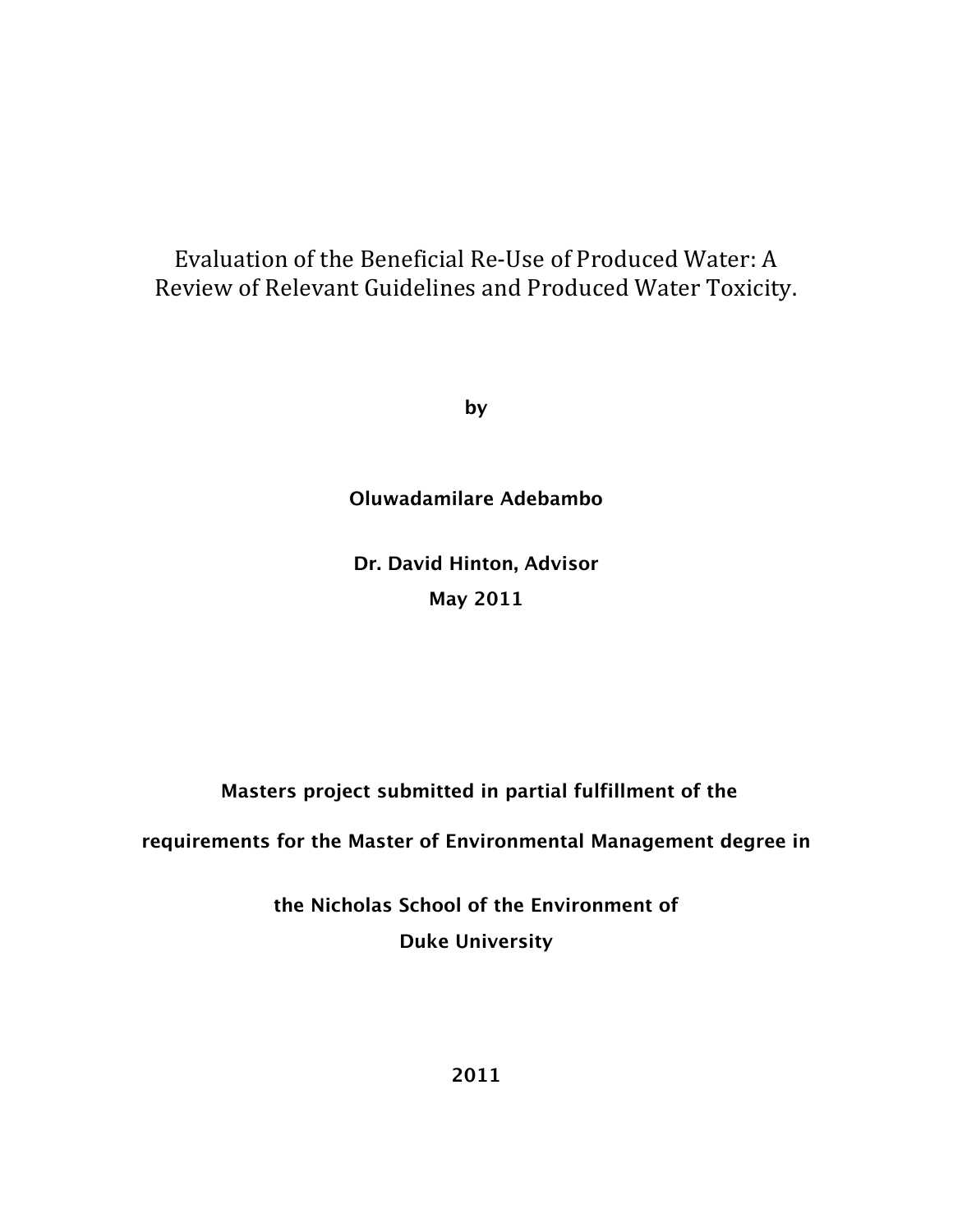# Table of Contents

# **Chapter 1: Introduction**

# **Chapter 2: Objectives and Methods**

# **Chapter 3: Produced Water (PW)**

# **Chapter 4: Regulations & Toxicity Tests**

| 4.1 US National Pollutant Discharge Elimination System26         |  |
|------------------------------------------------------------------|--|
|                                                                  |  |
| 4.1.2 Toxicity Identification Evaluation (TIE) of PW Effluents27 |  |
| 4.2 Chemical Hazard and Risk Assessment Management (CHARM)29     |  |
| 4.3 Dose-Related Effect and risk Assessment Model (DREAM)32      |  |
|                                                                  |  |
|                                                                  |  |
|                                                                  |  |
|                                                                  |  |
|                                                                  |  |
| <b>Chapter 5: Recommendations</b>                                |  |
|                                                                  |  |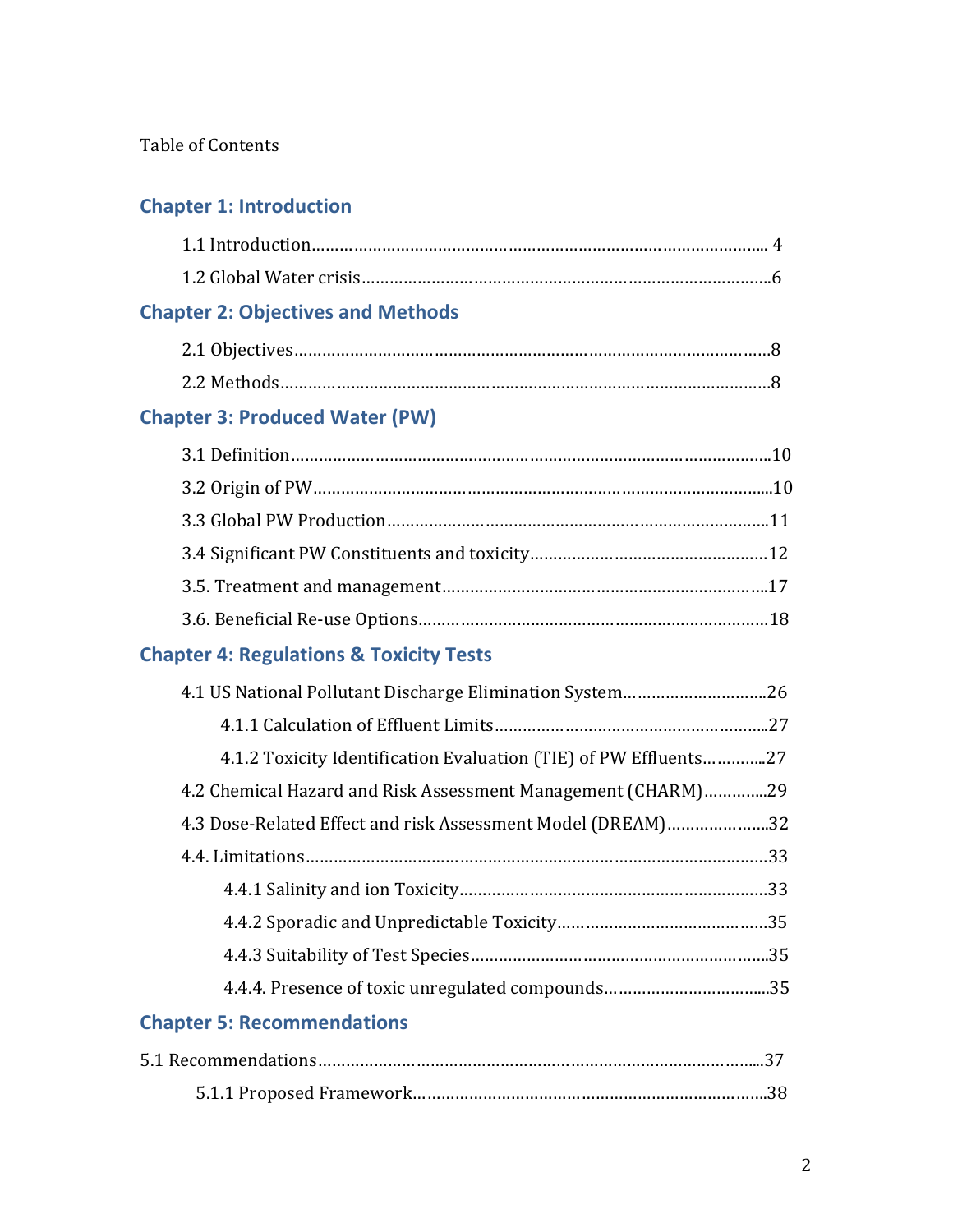# **Chapter 6: Conclusion**

|--|--|--|

# **Abstract**

As global demand and production of fossil fuel (oil and gas) continues to increase, so do their associated environmental footprints. One example is produced water (PW), i.e. water used or extracted along with oil. Presently, over 5 billion gallons of PW is generated daily. In the past, produced water was simply re-injected into the empty oil well after extraction. As freshwater supply becomes increasingly scarce, PW can become an important water source after suitable treatment. This masters' project investigates the current beneficial reuse options of PW and the potential environmental risks that could result from this reuse

My literature review was conducted on PW generation during oil and gas extraction, and focused on significant constituents and their characteristics, treatment methods and current regulations guiding reuse. I concentrated on land-based oil and gas extraction since these activities use valuable freshwater. Peer-reviewed publications were used when available but industry and consultant reports were also used when necessary. Researchers at Clemson University with ongoing projects on PW treatment were interviewed for more up to date information.

A large body of literature confirms that toxicity of PW varies with age of the oil well and between different operations. However, salinity, dissolved oil and aromatics were often the constituents of concern. Salinity limits also confound PW toxicity assessment as current regulatory test organisms are salt intolerant. Therefore there is great need to develop cost-effective technology for desalination and to include more salt tolerant toxicity test species. Based on these findings, a decision framework was developed to better guide the beneficial reuse of PW in such a way that environmental risks are considered and minimized.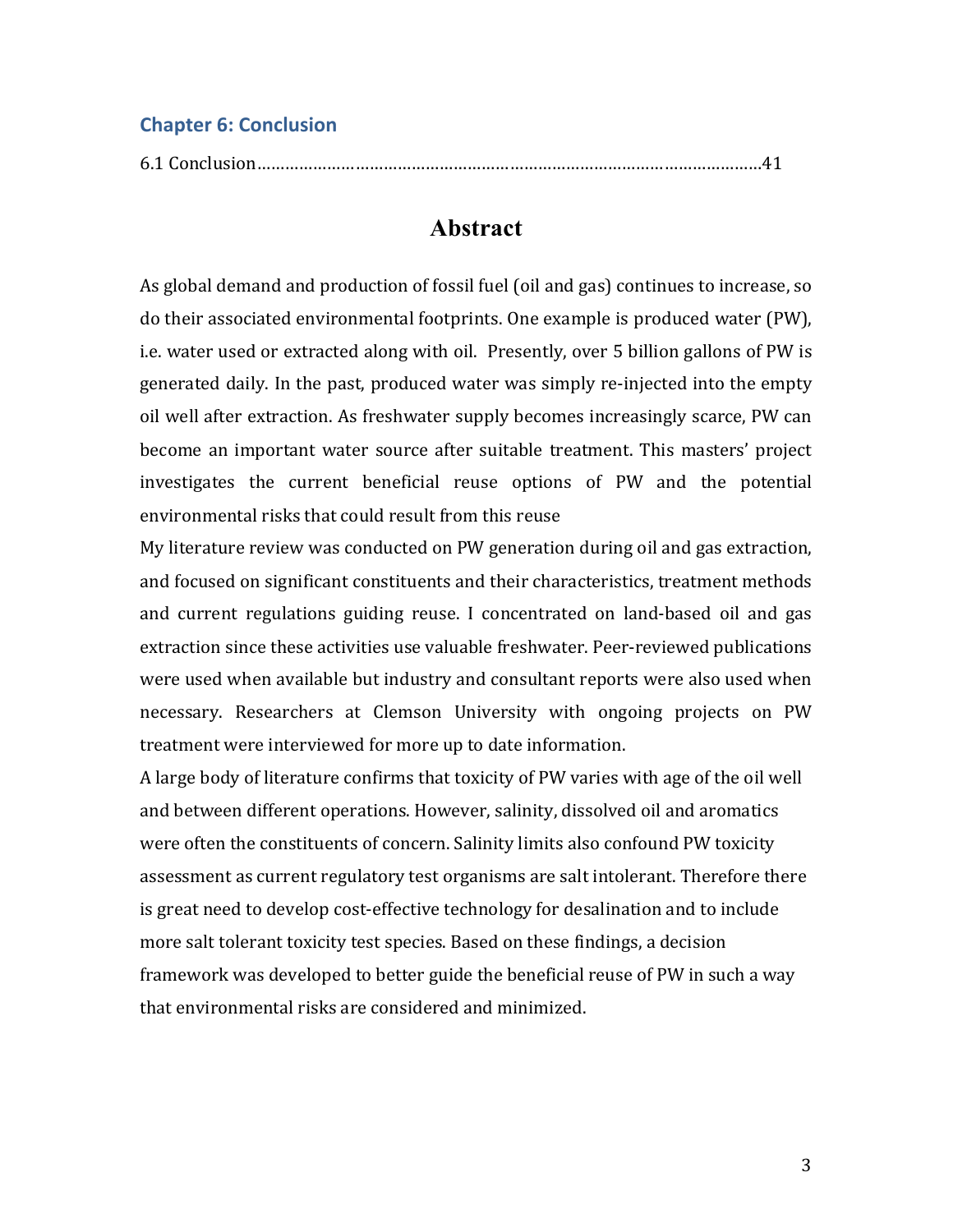# **Chapter 1 - Introduction**

## **1.1Introduction**

Communities across the world face water challenges due to increasing demand, drought, depletion and contamination of groundwater, and dependence on single sources of supply (Miller, 2006). There has been a push in recent times towards water reclamation, recycling and reuse (Miller, 2006) to address these challenges. Reusing water, that would otherwise be wasted, could potentially provide a wide range of opportunities for communities to meet freshwater needs and eventually create significant value for participating communities, the general public and the environment. Large regulatory institutions such as the World Bank and the US EPA have also endorsed wastewater reuse. The World bank recognizes that 'wastewater from point sources such as sewage treatment plants, industries and thermal power stations can provide an excellent source of reusable water because it is usually available on a reliable basis, can be accessed at a single point and has known quality' (World Bank, 2003). According to the US EPA, 'water reclamation and reuse offer an effective means of conserving our limited high-quality freshwater supplies while helping to meet the ever growing demands for water' (U.S. EPA, 2004). One of such types of wastewater considered for reuse is water generated during oil and gas extraction activities, known as 'produced water'.

Produced water (PW) is subsurface formation water coproduced during oil and gas production (Sauer et al, 1997) and has been described as the largest offshore discharge associated with fossil fuel extraction (Balaam et al, 2008). Over the economic life of a producing field, the volume of PW can be more than 10 times the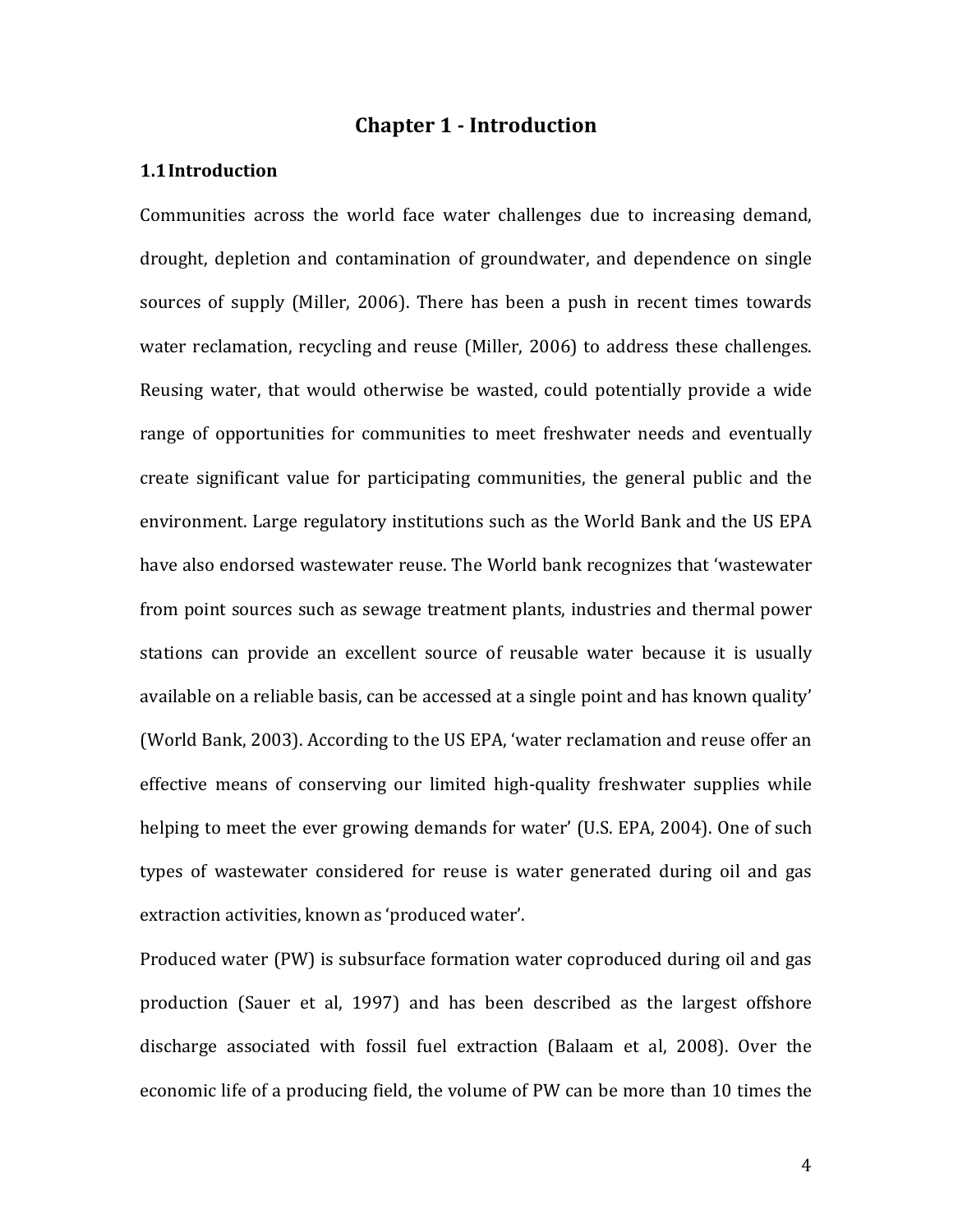volume of hydrocarbon produced (Stephenson, 1992). In many onshore areas of the world, PW is usually injected into underground formations or simply discharged in wetlands and offshore areas (Stephenson, 1992). However, declining freshwater resources have sparked a recent interest in the beneficial reuse of PW for a wide variety of uses ranging from agricultural to industrial, and under extreme situations as potable water. Miller (2006) suggests that 'one of the most significant benefits of water reuse is the value created by the inclusion of water reuse in integrated water resources planning and other aspects of water policy and the implementation of water projects resulting in the long-term sustainability of our water supplies'. To effectively carry out these integration projects, there is a need for inclusion of several relevant areas such as regulation, associated health impacts, public perception and effective government institutions (Miller, 2006). However, from these complex connections, arise the need to consider the associated potential human health and ecological risk from the reuse of PW.

Hence, this study aims to examine these potential risks by conducting an extensive review of literature on related areas. The review spans across the complex composition of PW and related toxicity studies, beneficial re-use options of PW as well as relevant guidelines guiding re-use. Conclusively, a generated framework is recommended for future use. This work is as a result of collaboration with a research lab at Clemson University currently conducting analysis on the potential for beneficial re-use options of PW.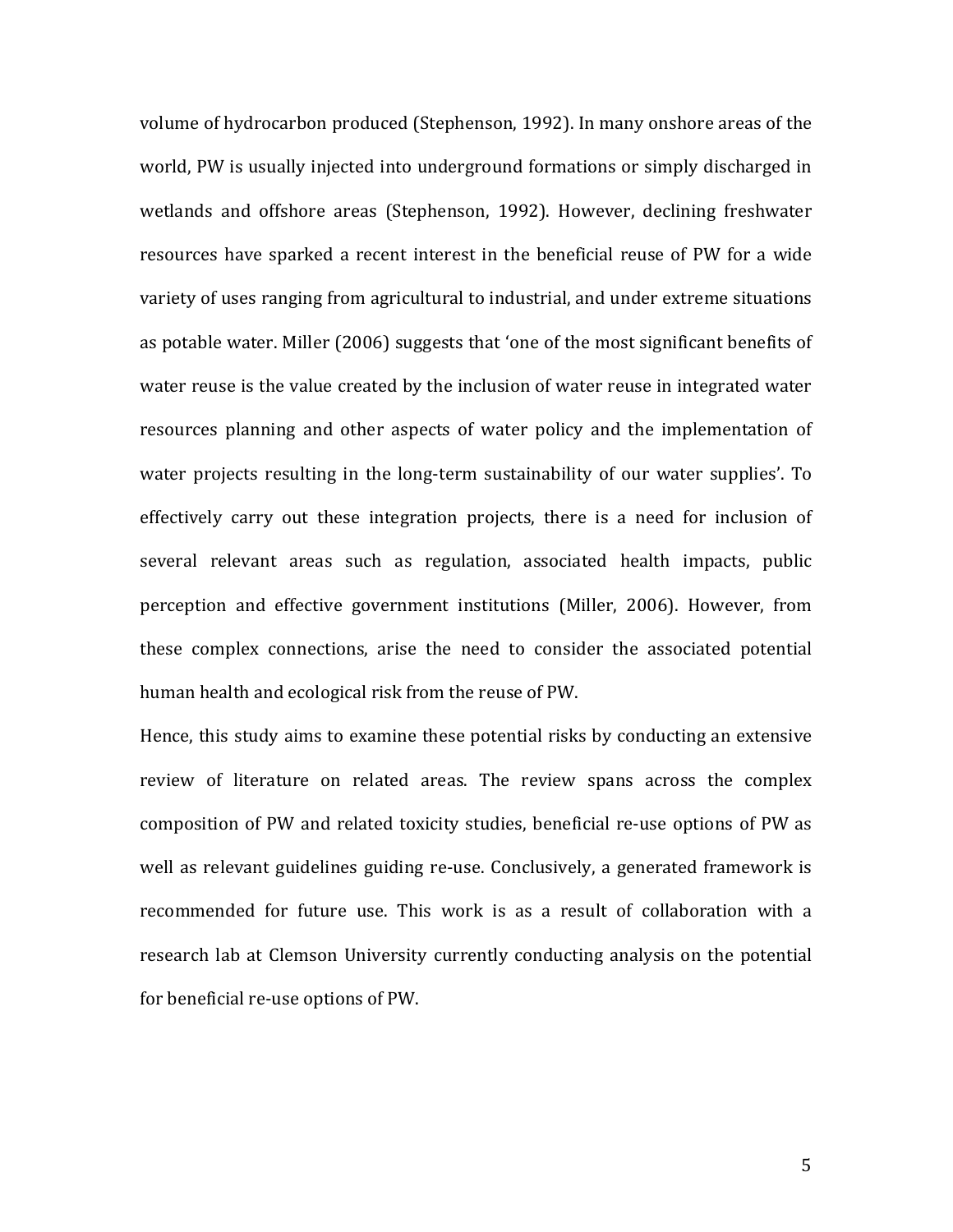## **1.2 Global Water Crisis**

The United States Geological Survey (USGS) defines freshwater as water containing less than 1,000mg/L of total dissolved solids, mostly salts. Freshwater represents only about 3% of all water on earth, with easily accessible freshwater *i.e.* lakes, swamps and rivers, accounting for a mere 0.29% of the world's freshwater (USGS,  $2005$ ).



Fig 1: Distribution of Earth's Water (Source: Gleick, P. H., 1996)

According to the United Nations Environmental Program, approximately 70% of the worldwide freshwater resources are consumed by the agricultural sector, 20% by the industrial sector and  $10\%$  by the domestic sector. By 2025, agriculture is expected to increase its water requirements by 1.2 times, industry by 1.5 times and domestic consumption by 1.8 times (UNEP, 2002). However, as earlier mentioned, vast amounts of freshwater are utilized during the exploration and drilling of petroleum resources.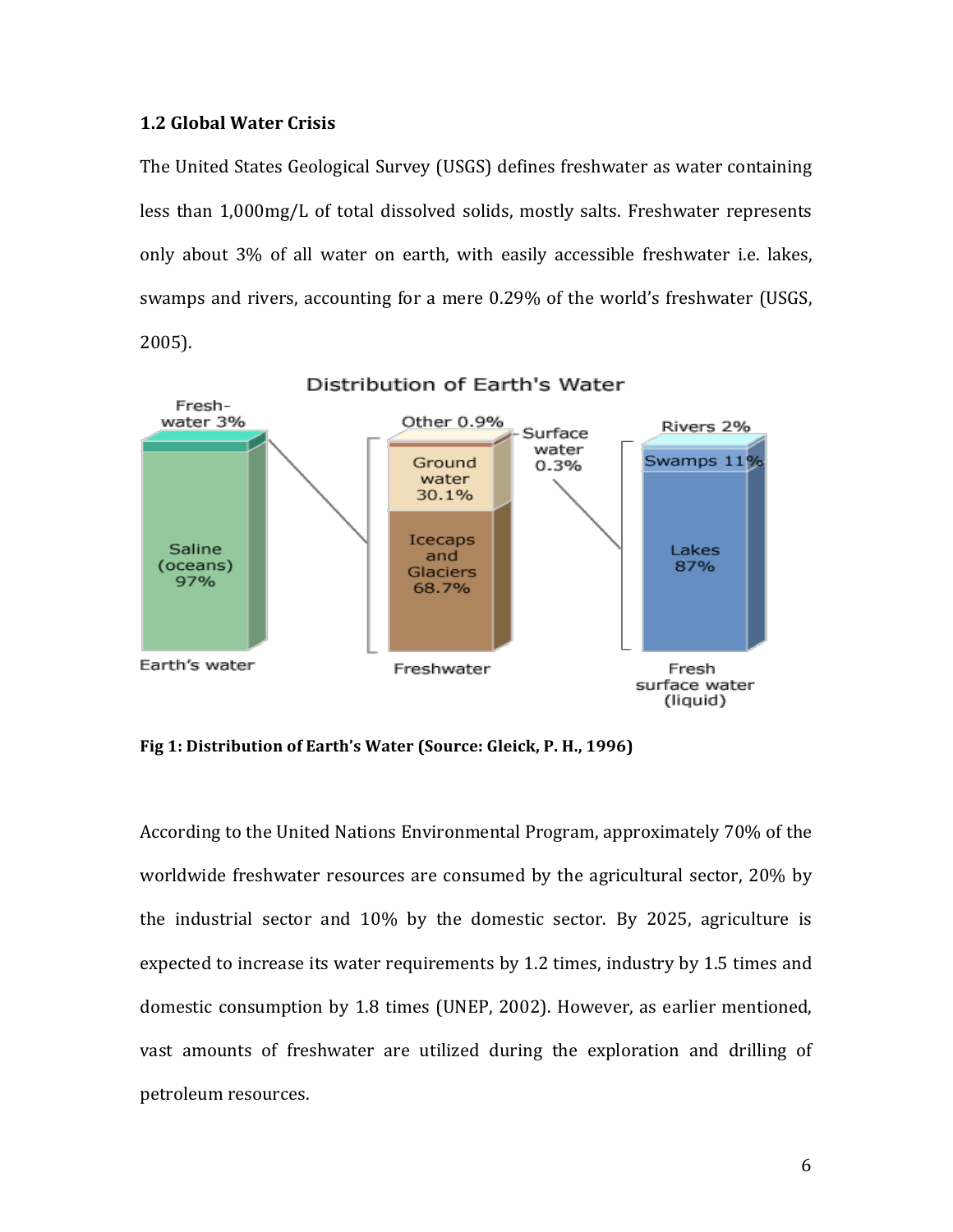The challenge of PW is further compounded by water being a valuable resource especially in arid oil producing regions of the world. In dry climates, where easily accessible sources of freshwater are limited, large volumes of freshwater are being used for non- potable uses, such as by the agricultural and industrial sectors. There is also some correlation between the availability of freshwater supplies across the globe, and the location of oil and gas reserves. Regions of North Africa, the Middle East and America have scarce or stressed supplies of freshwater, 85-90% of which is being used for agriculture. These countries also have abundant reserves of oil or gas. Water reuse is accepted in principle in most industrialized and developing countries.



Figure 2: Projected Water Stress in 2025 (Source: World Resources Institute, 2003)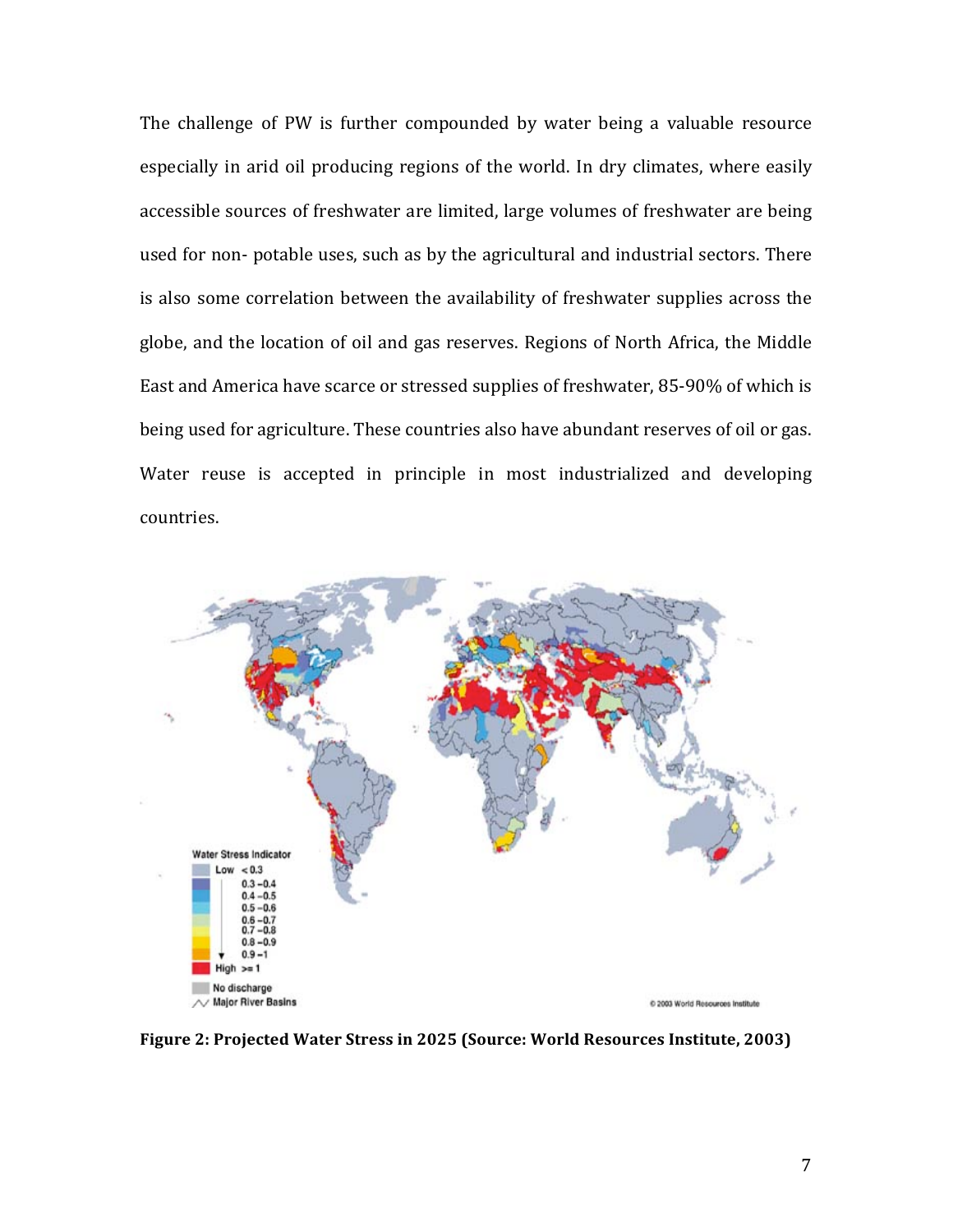# **Chapter 2 - Objectives & Methods**

## **2.1!\* Objectives**

The complex and variable composition of PW makes it difficult to assess which components have the potential to cause the most environmental harm. An optimal approach would be to determine the potential environmental risk by correlating toxicity and known contaminant concentration within PW to identify causes of observed effects. This approach is suitable when a group of substances can be clearly identified as having a detrimental effect or if the appropriate toxicity tests are utilized (Balaam et al, 2009). However, the physical and chemical properties of produced water vary significantly depending on the geographic location of the field, the geologic formation, and the type of hydrocarbon being produced. Based on the above, the main objectives for this project are:

- 1. Review current regulations for proposed re-use options.
- 2. Evaluate the potential for ecological and human health risk from the re-use of PW.
- 3. Make recommendations for future procedures

#### **2.2!Methods**

The methods used in conducting this research fall under 2 broad categories:

- 1. Literature review on the following subject areas:
	- Investigations on the assessment of toxicity of produced waters.
	- Current re-use options for treated produced water.
	- Regulations governing PW reuse and discharge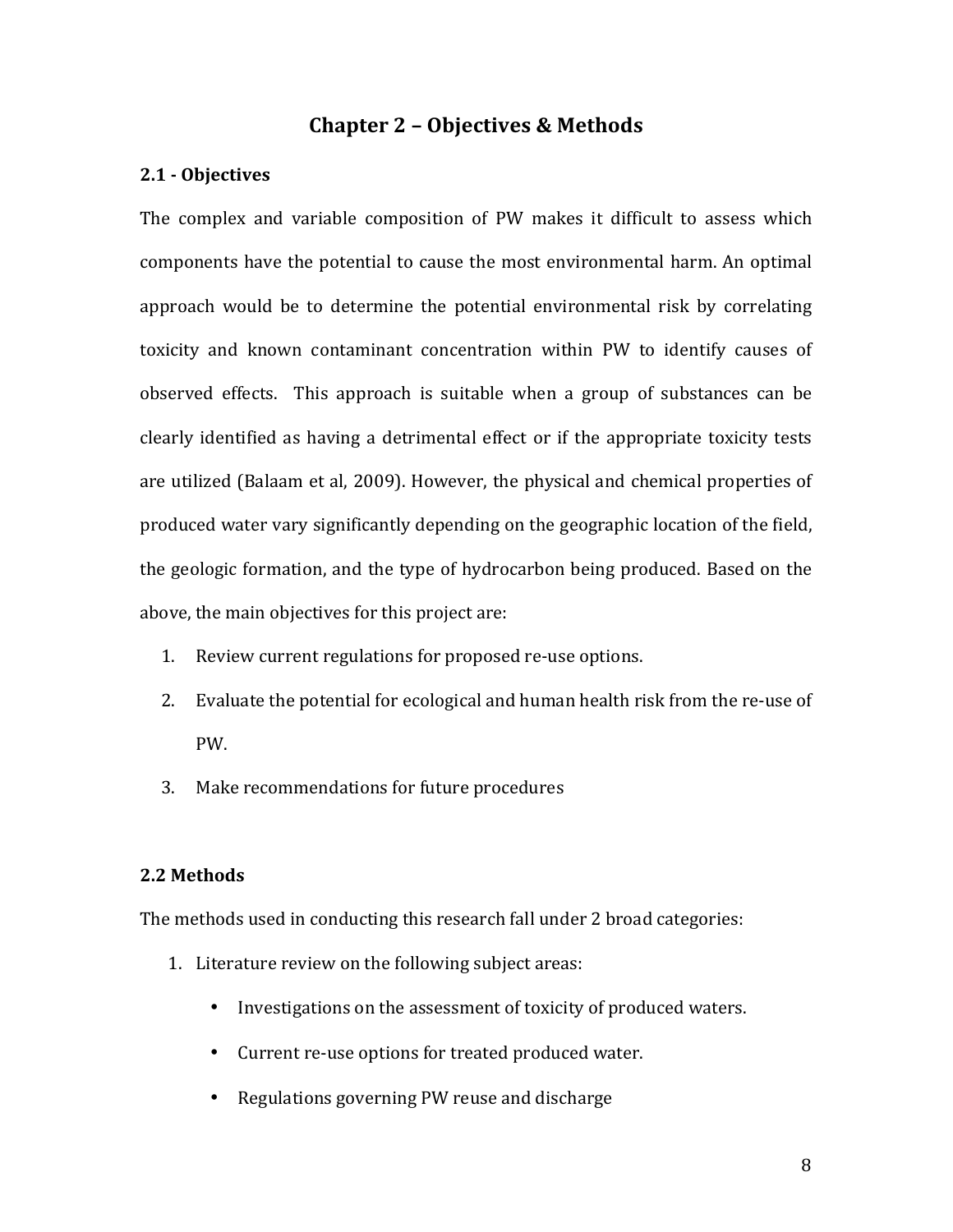2. Interviews and Collaboration with relevant laboratories/investigators

- Consulting with laboratories performing aquatic toxicity studies with an emphasis on the organisms used and the endpoints of the tests.
- Collaboration with scientists/researchers who operate and design constructed wetlands.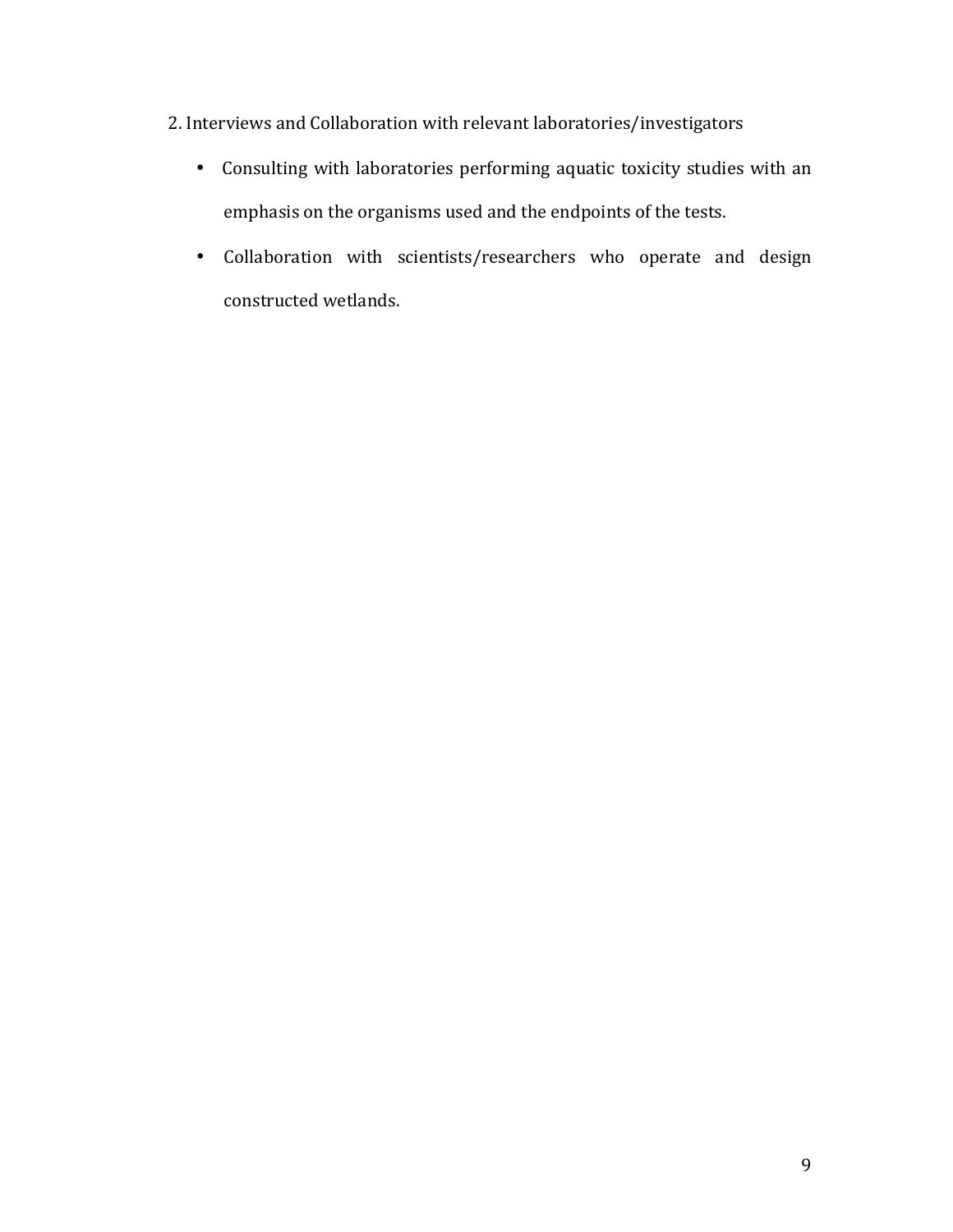# **Chapter 3 - Produced Water (PW)**

### **3.1 Definition**

According to the US Department of Energy (DOE), the term "produced water" (PW) has been assigned to water trapped in underground formations & brought to the surface along with oil or gas. The idea being that these are waters "produced" during operations or extraction of energy containing materials -fossil fuels-from the earth.

### **3.2 Origin of Produced Water (PW)**

Naturally occurring rocks found in subsurface formations are generally permeated with fluids such as water and oil, or gas or mixtures of these substances. There is a hypothesis that the rocks that constitute most oil-bearing formations were completely filled with water prior to the deposit and accumulation of petroleum (Amyx et al. 1960). Gradually and over time, hydrocarbons migrated to cracks and trap locations, displacing some of the water from the formation in becoming hydrocarbon reservoirs. Hence, reservoir rocks normally contain both petroleum hydrocarbons (liquid and gas) and water. Sources of this water may include flow from above or below the hydrocarbon zone, flow from within the hydrocarbon zone, or flow from injected fluids and additives resulting from production activities (Fakhru'l-Razi et al, 2009). This water is frequently referred to as "connate water" or "formation water" and becomes produced water when the reservoir is produced and these fluids are brought to the surface (Veil et al, 2004).

Crude oil has a lower density (between 790 – 873kg/m<sup>3</sup>) than water (1000kg/m<sup>3</sup>) (Simetric, 2007) and as such, floats above the natural water layer/formation water.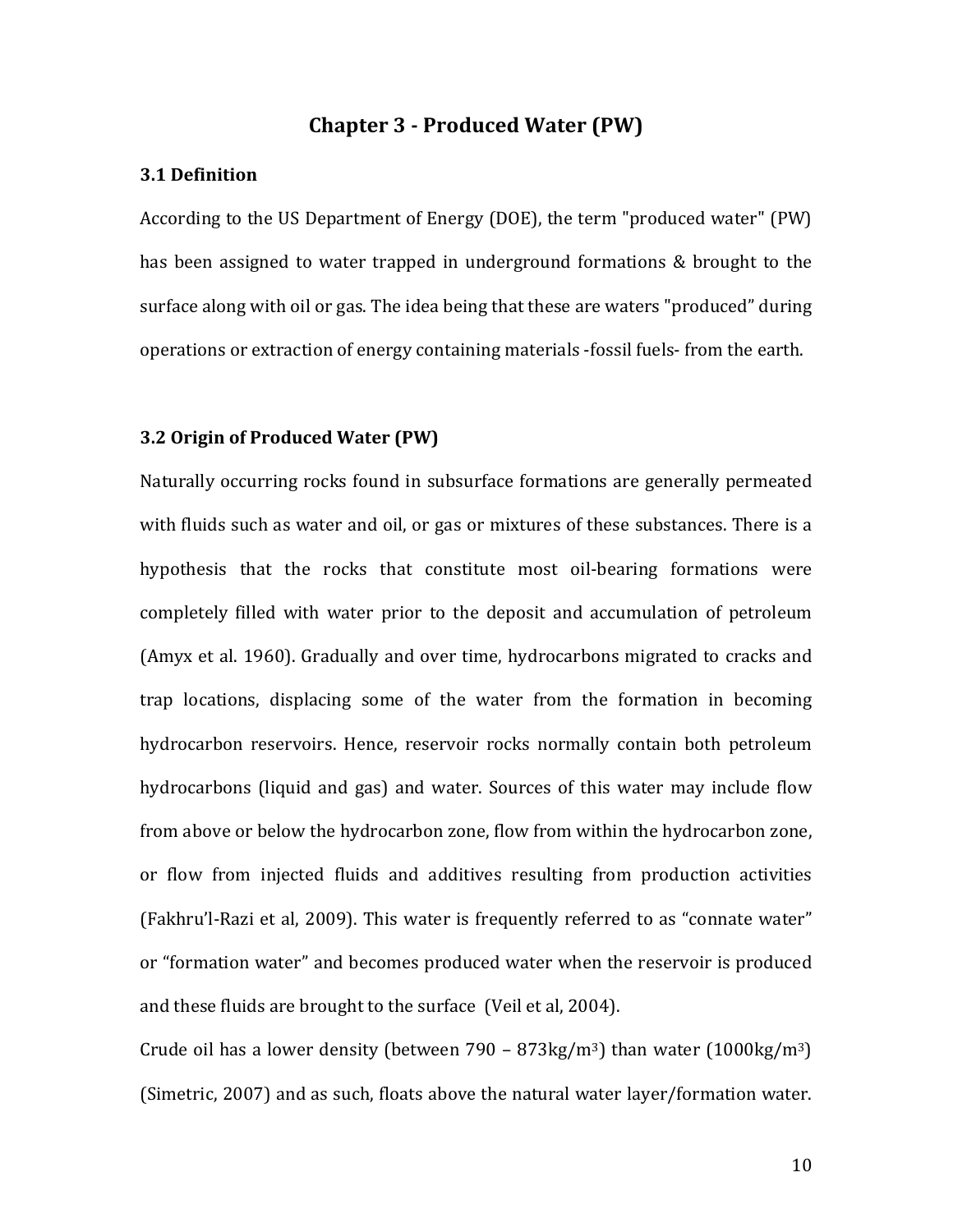In addition to the large volumes of water these reservoirs contain, more water is injected to help force the oil to the surface and achieve maximum oil recovery. When hydrocarbons are extracted, they are brought to the surface as a mixture of produced fluids. The composition of this produced fluid is largely dependent on whether crude oil or natural gas is being extracted and generally includes a mixture of either liquid or gaseous hydrocarbons, produced water, dissolved or suspended solids, produced solids such as sand or silt, and injected fluids and additives that may have been placed in the formation as a result of exploration and production activities (Veil et al, 2004).

At the surface, PW is separated from the hydrocarbons, treated to remove as much oil as possible, and then either discharged into water bodies or injected back into the wells (Utvik, 1999). After treatment, PW still contains traces of oil, dissolved organics (including hydrocarbons), organic acids, phenols, production chemicals and inorganic compounds such as varying amounts of chlorides, sulfides, bicarbonates, ammonia, hydrocarbons, phenolic compounds, metals, and suspended solids (Ray & Engelhardt, 1992).

### **3.3 Global PW Production**

Produced water is by far the largest volume byproduct or waste stream associated with oil and gas exploration and production. Approximately 21 billion bbl (barrels; 1  $bbl = 42$  U.S. gallons) of PW are generated each year in the United States from nearly a million wells. This represents about 57 million bbl/day, 2.4 billion gallons/day, or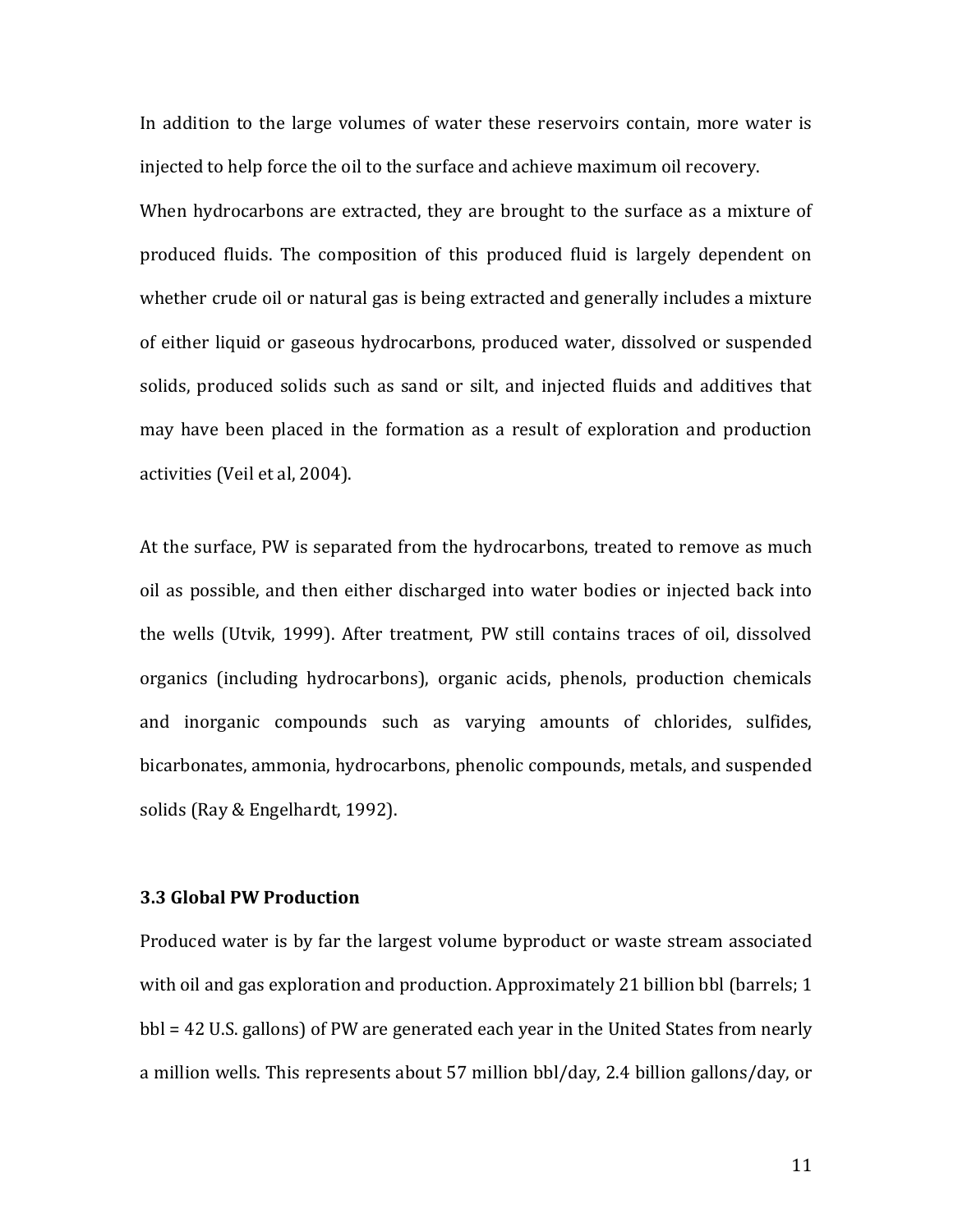$913,000$  m<sup>3</sup>/day (Clark and Veil 2009). More than 50 billion bbl of PW are generated each year at thousands of wells in other countries with global PW production estimated at around 250 million barrels per day compared with around 80 million barrels per day of oil (Fakhru'l-Razi et al, 2009). It should be noted that PW volume varies primarily with age of the oil field and management methods employed during extraction.

### **3.4!Significant!PW Constituents!and!Toxicity**

This section describes constituents typically found in PW, and, to the extent that information is available, why they are of concern.

#### **3.4.1 Dispersed & Dissolved Oil**

This term refers to organic material that is either dispersed or dissolved in PW when discharged. Dispersed oil consists of small discrete droplets suspended in water while soluble oil is present in a dissolved state (Ray & Engelhardt, 1992).

### **3.4.1.1 Dispersed Oil**

Oil is an important discharge contaminant, primarily because of potentially toxic effects around the discharge point. Dispersed oil consists of small droplets suspended in the aqueous phase. When discharged along with PW, dispersed oil may accumulate in the floor of the aquatic system, thereby resulting in contamination and accumulation of oil on aquatic sediments, which can potentially affect the benthic community negatively (Veil et al, 2004). Dispersed oils that do not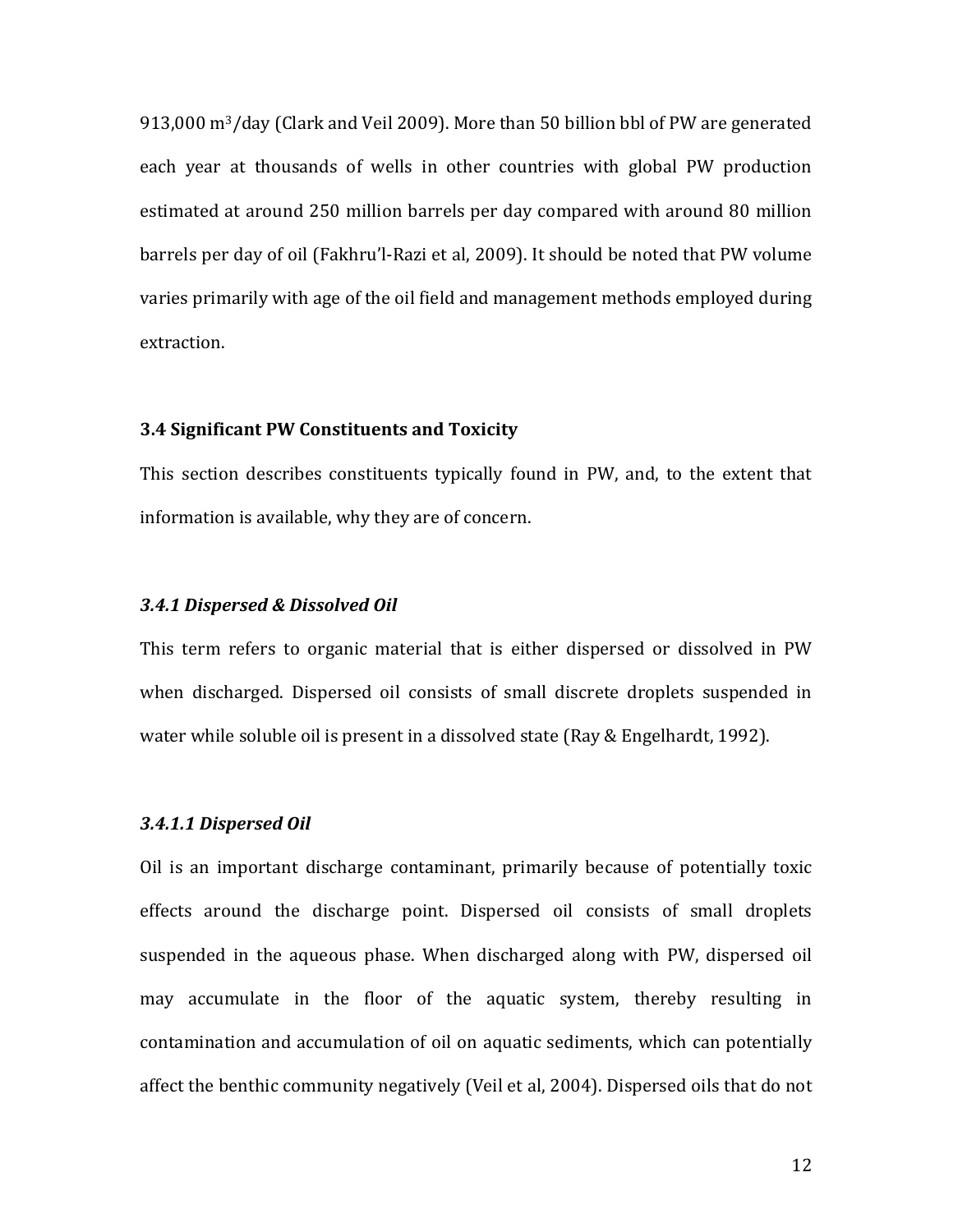reach the bottom may also rise to the surface and spread, causing sheening and increased biological oxygen demand near the mixing zone (Stephenson 1992), making hypoxic conditions likely. Volatile components may also evaporate with the more toxic compounds being the most volatile (Ray & Engelhardt, 1992). Factors that affect the concentration of dispersed oil in PW include oil density, interfacial tension between oil and water phases, type and efficiency of chemical treatment, and type, size, and efficiency of the physical separation equipment (Ali et al. 1999).

#### *3.4.1.2!Dissolved!or!Soluble!Organic!Components*

Soluble oil differs from dispersed oil in that it is not readily removed from PW and remains present even after treatment (Ray & Engelhardt, 1992). This can invariably increase the polar constitution of PW and subsequently, the amount of dissolved hydrocarbons (Veil et al, 2004). Hydrocarbons that are found predominantly in PW include organic acids, polycyclic aromatic hydrocarbons (PAHs) and phenols. It has been shown that these hydrocarbons are likely contributors to PW toxicity in that they are additively toxic even though individual toxicities may be insignificant (Glickman 1998).

Typically, the concentration of organic compounds in PW increases as the molecular weight of the compound decreases. However, even though these low molecularweight compounds are present in large concentrations, it does not reflect in the oil and gas measurements because the organic solvent used in oil and grease analysis extracts virtually none of them due to their high solubility (Ali et al, 1999). Organic components that are very soluble in PW consist of low molecular weight (C2-C5).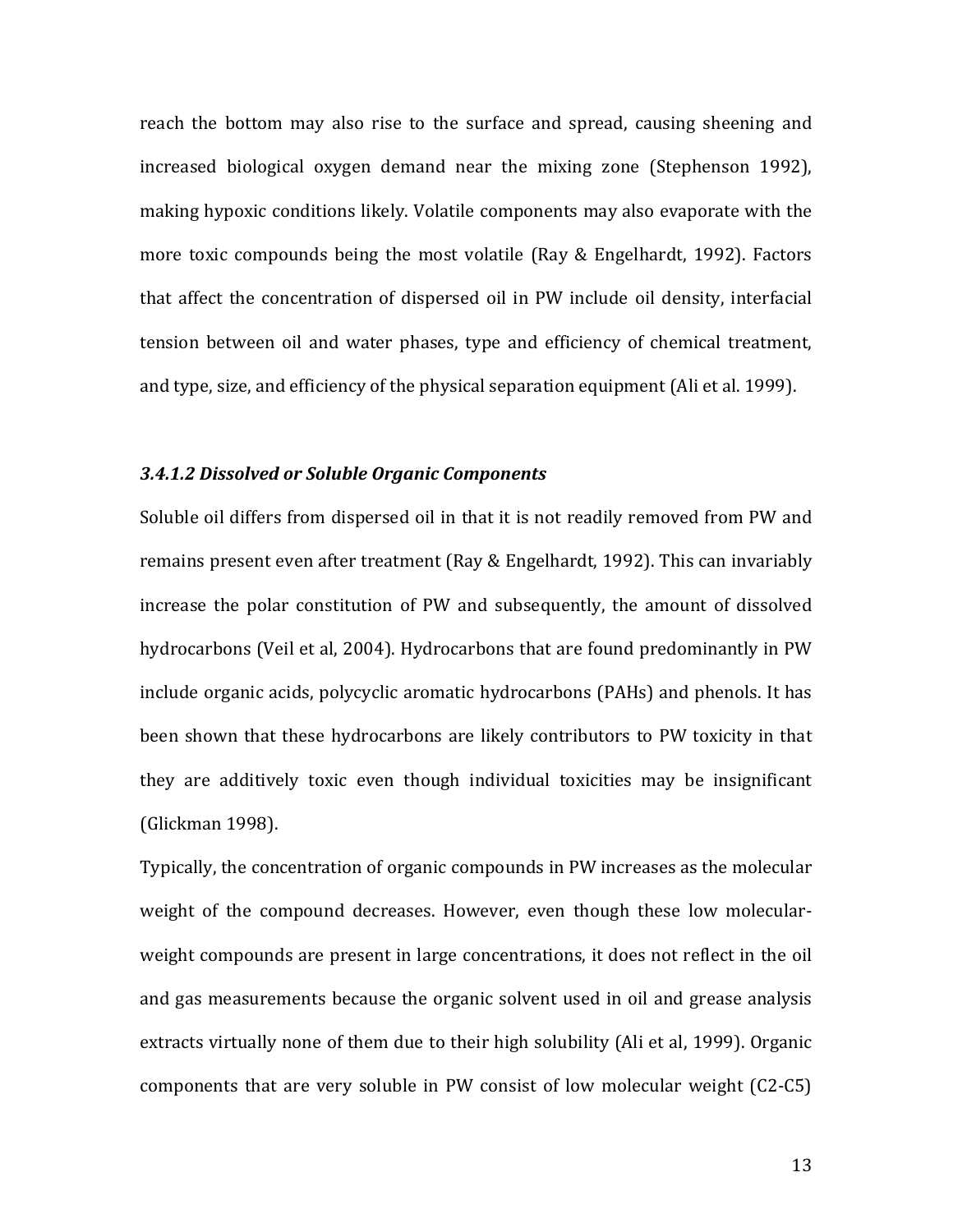carboxylic acids (fatty acids), ketones, and alcohols. They include acetic and propionic acid, acetone, and methanol and in some PWs, their concentration may be greater than 5000ppm (Veil et al, 2004).

Partially soluble components include medium to higher molecular weight hydrocarbons (C6 to C15) such as aliphatic and aromatic carboxylic acids, phenols, and aliphatic and aromatic hydrocarbons (Veil et al, 2004). Aromatic hydrocarbons are structured around a benzene ring and made up primarily of carbon and hydrogen. PAHs are hydrocarbon molecules with several cyclic rings and are formed naturally from organic material under high pressure. Naphthalene is the most simple PAH, with two interconnected benzene rings and is normally present in higher concentrations than other PAHs (Veil et al, 2004). PAHs may vary based on their solubility from relatively "light" substances with average water solubility to "heavy" substances with high liposolubility and poor water solubility. While contributing to the formation of sheen, the major concern about these compounds centers on toxicity. They increase biological oxygen demand, are highly toxic to aquatic organisms, and can be carcinogenic to man and animals. Some may mutagenic and harmful to reproduction. Heavy PAHs bind strongly to organic matter (e.g., on the seabed) contributing to their persistency (EPA 2003). Aromatic hydrocarbons (including PAHs) and alkylated phenols are perhaps the most important contributors to toxicity (Frost et al. 1998). Alkylated phenols are considered to be endocrine disruptors, and hence have the potential for reproductive effects (Frost et al. 1998). However, phenols and alkyl phenols can be readily degraded by bacterial and photo-oxidation in seawater and marine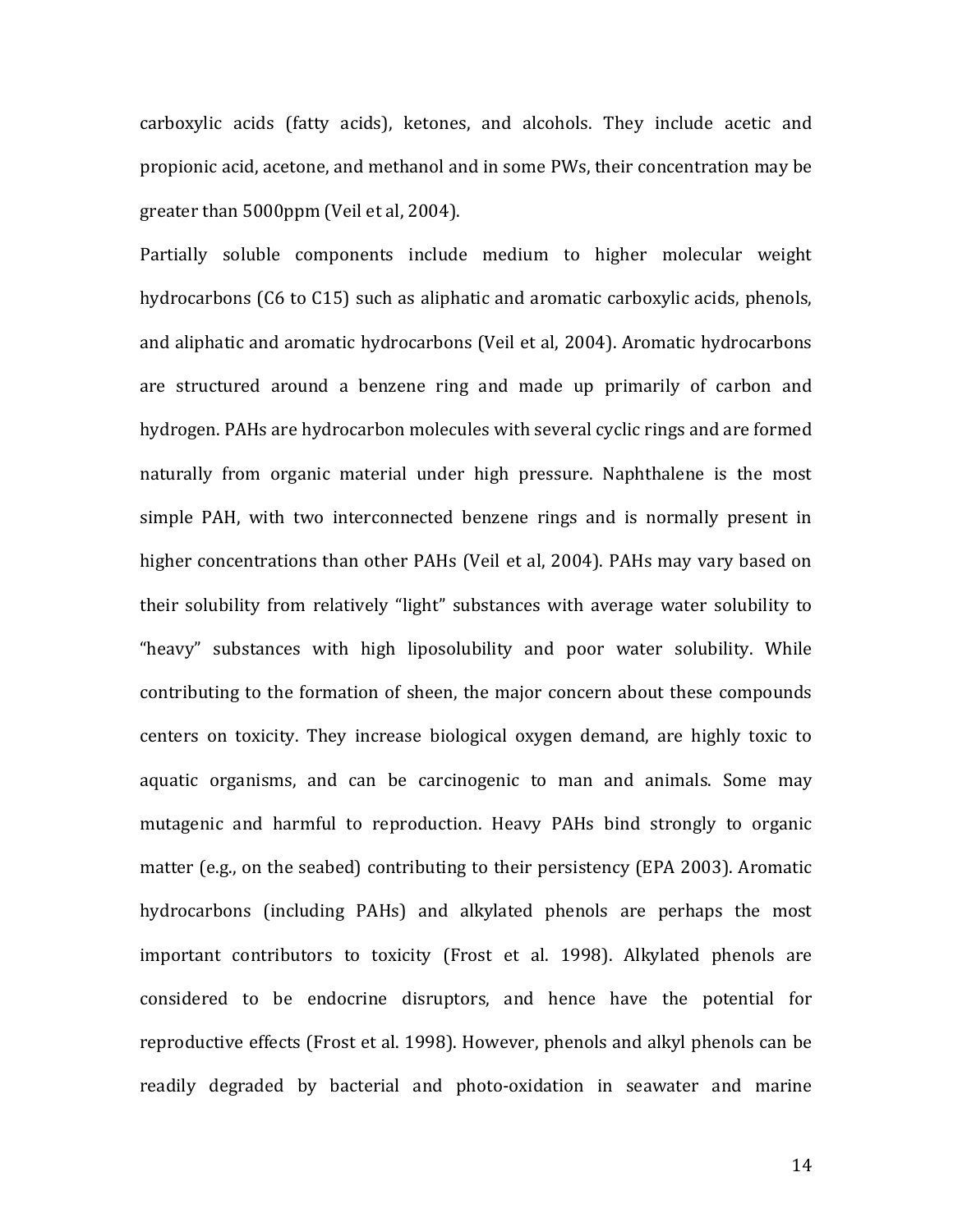sediments (Stephenson 1992).

#### *3.4.2 Treatment!Chemicals*

Treatment chemicals include biocides, reverse emulsion breakers, and corrosion inhibitors and pose the greatest concerns for aquatic toxicity. The effects associated with the use of treating chemicals depend almost entirely on the particular chemical and quantity used as well as the treatment application method (Stephenson, 1992). Batch treatment involves the use of a greater volume of chemical than continuous treatment mode, and usually concentrations may exceed the toxic level for the chemical (Stephenson, 1992). However, some of these chemicals can be lethal at levels as low as 0.1 ppm even though these substances may undergo reactions that reduce their toxicities before they are discharged or injected (Glickman 1998). For example, biocides react chemically to lose their toxicity, and some corrosion inhibitors may partition into the oil phase so that they can never reach the final discharge stream (Glickman, 1998).

### *3.4.3 Heavy!Metals*

The concentration of metals in PW is field-specific and importantly related to the age and geology of rock formation from which the oil and gas are produced (Veil et al, 2003). Interestingly, there is no correlation between concentration in the crude and in the water produced with it (Utvik 2003). Metals commonly found in PWs include zinc, lead, manganese, iron, and barium. Metals concentrations in PW are often higher than those in seawater (Stephenson, 1992), although elevated levels of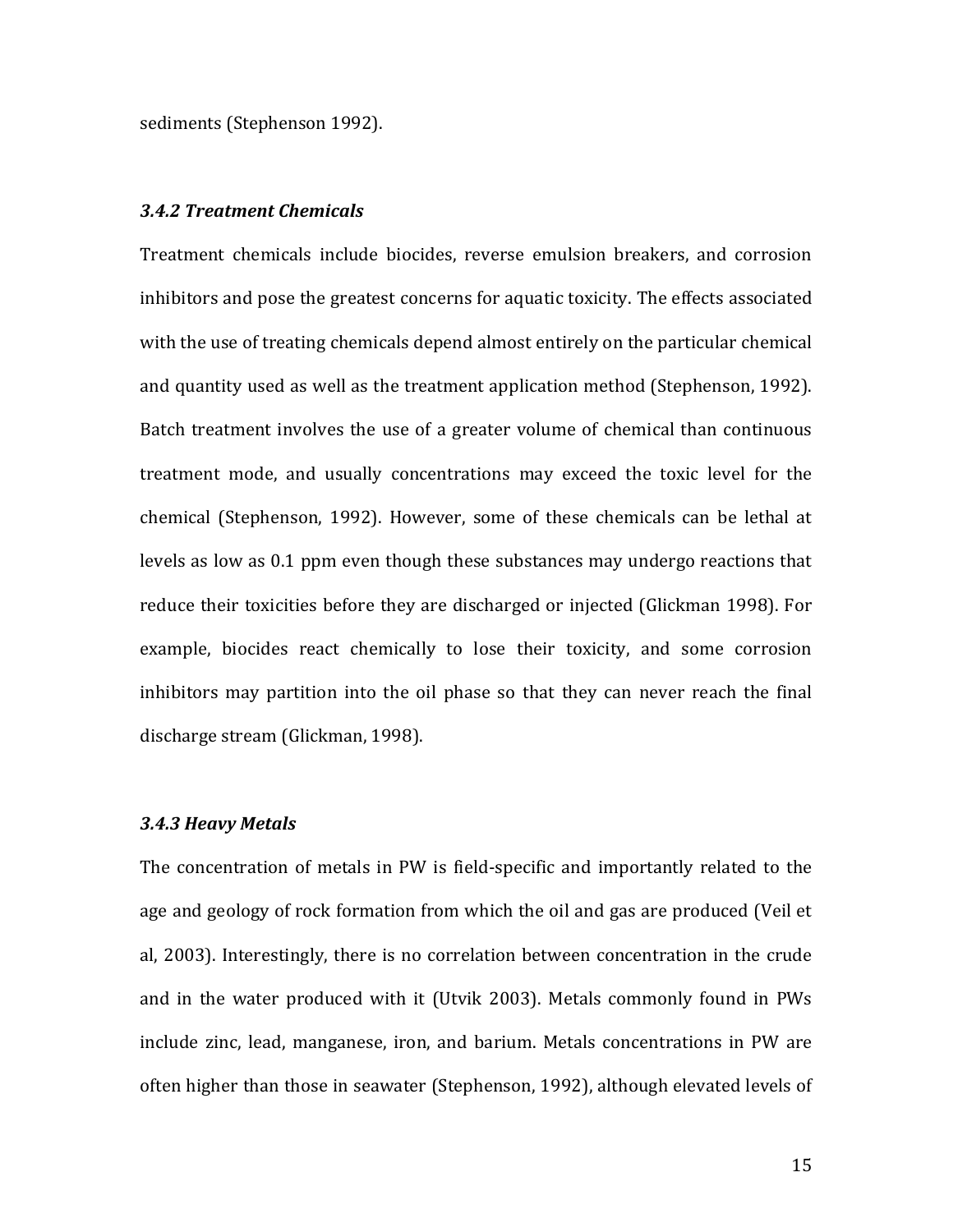metals have been reported in sediments around producing locations (Neff, 1998). However studies suggest that potential impacts on aquatic organisms may be low, because dilution reduces the concentration and because the form of the metals adsorbed onto sediments is less bioavailable to aquatic animals than metal ions in solution (Stephenson 1992; Neff 1988).

## *3.4.4 Naturally!Occurring!Radioactive!Material!(NORM)*

Like heavy metals, NORM originates in geological formations and can be brought to the surface with PW (Veil et al, 2003). The most abundant NORM compounds in PW are radium-226 and radium-228, which are derived from the radioactive decay of uranium and thorium associated with certain rocks and clays in the hydrocarbon reservoir (Utvik 2003). As the water approaches the surface, temperature changes cause radioactive elements to precipitate and the resulting scales and sludge may accumulate in water separation systems. In the North Sea, where ambient concentrations of Ra-226 are  $0.027$ -  $0.04$  Bq/L, measured concentrations in PW range from  $0.23$  to  $14.7$  Bq/L (Utvik 2003). Radium contamination of PW has generated enough concern that some states have placed additional requirements on National Pollution Discharge Elimination System (NPDES) permits that limit the amount of radium that can be discharged. Compounding the NORM concern is that chemical constituents in many PWs can interfere with conventional analytical methods, and, as a result, radium components can be lost, leading to a false negative result for samples that may contain significant amounts of NORM (Demorest and Wallace 1992).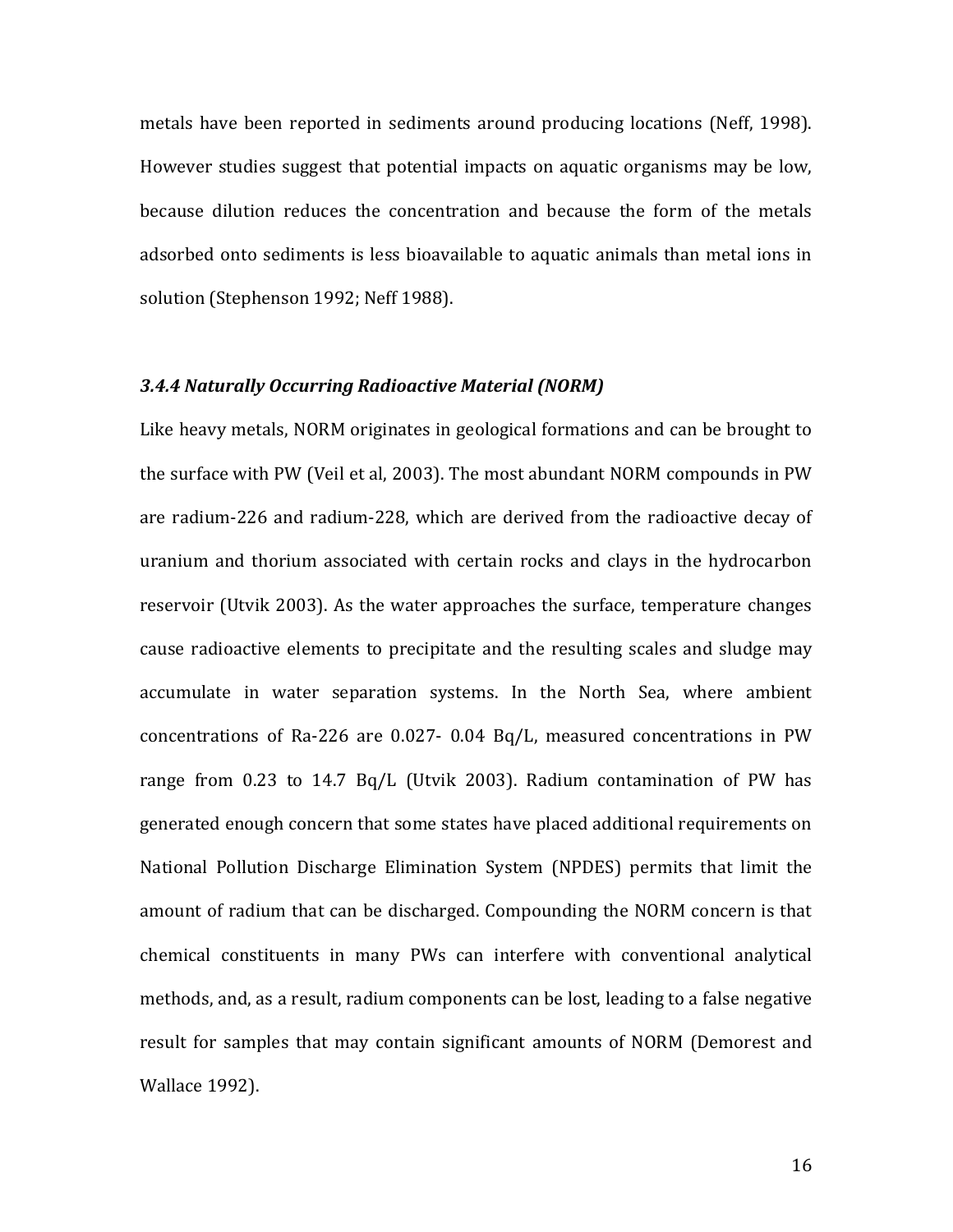#### *3.4.5!Salinity*

The salinity of produced water can range from very low to high depending on geology and the production process (Stephenson, 1992). This constituent is discussed extensively in Section 4.4.1.

# **3.5 PW!Treatment!and Management**

A three-tiered pollution prevention hierarchy is followed for managing PW, as follows:

1. Employing technologies to minimize volumes of PW produced,

2. Reuse (e.g. reinjection) and recycling PW where possible,

3. If neither of these tiers is practical, disposal is the final option (Veil, 2007) Some of the options available to oil and gas operators for PW management proposed by Arthur et al. (2005) are as follows:

1. Injection: Re-injection of PW into the same formation from which the oil is produced or into another formation.

2. Discharge: treatment of PW to meet onshore or off-shore discharge regulations.

3. Reuse in oil and gas operation: treat the PW to meet the quality required for use in usual oil and gas fields operations.

4. Consume in beneficial use: PW treatment to meet to quality required for beneficial uses such as irrigation (Boysen et al, 2002), range-land restoration, cattle and animal consumption, and drinking water (Rao et al, 2005)

Treatment of PW is an effective option for PW handling. The general objectives for operators for treating PW are as follows (Arthur et al, 2005):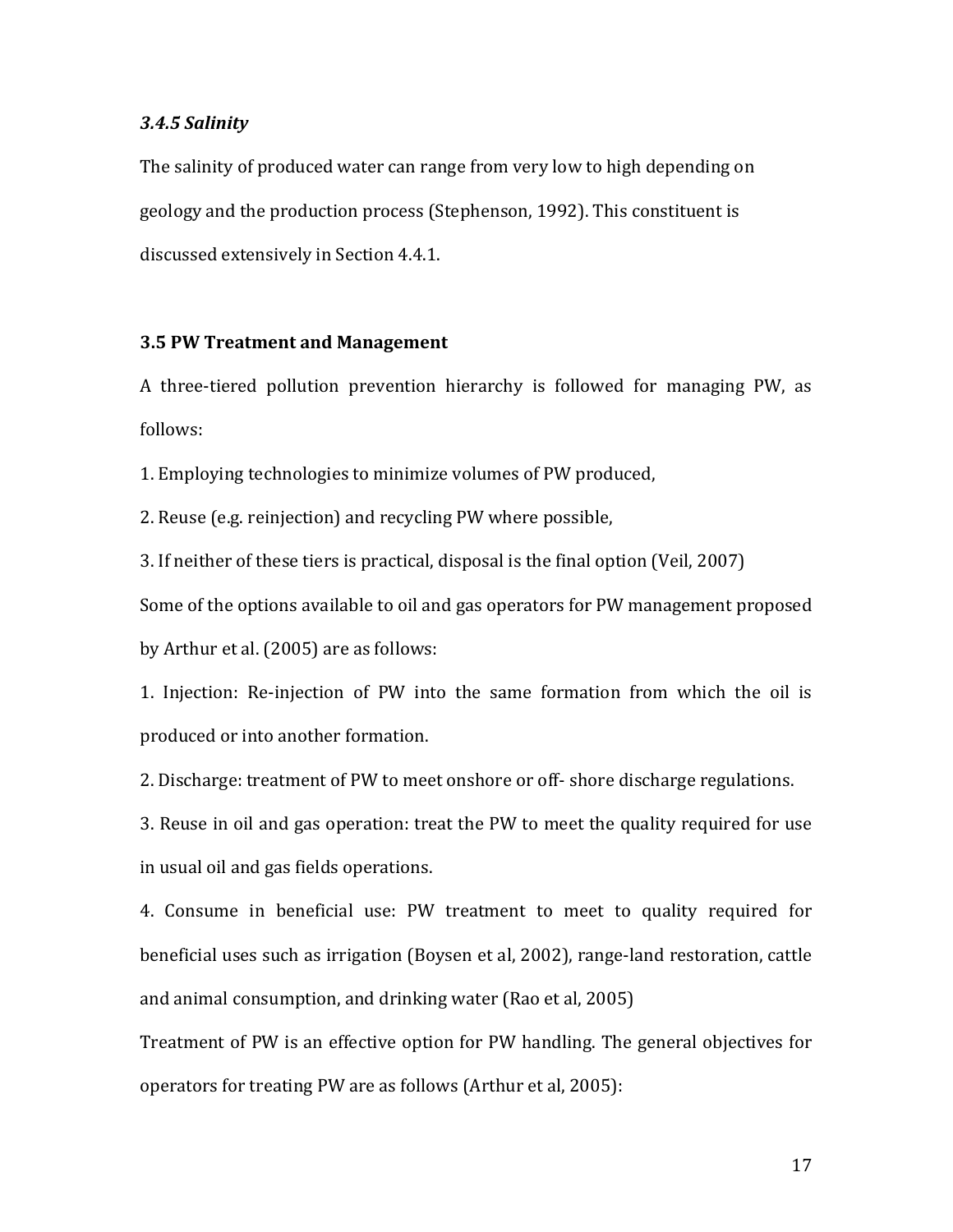1. De-oiling: removing dispersed oil and grease;

2. Removal of soluble organics;

3. Disinfection: removal of microorganisms, predominantly bacteria;

4. Removal of suspended solids

5. Dissolved gas removal: removing of light hydrocarbon gases, carbon dioxide, and hydrogen sulfide,

6. Desalination: removing dissolved salts,

7. Softening: removing excess water hardness.

8. Miscellaneous: removing NORM.

# **3.6 Current Beneficial Reuse Options**

#### *3.6.1!Livestock!Watering*

The quality of water for livestock consumption is normally subjected to lower standards than that of human consumption. Livestock can tolerate a range of contaminants in their drinking water. However, at elevated contaminant concentrations, the animals though able to survive may begin to show some impairment (Veil et al, 2003).

Total dissolved solids (TDS) is the term used to describe the inorganic salts and small amounts of organic matter present in solution in water. The principal constituents are usually calcium, magnesium, sodium, and potassium cations and carbonate, hydroxy carbonate, chloride, sulfate, and nitrate anions (WHO, 1996). In general, animals can often tolerate a higher degree of TDS if they are gradually acclimated to the elevated levels. Water with TDS less than 1,000 ppm is considered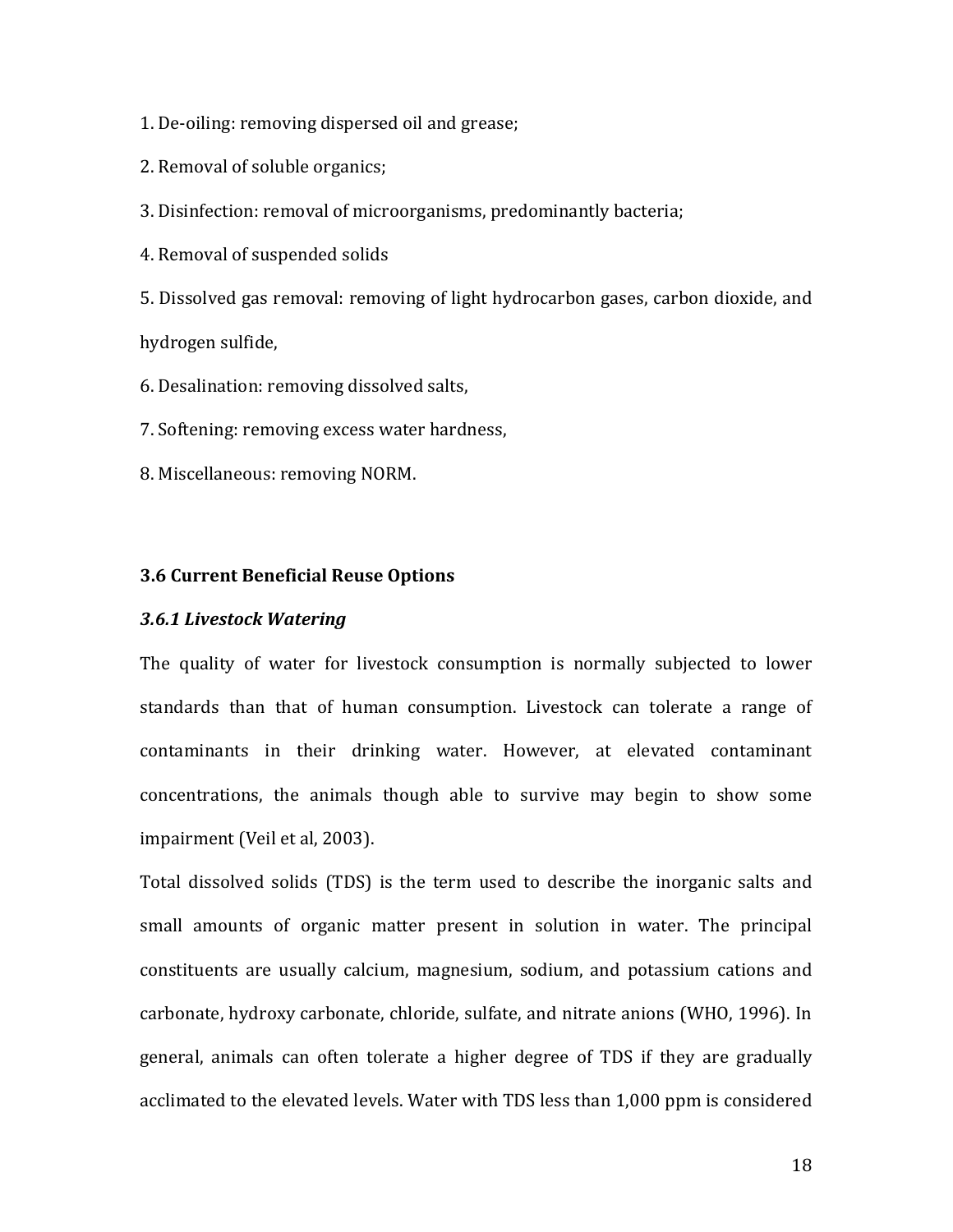to be excellent source water but water with TDS from 1,000 up to 7,000 ppm can be used for livestock but may cause some diarrhea (ALL 2003). Some coal-bed methane (CBM) projects on ranch land have created impoundments or watering stations to provide PW as a drinking water source for livestock (Veil et al, 2003).

# *3.6.2!Wildlife!Watering!and!Habitat*

Artificial PW-filled impoundments can be used to provide a source of drinking water for wildlife and offer habitat for fish and waterfowl in an otherwise arid environment Some Rocky Mountain area CBM projects have created impoundments that collect and retain large volumes of produced water (ALL, 2003). Some of these impoundments have surface areas of at least several acres. However, it is important to make sure that the quality of the impounded water will not create health problems for the wildlife. The impoundments can also provide additional recreational opportunities for hunting, fishing, boating, and bird watching.

# *3.6.3!Aquaculture!and!Hydroponic!Vegetable Culture*

Jackson and Myers (2002) report on greenhouse experiments to raise vegetables and fish using PW or potable water as the water source. The system used a combination of hydroponic plant cultivation (no soil) and aquaculture. Tomatoes grown with produced water were smaller than those grown in potable water. The produced water tank grew a larger weight of tilapia fish (Orechromis niuloticus/aureus), although some of the fish died. None of the fish in the potable water tank died. From the test results above, there is need to apply caution when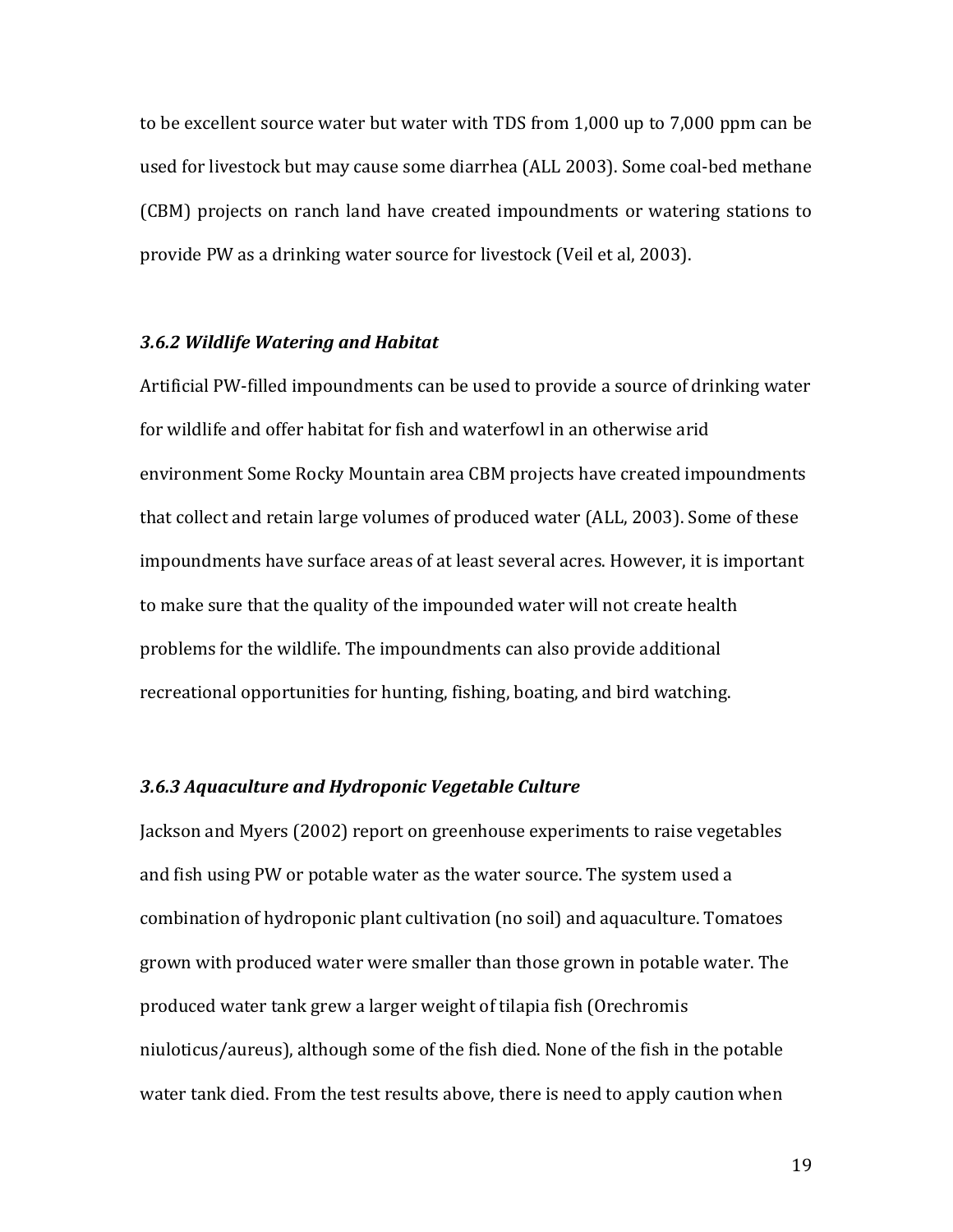using PW for such purposes.

#### 3.6.4 Irrigation of Crops

Many parts of the United States and around the world have limited freshwater resources. Crop irrigation is the largest single use of freshwater in the United States, making up 39% of all freshwater withdrawn, or 150 billion gallons per day (USGS 1998). If produced water has low enough TDS and other characteristics, it can be a valuable resource for crop irrigation.

ALL (2003) summarizes crop irrigation water quality requirements, noting that the three most critical parameters are salinity (affects crops), sodicity (affects soil), and toxicity (affects crops). Salinity is expressed as electrical conductivity in units of  $\mu$ mmhos/cm or more currently in microSiemens per cm ( $\mu$ S/cm). Crops have varying susceptibility to salinity; as salinity rises above a species-specific salinity threshold, crop yields decrease.

Excess sodium can damage soils. Higher SAR (Sodium Absorption Ratio) values lead to soil dispersion and a loss of soil infiltration capability. When sodic soils are wet, they become sticky, and when dry, they form a crusty layer that is nearly impermeable. Paetz and Maloney (2002) describe an approach for treating CBM water to mitigate its salinity and sodicity problems so it can be used in a managed irrigation program.

Some trace elements in produced water can cause harmful effects to plants when present in sufficient quantities. ALL (2003) suggests that the most common sources of plant toxicity are chloride, sodium, and boron.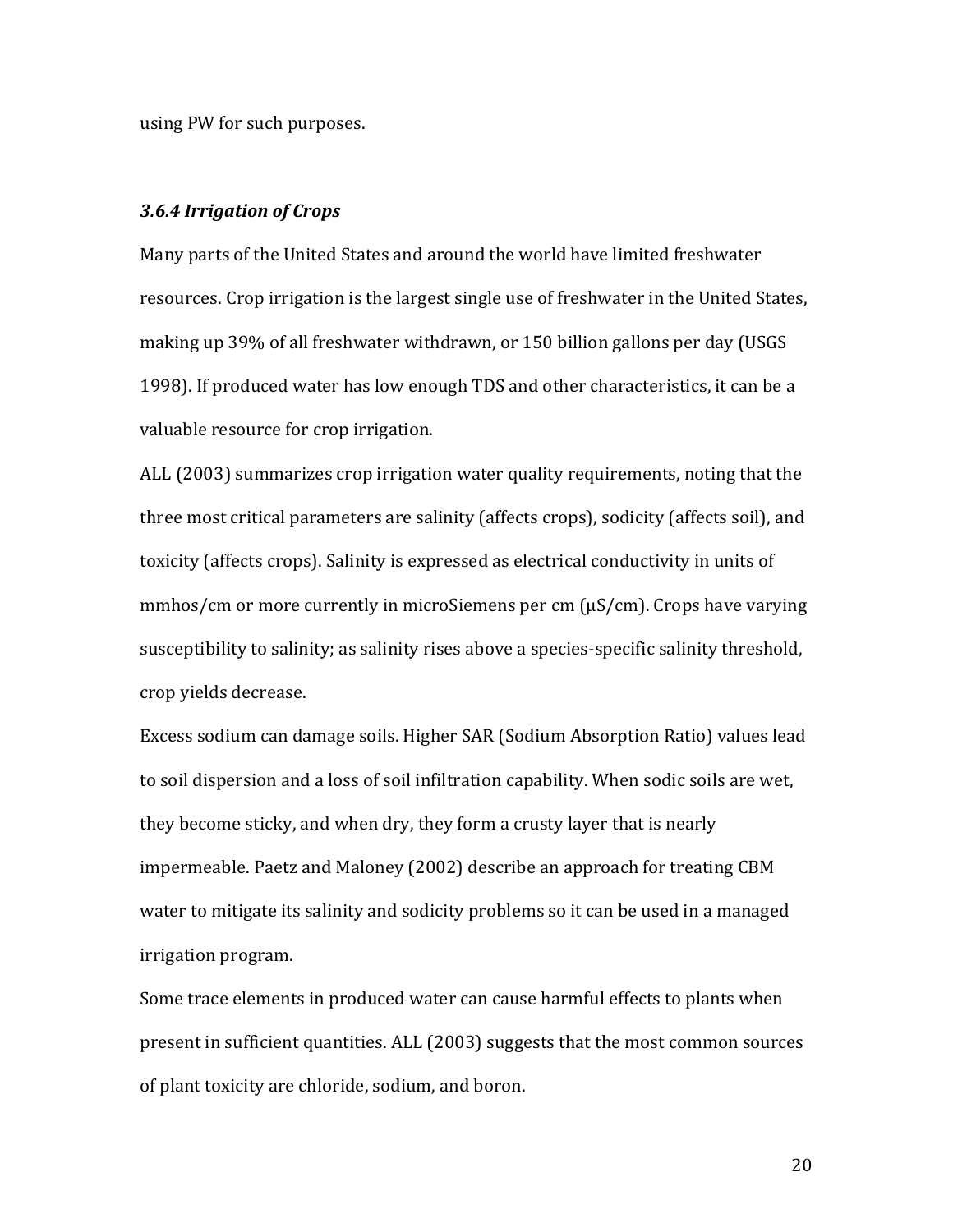Another source of information on the effects of applying produced water to soils is a manual developed for the American Petroleum Institute on remediation of soils that had experienced produced water spills (API 1997). The authors of that manual have subsequently taught a series of workshops on the same subject. The manual is a detailed guide with much useful technical information on the impacts of salinity and sodium on soils and vegetation.

Texas A&M University established a program to develop a portable produced water treatment system that can be moved into oil fields to convert produced water to potable or irrigation water. The goal is to produce water suitable for agricultural use (less than 500 mg/L of total dissolved solids and less than  $0.05$  mg/L of hydrocarbons). Such a system not only augments scarce water supplies in arid regions, but also provides an economic payback to operators that could allow the well to produce longer (Burnett et al. 2002; Burnett and Veil 2004).

## *3.6.6!Industrial!Uses*

PW may be substituted in various industrial practices in areas where traditional surface and groundwater resources are scarce. This may be subject to treatment before use and in some cases, PW may be used without treatment depending on what it's being used for in the industrial process and if no risk/harm is posed to workers or surrounding ecosystem.

## *3.6.6.1!Dust!Control*

In most oil fields, the lease roads are unpaved and can create substantial dust. Some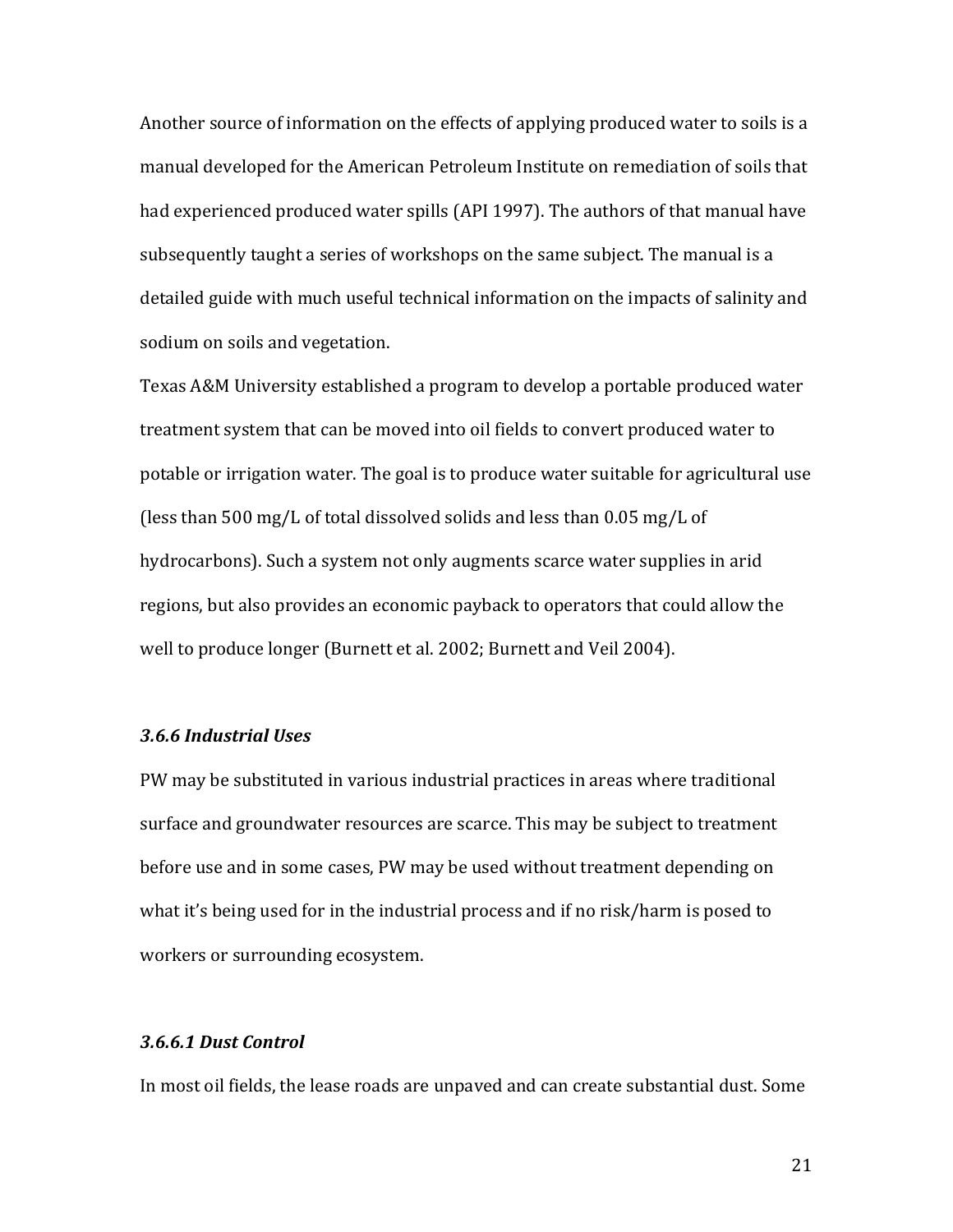oil and gas regulatory agencies allow operators to spray produced water on dirt roads to control the dust. This practice is generally controlled so that produced water is not applied beyond the road boundaries or within buffer zones around stream crossings and near buildings.

CBM produced water may be generated in areas with active surface coal mining. Surface mining, processing, and hauling are inherently dusty activities. PW can be used for dust suppression at those locations, too, if regulators allow the practice  $(Murphere 2002)$ .

#### *3.6.6.2!Vehicle!and!Equipment!Washing*

ALL (2003) notes that some state and federal agencies recommend that vehicles and equipment leaving production sites be washed to control the possibility of distributing seeds of undesirable weed species.

## *3.6.6.3!Oil!Field!Use*

Peacock (2002) describes a program in New Mexico through which produced water is treated to remove hydrogen sulfide and then is used in drilling operations. This beneficial reuse saves more than 4 million bbl per year of local groundwater.

### **3.6.6.4 Use for Power Generation**

In at least one case, produced water is used to supply water to make steam. About 360,000 bpd of produced water from a ChevronTexaco facility in central California is softened and sent to a cogeneration plant as a source of boiler feed water (Brost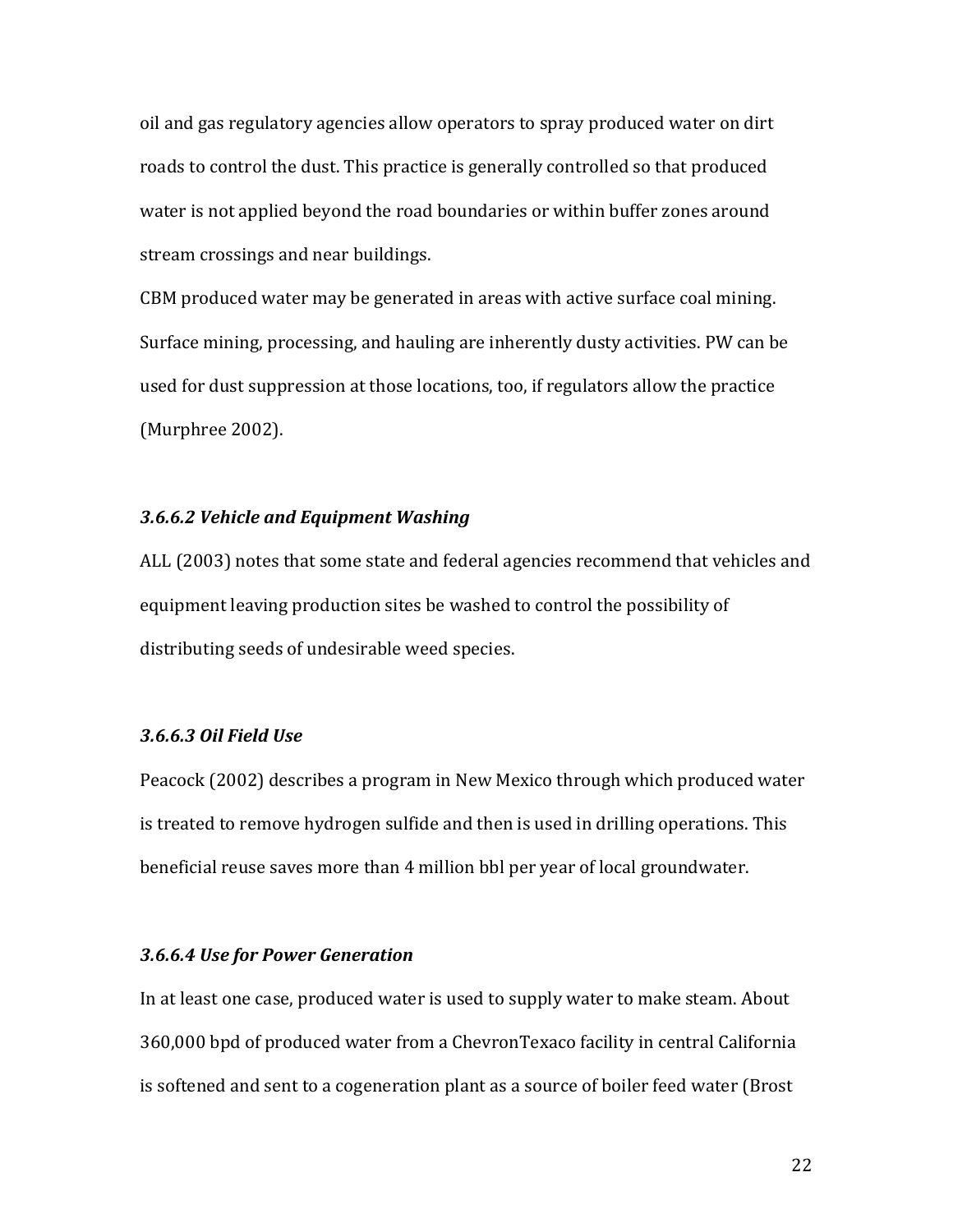2002).

Another potential use of produced water is cooling water. The electric power industry is the second largest user of freshwater in the United States, making up 38% of all freshwater withdrawn, or 150 billion gallons per day (USGS 1998). Conventional surface and ground water sources are no longer sufficient to meet increasing power plant needs in many parts of the country. Produced water represents a large-volume source of water that could potentially serve as make-up water for a power plant. In August 2003, DOE/NETL announced that it had awarded a contract to a group of researchers led by the Electric Power Research Institute to study the feasibility of using water produced from CBM production to meet up to 25% of the cooling water needs at the San Juan Generating Station in northwestern New Mexico. The researchers will evaluate the quality, quantity, and location of the produced water. They will also evaluate the existing produced water collection, transportation, and treatment systems for possible use in delivering cooling water to the generating station. The results are expected in about two years. Argonne National Laboratory recently completed a study that evaluates the use of another alternative type of water supply for power plant cooling (Veil et al. 2003). Although that study considers underground pools formed in abandoned coal mines, many of the report's discussions concerning water quality, water quantity, and mode of operation are relevant for using produced water as a cooling source.

# *3.7!Fire!Control*

Fires often break out during the driest portions of the year and in areas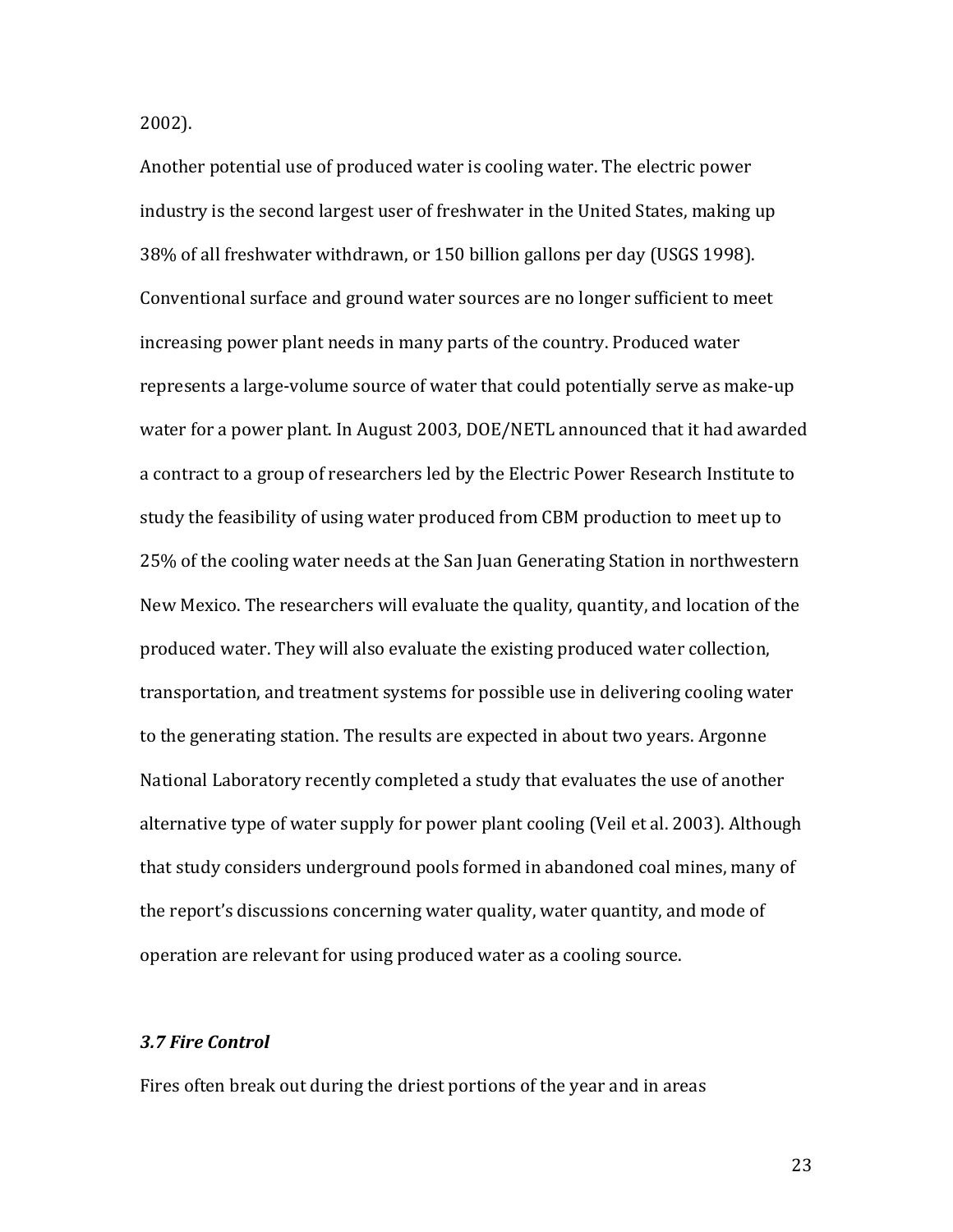experiencing drought conditions. In many cases, only limited surface and ground water resources are available for fire fighting in these areas. Although application of large volumes of saline produced water can have an impact on soils, this impact is far less devastating than a large fire (Veil et al, 2003). ALL (2003) reports that firefighters near Durango, Colorado, used CBM produced water impoundments as sources of water to fill air tankers (helicopters that spray water onto fires) during the summer of 2002.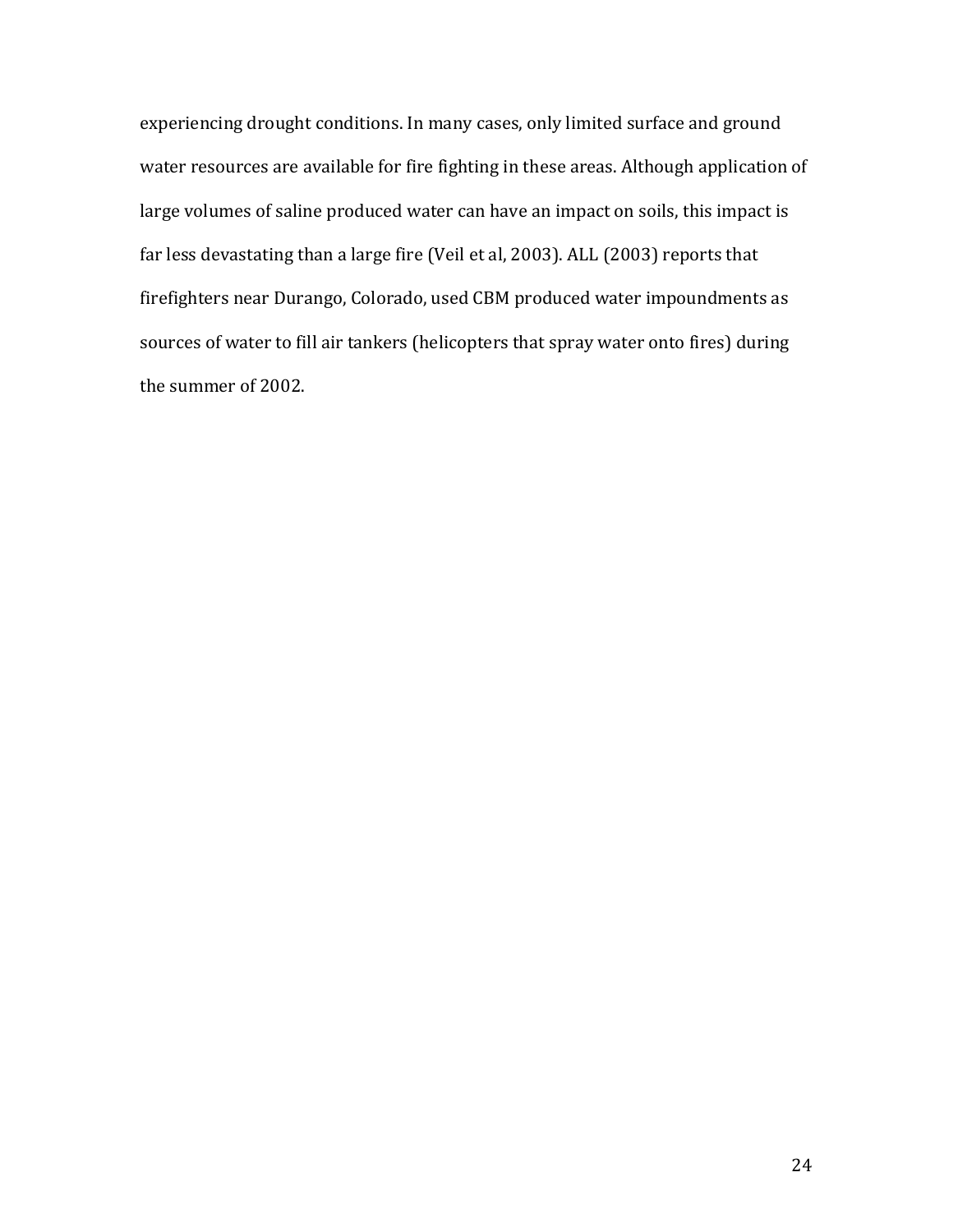# **Chapter!4!\* PW!Regulations and!Toxicity!Tests**

The discharge of PW into surface waters has been regulated since the late 1960's (EPA 1993). Increased concern over the potential impacts of produced water in the aquatic environment has led to the development of regulatory requirements in some jurisdictions and a number of methodologies for the management of production chemicals (Scholten, 1997). The regulations prohibit discharge of any water that would cause permanent harm to the environment and sets limits on waters that are discharged based on best available technology for removing regulated contaminants.

Significant amongst these regulatory requirements include the ecotoxicological assessment of effluents by NPDES (National Pollutant Discharge Elimination System), as part of the Clean Water Act in the USA and the selection (notification) of environmentally harmless chemicals together with a strict regulatory control of the use of chemicals with a potential impact by HOCNF (Harmonized Offshore Chemical Notification Format) adopted by OSPAR in the PARCOM decision 96/3 for the northwestern European Region.

Generally, a main distinction can be made between the European approach, which is directed towards the control of chemical use (potential environmental toxicity of chemicals), and the American approach, which is directed towards the control of the final emissions (actual environmental toxicity of effluents) (Scholten et al, 2000). In the European approach, ecotoxicological risk modeling is being used to extrapolate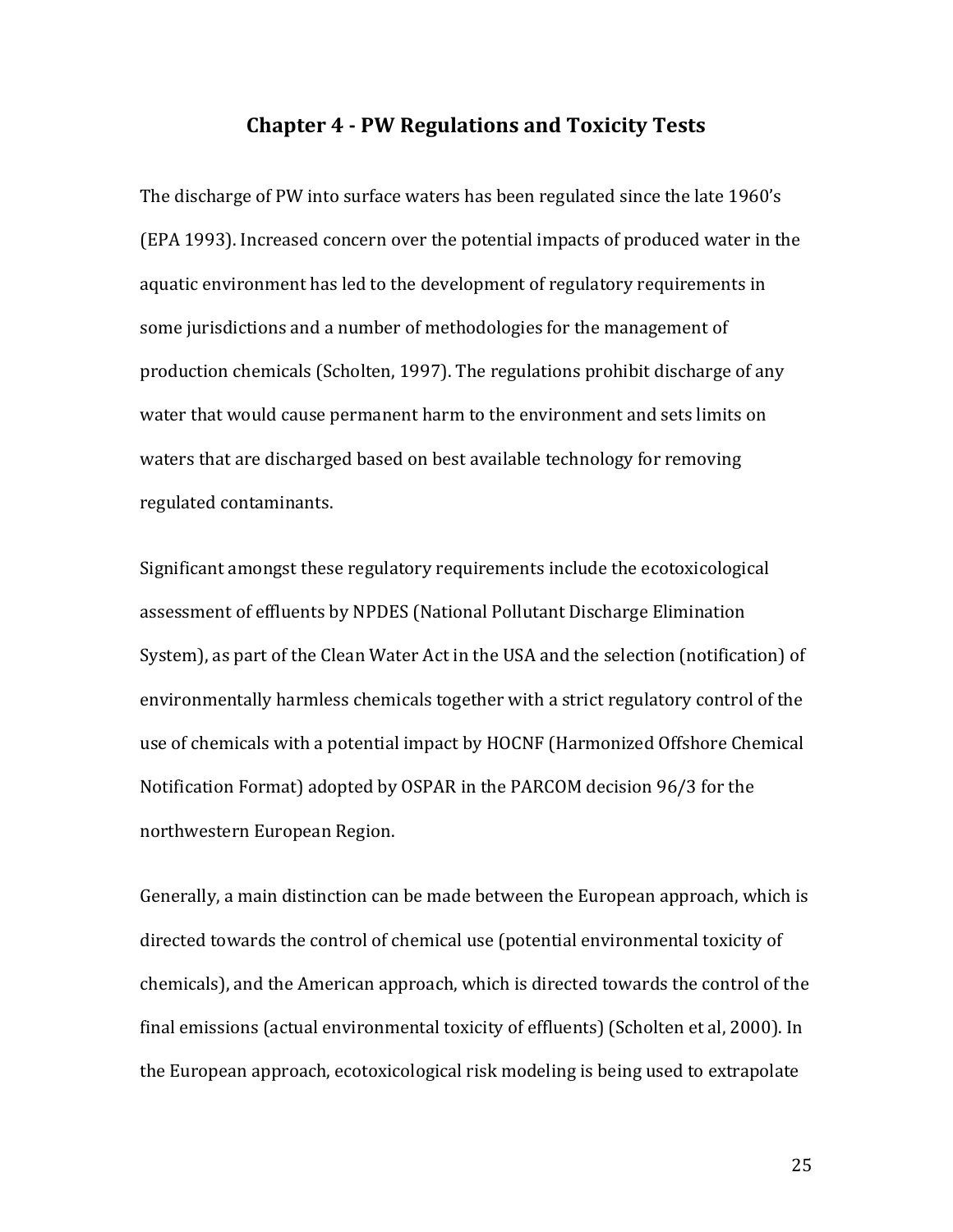chemical hazard information into environmental risk assessment of resultant emissions (CHARM). In the American approach however, a TIE (Toxicity Identification Evaluation) method is used to identify chemicals responsible for observed toxicity in effluents.

# **4.1 United States National Pollutant Discharge Elimination System (NPDES)**

The US is subdivided into categories under United States Environmental Protection Agency (EPA) regulations. Discharge limits in the subcategories range from no discharge to surface waters to discharges limited by available technology for controlling toxicity and oil and grease. These subcategories as recognized by the EPA are:

- The onshore subcategory
- The stripper well subcategory
- The 'beneficial use' subcategory
- The coastal subcategory
- The territorial seas subcategory, and
- The outer continental shelf subcategory.

Discharge Operations — The Clean Water Act (CWA) requires that a permit issued under the NPDES program must authorize all discharges of pollutants to surface waters (streams, rivers, lakes, bays, and oceans). The 2 basic types of NPDES permits issued are individual and general permits. Individual NPDES permits are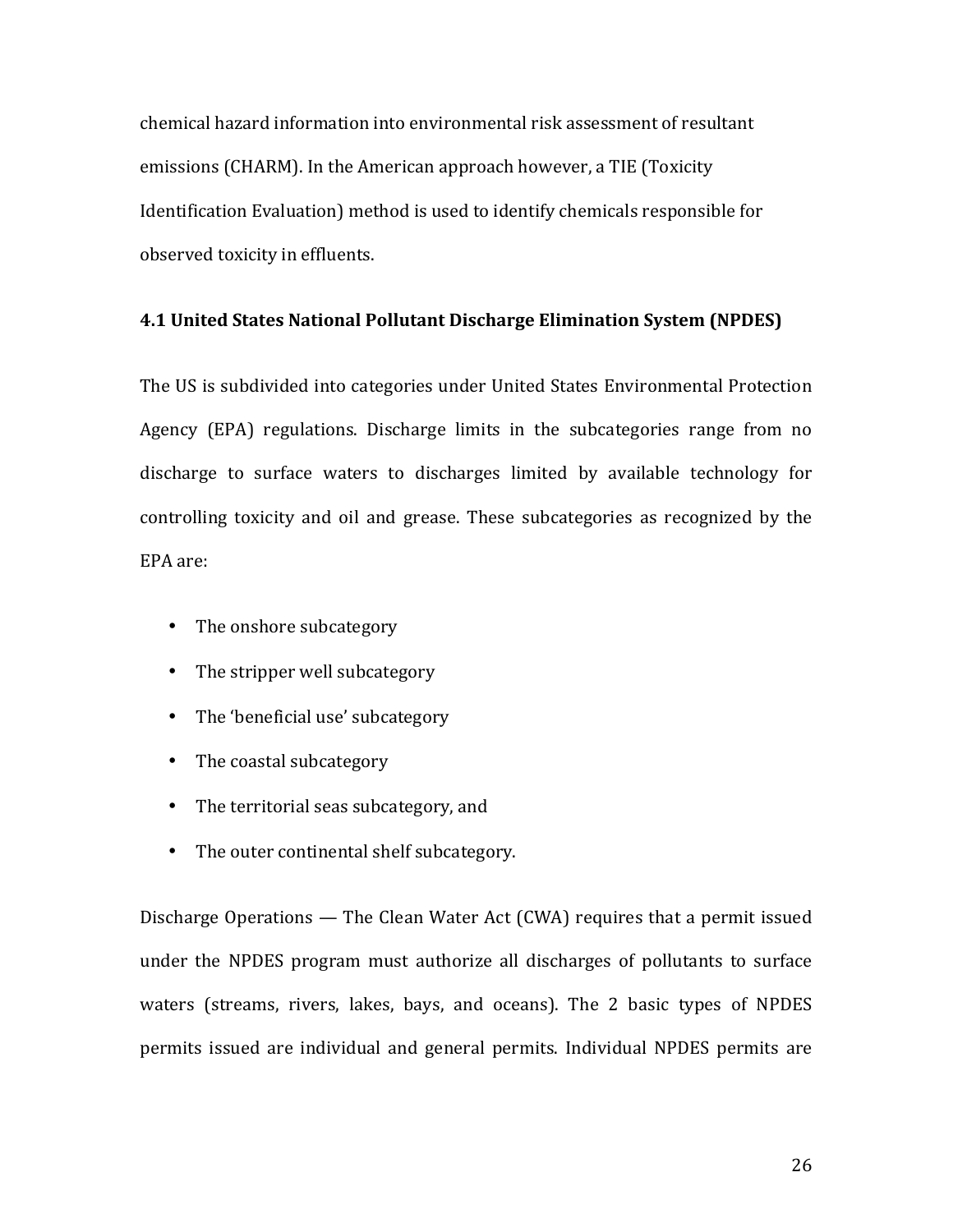specifically tailored to individual facilities. General NPDES permits cover multiple facilities within a certain category located in a specific geographical area.

## **4.1.1 Calculation of Effluent Limits**

In order to meet the goals and requirements of the CWA, the EPA advises permit writers to consider two types of effluent limits when identifying effluent limits for PW discharges: technology-based effluent limits and water quality-based effluent limits. Specifically, Federal regulations require NPDES permit writers to identify for each permitted wastewater discharge any applicable technology-based effluent limits (EPA, 1996; 2008). The permit writer is required to base the effluent limits in the permit on the more stringent of these two approaches.

# **4.1.2 Toxicity Identification Evaluation (TIE) of PW Effluents**

In the past, the approaches to identifying causes of PW toxicity have involved direct chemical analysis of the whole composition of the PW with inference of toxicity made directly from the chemical composition of the effluent (Boelter et al, 1992, Johnsen et al, 1994; Rikseim et al, 1994; Gulley et al, 1992; Schiff et al, 1992; Tibbetts et al, 1992). A more recent approach to determining the toxic components in effluent has involved a toxicity-based concept called a toxicity identification evaluation (Burkhard & Ankley, 1989).

The following is a summary of EPA's aquatic toxicity tests as documented in "Toxicity Identification Evaluation: Characterization of Chronically Toxic Effluents, Phase I, II & III (EPA, 1992; 1993a; 1993b).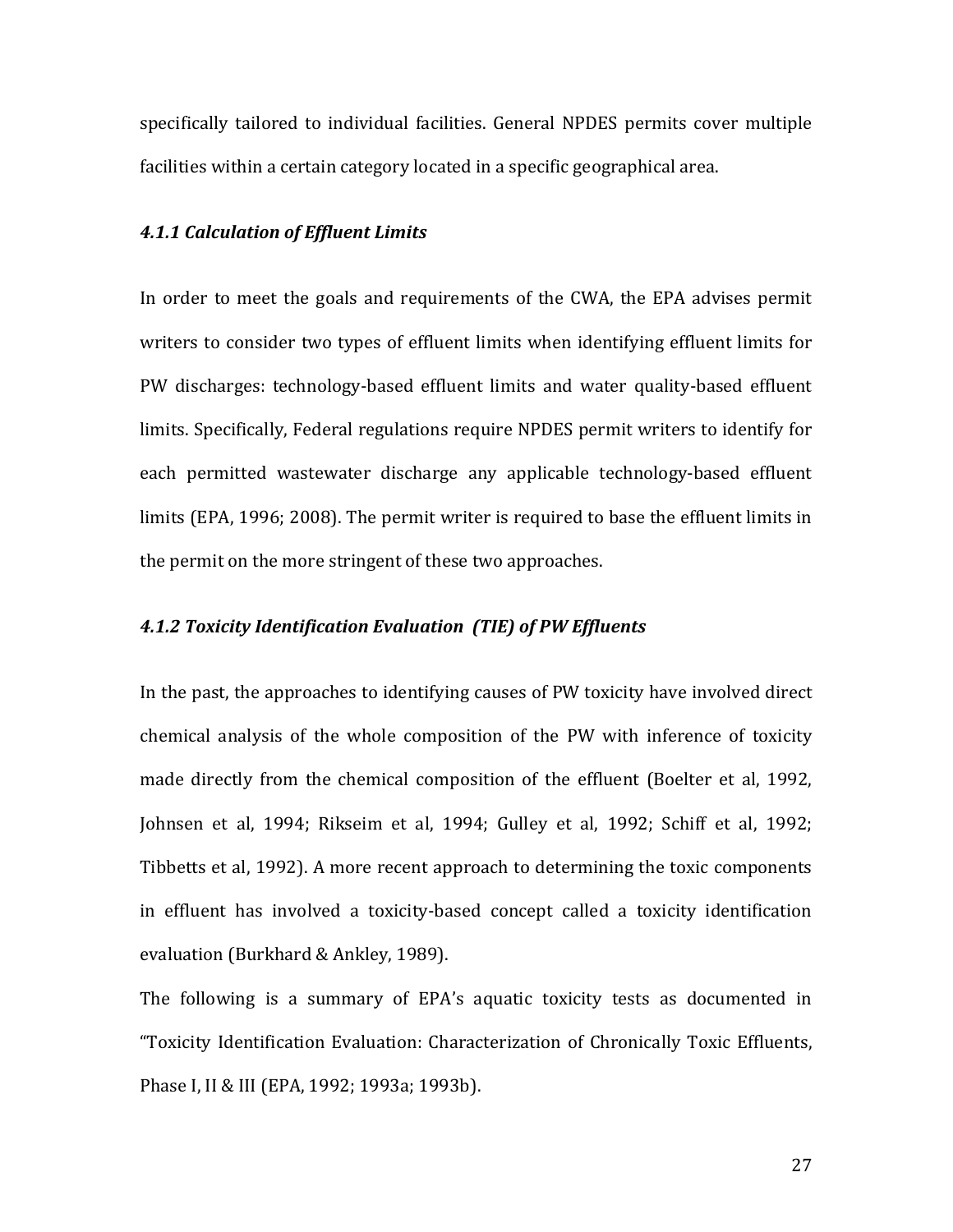There are 3 phases in the TIE tests as follows:

Phase I is also known as the toxicity characterization phase, in that the tests characterize the physical/chemical properties of the effluent toxicant(s) using effluent manipulations and accompanying toxicity tests. Each characterization test in the Phase I series is designed to alter or render biologically unavailable a group of toxicants such as oxidants, cationic metals, volatiles, non- polar organics or chelatable metals. The effluent is chemically treated and processed in various ways, and the toxicities of the resulting test samples are compared to that of the untreated effluent to see if toxicity is reduced by the treatments. "Small" test organisms are used, such as daphnids and newly hatched fish (flathead minnows) are used (Reimer, 2003).

Aquatic toxicity tests performed on the effluent before and after the individual characterization treatment indicate the effectiveness of the treatment and provide information on the nature of the toxicant(s). By repeating the toxicity characterization tests using samples of a particular effluent collected over time, these screening tests will provide information on whether the characteristics of the compounds causing toxicity remain consistent (EPA, 1992).

With successful completion of Phase I, the toxicants can be tentatively categorized as cationic metals, non-polar organics, oxidants, substances whose toxicity is pH dependent, and others. Information on physical/chemical characteristics of the toxicants will indicate filterability, degradability, volatility, and solubility. Either of two choices is available in the second phase of testing, i.e. toxicant treatability or toxicant identification studies' (EPA, 1992).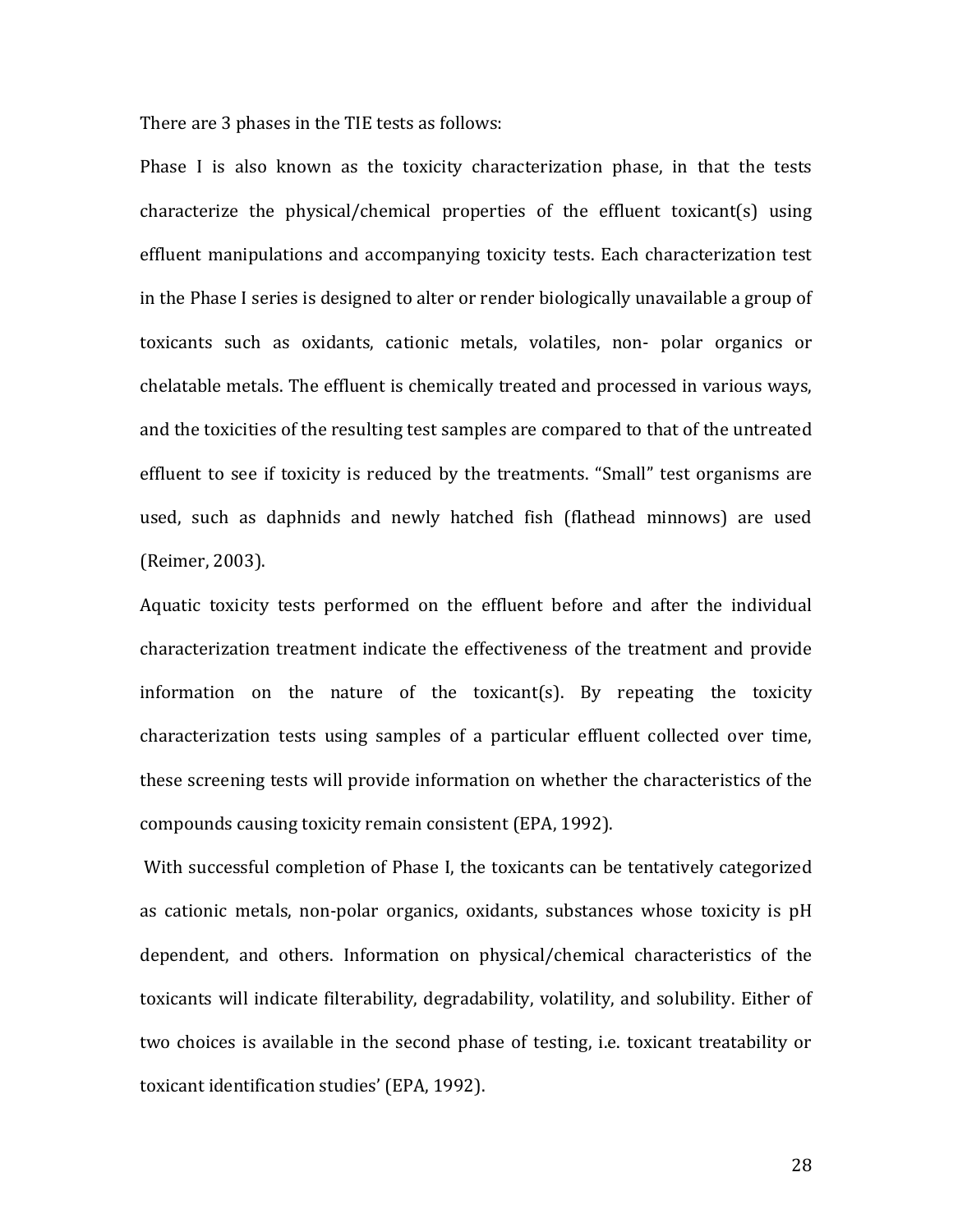Phase II involves several steps, all of which rely on tracking the toxicity of the effluent throughout the analytical procedure. Although effluent toxicants are partially isolated in the first phase of the study, further separation from other compounds present in the effluent is usually necessary (EPA, 1993a). Techniques are available to reduce the number of compounds associated with the toxicants. Unlike Phase I procedures, Phase II methods will be toxicant-specific (EPA, 1993a). Once the toxicants have been adequately isolated from other compounds in the effluent and tentatively identified as the causative agents, final confirmation (Phase III) can begin.

Like Phase I, Phase III contains methods generic to all toxicants. No single test provides irrefutable proof that a certain chemical is causing effluent toxicity. Rather, the combined results of the confirmation tests are used to provide the "weight of evidence" that the toxicant has been identified (EPA, 1993b). Once the toxicant has been identified, it can be tracked through the process collection system using chemical analyses (EPA, 1993b).

#### **4.2 Chemical Hazard Assessment and Risk Management (CHARM)**

This section is a review of the CHARM Implementation Network Report of 2004 (CIN, 2004) on 'The evaluation of chemicals used and discharged offshore' and a review paper by Scholten et al (2000) on 'Ecotoxicological risk assessment related to chemicals and pollutants in off-shore oil production'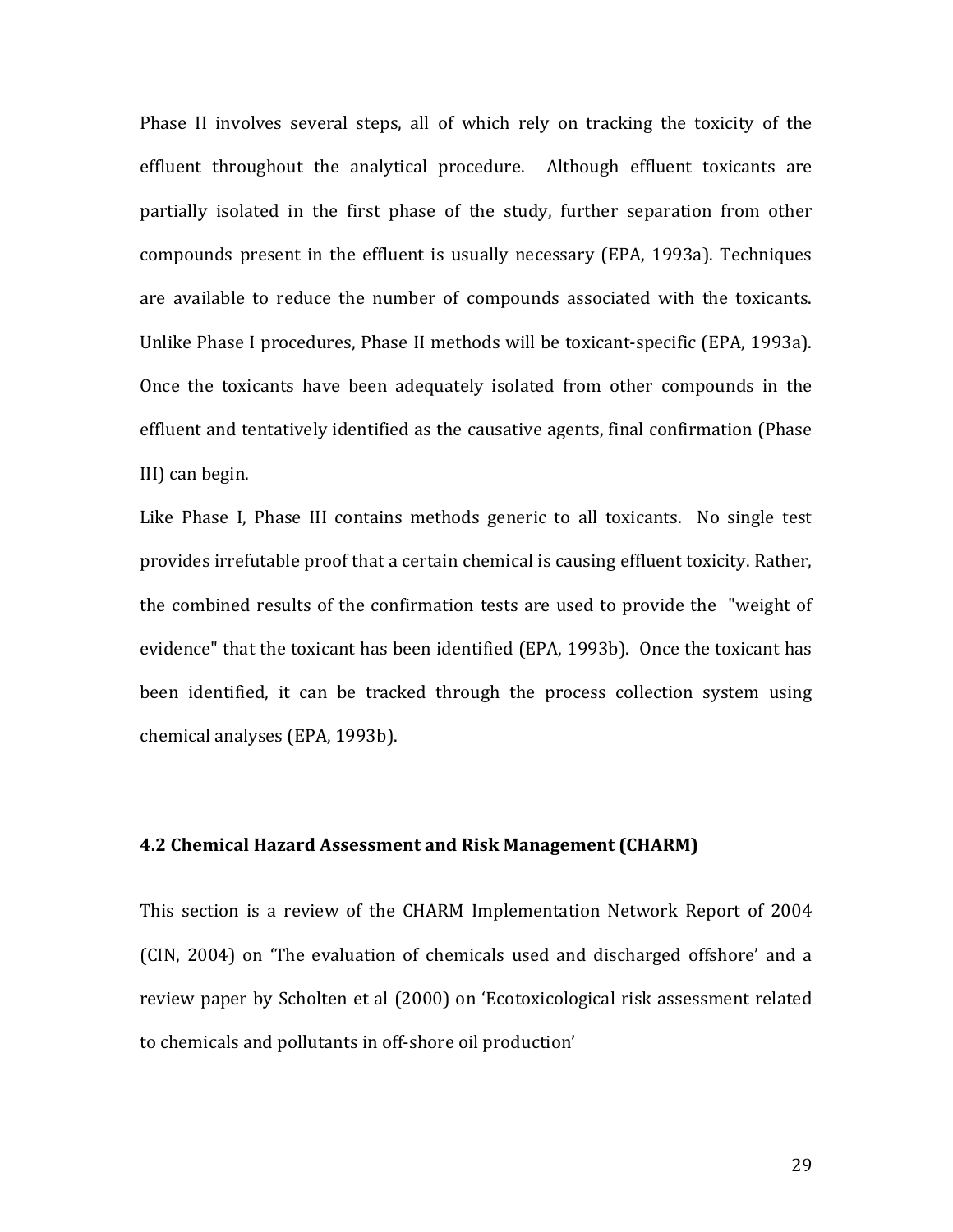The basic principle of the environmental risk evaluation in CHARM is to compare the predicted environmental concentration (PEC) of chemicals in the ambient aquatic environment, with the ecotoxicological threshold for the chemical (predicted no effect concentration,  $PNEC$ ) (Scholten et al, 2000). The PEC is an estimate of the expected concentration in the environment during and after the discharge of that chemical. The actual exposure depends upon the intrinsic properties of the chemical (such as its partition coefficient and degradation rate), the concentration in the waste stream, and amount of dilution in the receiving environmental compartment (Scholten et al, 2000). The PNEC is an estimate of the highest concentration of a chemical in a particular environmental compartment at which no adverse effects are expected. It is, thus, an estimate of the sensitivity of the ecosystem to a certain chemical (Scholten et al, 2000). In general the PNEC represents a toxicity threshold, derived from standard toxicity data (NOECs, LC50s, EC50s). A PNEC value is then extrapolated from toxicity data using the OECD method, which is accepted by most OSPAR Countries. In this method, the PNEC for a certain ecosystem is determined by applying an empirical extrapolation factor to the lowest available toxicity value. The magnitude of the extrapolation factor depends upon the suitability of the available ecotoxicological data (Scholten et al, 2000).

The CHARM model contains 3 significant modules/steps as follows:

**Hazard assessment** – This step aims to rank individual chemicals according to their predicted environmental impact, in order to facilitate the selection of the least environmentally harmful alternative. The hazard of a chemical is quantified as a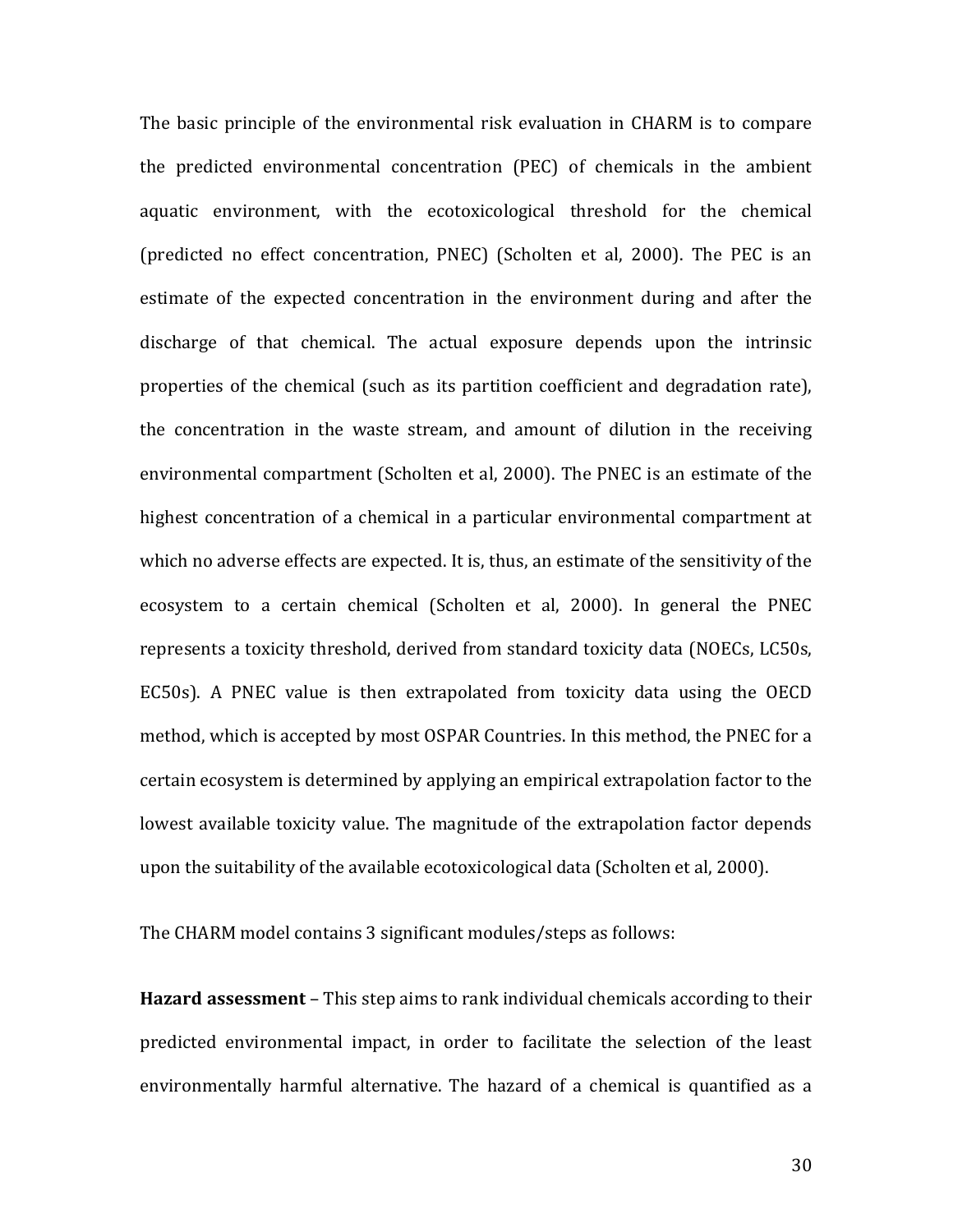PEC: PNEC ratio, calculated on the basis of the intrinsic properties and toxicity of the chemical under 'realistic worst case standard conditions' during drilling or production in the aquatic environment (Scholten et al, 2000) . A 'hazard quotient'  $(HQ)$  is calculated for the water- phase (plankton, and related food-chain) and sediment-phase (benthos, and related food-chain). The higher of the two represents the HQ for the ecosystem.

**Risk analysis** - The 'risk analysis' module is based on the same calculation principles as the 'hazard assessment'. module. However the default values for the 'standard conditions' are replaced by data on the actual conditions of the drilling and production processes and the actual ecological conditions around the platform environment (Karman and Reerink, 1998). The 'risk quotient' (RQ), therefore, gives an indication of the likelihood of actual adverse ecological effects occurring due to the use and discharge of the chemical at a specific platform.

**Risk management** - The 'risk management'-module offers the possibility of comparing various risk-reducing measures on the basis of a combination of ROs of individual components of the effluents including 'natural pollution' with oil and other formation chemicals. The RQ of each chemical is converted to a 'probability that aquatic biota are adversely affected'  $P(x)$  (Schobben and Scholten, 1993). The combined risk of a mixture of chemicals is than calculated according the rule:  $P(A + B)=P(A)+P(B)-P(A)*P(B)$  (Scholten et al, 2000).

This approach to estimating combination toxicology in offshore E&P effluents has been validated by comprising observed whole effluent toxicity of produced water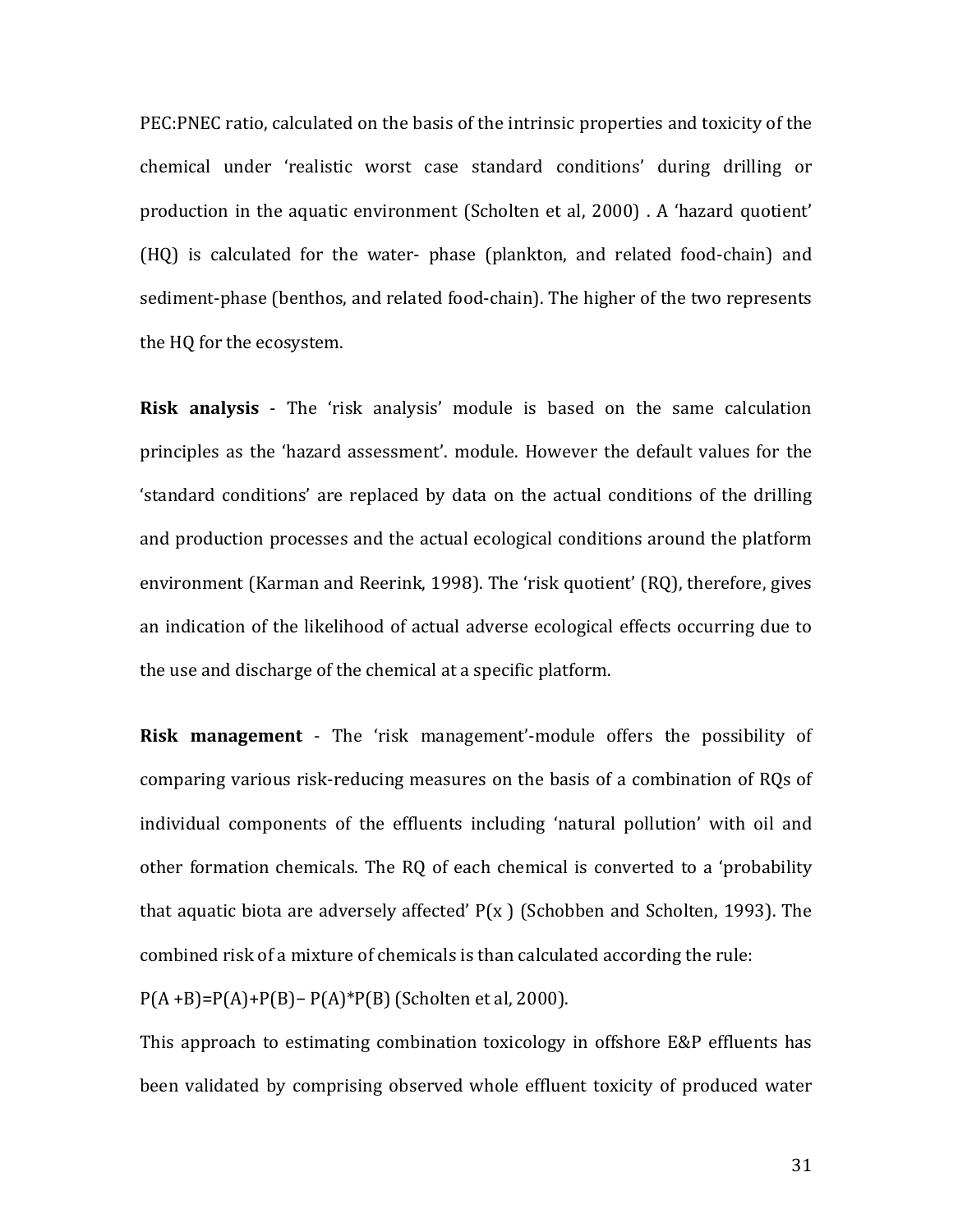with the calculated combined toxicity on the basis of measured chemical composition of these effluents (Karman et al., 1996). The risk management analysis is completed by assessing the cost-effectiveness of certain options for including new environmental practices in off-shore oil and gas activities. Finally, the achievable environmental risk reduction of a particular option is then compared its associated costs (Scholten et al, 2000).

# **4.3 Dose-related Risk and Effect Assessment Model (DREAM)**

The DREAM is a self-imposed method of assessment of chemicals also acting like a regulation. This model was developed by the Norwegian Oil Industry Association (OLF) in reaction to the Norwegian government requiring the oil industry operating in their sector to develop a strategy for reaching "zero environmental harmful discharges" of produced water before the end of 2005 (Payne, 2005). The model uses the environmental impact factor (EIF) based on the combined environmental risk and hazard assessment of produced water discharges, accounting for both the composition and amount of the discharge. Operators can rank the available technologies for produced water discharge reduction based on cost and environmental benefit.

The DREAM model was initially developed for the naturally occurring substances in produced water, for which substantial environmental data were available. Added production chemicals with fewer datasets available, cannot be easily assessed by the DREAM model. This model is based on chronic data for the Predicted No Effect Concentration (PNEC) calculation compared with acute data that are acceptable for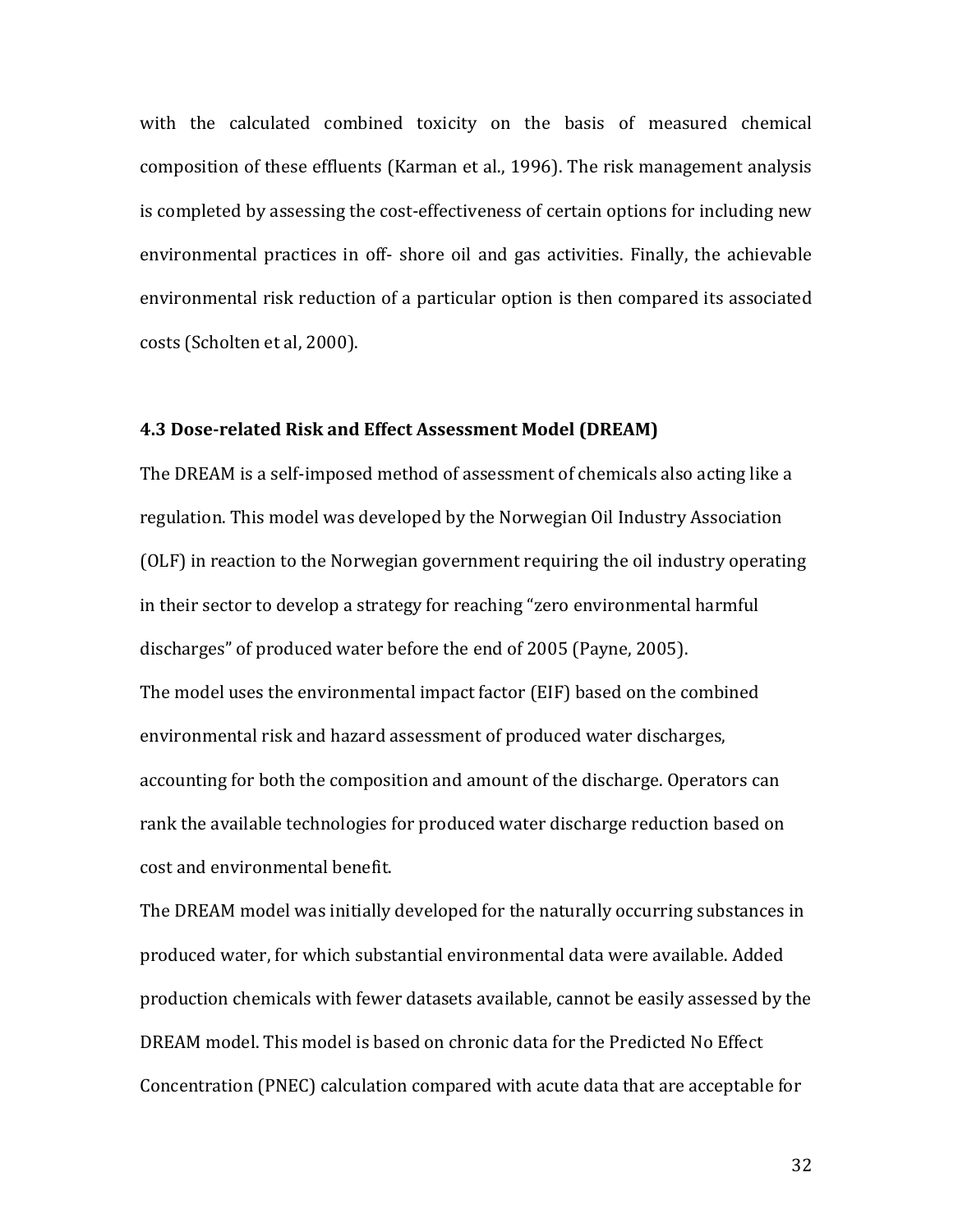other risk assessment models, such as Chemical Hazard Assessment and Risk Management (CHARM), which is endorsed by OSPAR. This leads to high assessment factors, resulting in a much higher contribution to the EIF. Using chronic toxicity testing, which takes considerably longer to obtain results and is significantly more expensive than acute toxicity testing, might give significant reductions in EIF values, but there is no actual change to the environmental impact of the discharge.

#### **4.4 Limitations!of!PW!Regulatory!Tests**

# **4.4.1 Effects of Salinity and Ion toxicity**

It has been shown that salinity contributes directly to the toxicity of PW samples with very high salinities (Sauer et al, 1997). Because of the usually low salinity tolerance of test species, high-salinity samples usually require dilution to concentrations no higher than 10-15% effluent to avoid salinity-stress toxicity. This process of dilution usually leads to a masking of the actual toxicity of the sample through dilution.

None of the commonly used TIE methods are targeted to detect toxicity from the salinity, hardness, or ionic imbalance that may be found in produced waters. Toxicity identification and evaluation methods are designed specifically to identify toxicants such as organics, metals, ammonia, and hydrogen sulfide. In addition to these toxicants, however, PWs often contain elevated concentrations and/or unusual ratios of common inorganic ions that may create toxicity risks in aquatic organisms (Ho & Caudle, 1997). When PWs have low enough total dissolved solids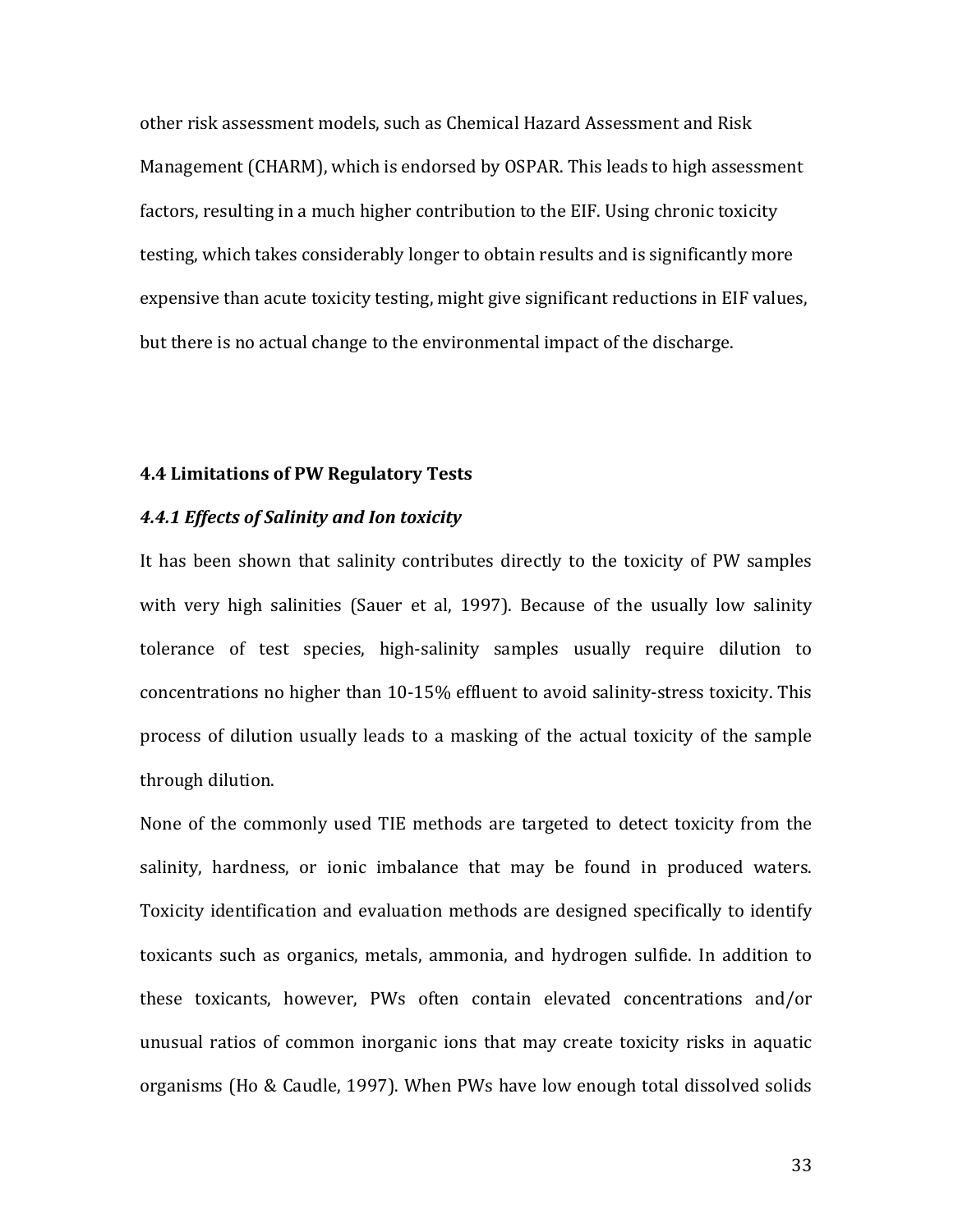(TDS) to be discharged to onshore surface waters, ion toxicity can contribute to the toxicity of the PW within discharge limits. For offshore operations, the degree of dilution and dispersion required under current US regulations makes it unlikely that ion toxicity would cause produced waters to exceed the discharge limitations. (Ho  $&$ Caudle, 1997). However, the following concerns remain about the ionic content of PW and their contribution to toxicity in offshore discharges:

- 1. Ion toxicity may mask or complicate the determination of the actual toxicant in TIE studies undertaken when compliance failures occur;
- 2. Changes in offshore discharge regulations may result in new compliance tests that will be impacted by regulation;
- 3. Residual produced water may contribute ions and therefore affect the toxicity of refinery effluents discharged subsequently.

Additionally, from the late 1960s until recently, the standard procedures for determining the ionic constituents of produced water for scale control stated that the 'sodium calculation is a "catch-all" in that it includes Na and K and is used to balance the cations with the anions for the dissolved-solids calculation' (API, 1968). This means that the Na concentration is inaccurate because it includes K, and the k concentrations are ignored altogether. While this situation is acceptable for scale control because Na and K do not enter into the calculations except as components of salinity, it is unacceptable for determining biologically meaningful ratios of ion toxicity.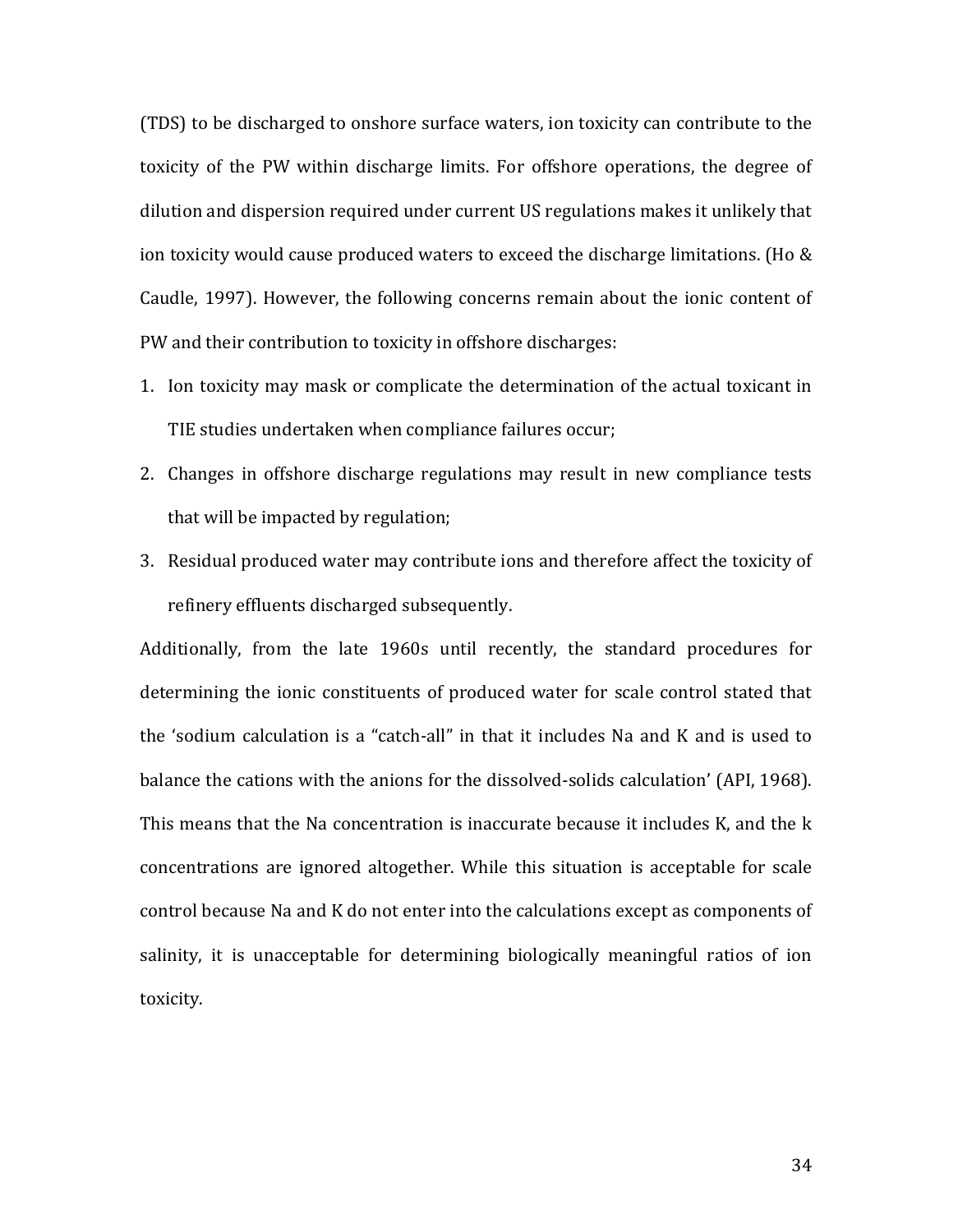# *4.4.2 Sporadic!and!Unpredictable!Toxicity*

In a geographically broad set of PW samples, potential causes of toxicity can be different for each PW. In a study carried out by Sauer et al (1997), no single fraction was consistently toxic among the 14 tested PW samples. For most samples, the entire PW toxicity could not be totally attributed to toxicities associated with the individual fractions. Also, in many PWs in which toxicities were low (high LC50s), toxicities decreased from day 1 to day 2. The cause of this loss was not evident from the toxicity identification evaluation (TIE) analysis carried out, except when it indicated potential toxicant was a volatile component or one that precipitated from solution after the sample containers were opened.

#### *4.4.3 Suitability!of!Test!Species*

The EPA only has published procedures for freshwater species (Ceriodaphna and Pimephalas) for TIE studies because most effluents of interest to the EPA are low in salinity (US EPA, 1993). Freshwater toxicity tests would be inappropriate for highsalinity PWs. Hence, there is need to consider the use of marine species such as Mysidopsis and Cyprinodon) (Sauer et al, 1997) that have greater salt tolerance.

#### **4.4.4 Presence of non-regulated Toxic Compounds**

The conventional approach of determining the environmental risk by correlating toxicity and known contaminant concentration within PW to suggest toxicity, used in DREAM and CHARM, are only suitable when a group of contaminants have been described as having detrimental effects. Recent studies have demonstrated that PW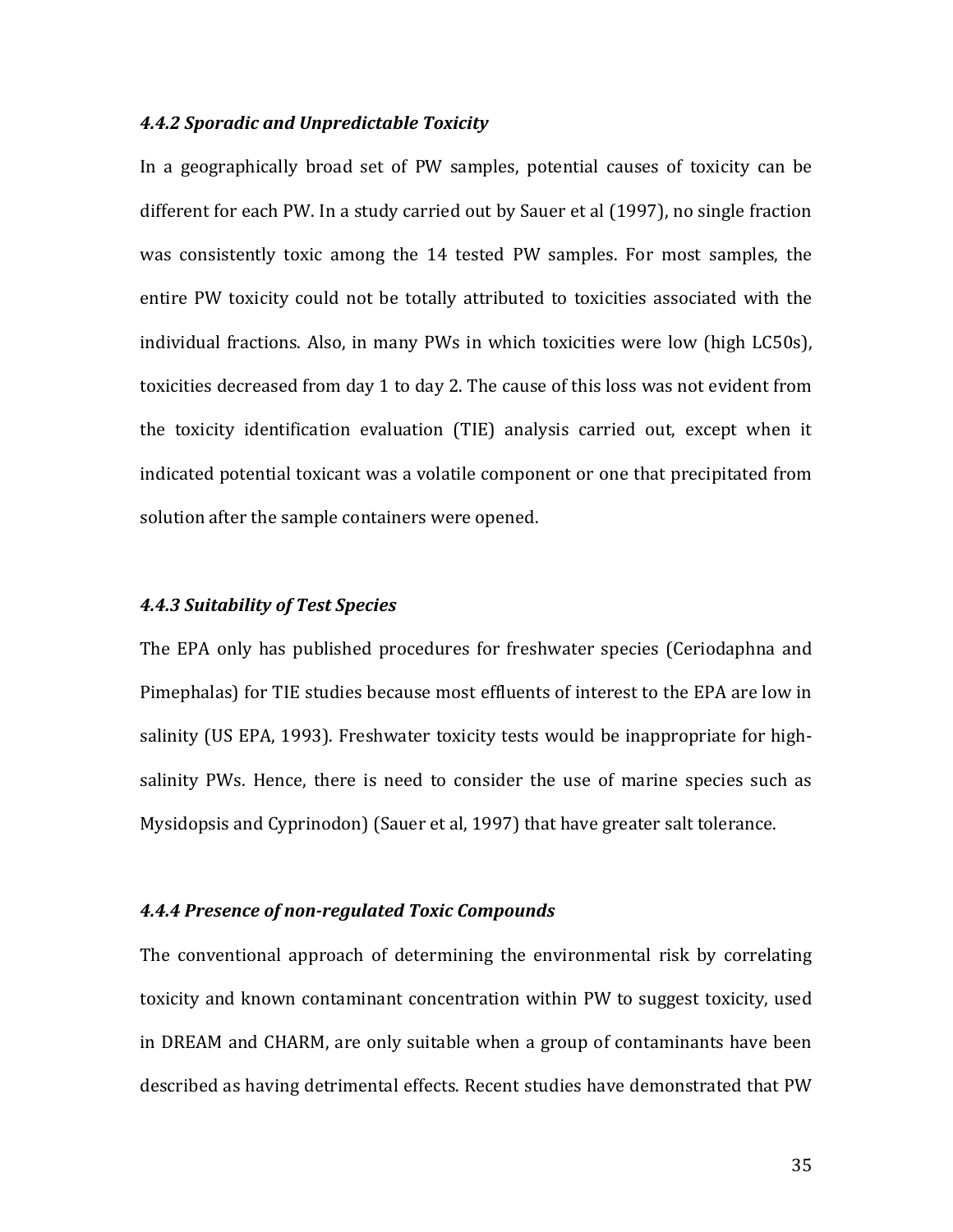effluent contains compounds that exert sublethal toxic effects (Balaam et al, 2004). Also, effluents from certain oil and gas production platforms are known to contain in vitro estrogen receptors (ER) (Balaam et al, 2004) as well as aryl hydrocarbon receptors (AhR) agonists and androgen receptor agonists (Tollefsen et al, 2007). These compounds identified in PW effluents in these studies are not currently listed as those to be analyzed by oil and gas operators. Hence, this may result in undetected toxicity even after the required tests are carried out.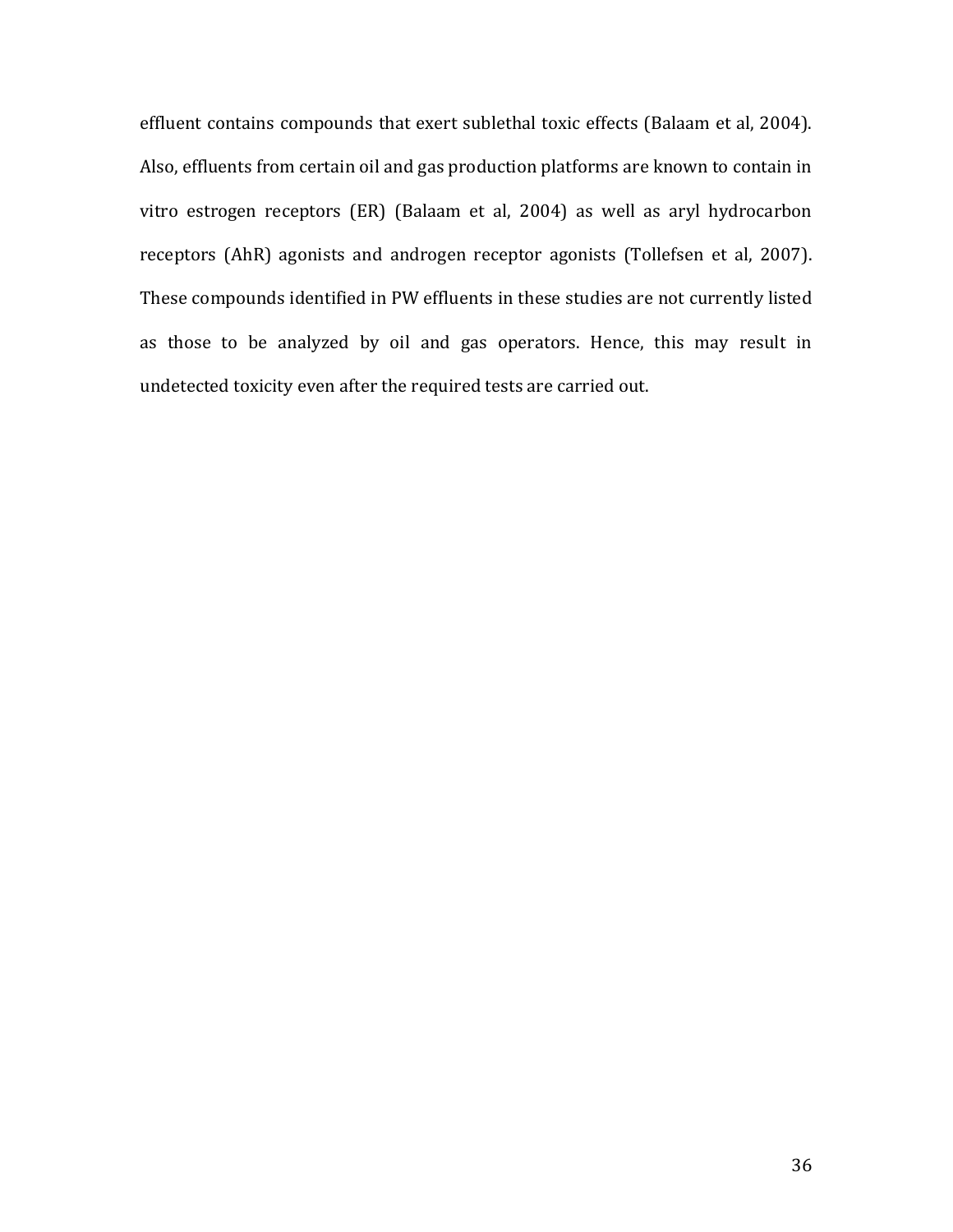# **Chapter!5!– Recommendations**

#### **5.1!Recommendations**

Based on the above evaluation of issues relating to toxicity of PW and their potential beneficial re-use options, the following recommendations were made:

There is an ultimate need to move away from fossil fuels, however this may not take place for some time. In the interim, reuse of water used in extraction of such fuels is important in order to get the optimal use of freshwater. In light of this therefore, there is a need for relevant stakeholders and major players in the O&G industry to explore more appropriate and cost-efficient technologies for treatment of PW considering water quality desired for local beneficial reuse. To better guide this effort, the development of an integrated framework that links the composition of PW to beneficial use applications by identifying the most cost-efficient, environmentally sound, and most beneficial strategies for management and treatment of PW is highly recommended. Finally, the results obtained should be tested to provide validation of the integrated framework.

The framework recommended below is an improvement on a framework developed by the United States Dept. of Energy (US DOE, 2010). The Technology Identification Module follows the philosophy of a. three-tiered water management/pollution prevention hierarchy (i.e., minimization, recycle/reuse, and disposal). My proposed framework below goes a step further in introducing a toxicity-testing component in the form of focused toxicity tests to help speed up the process of testing and associated costs.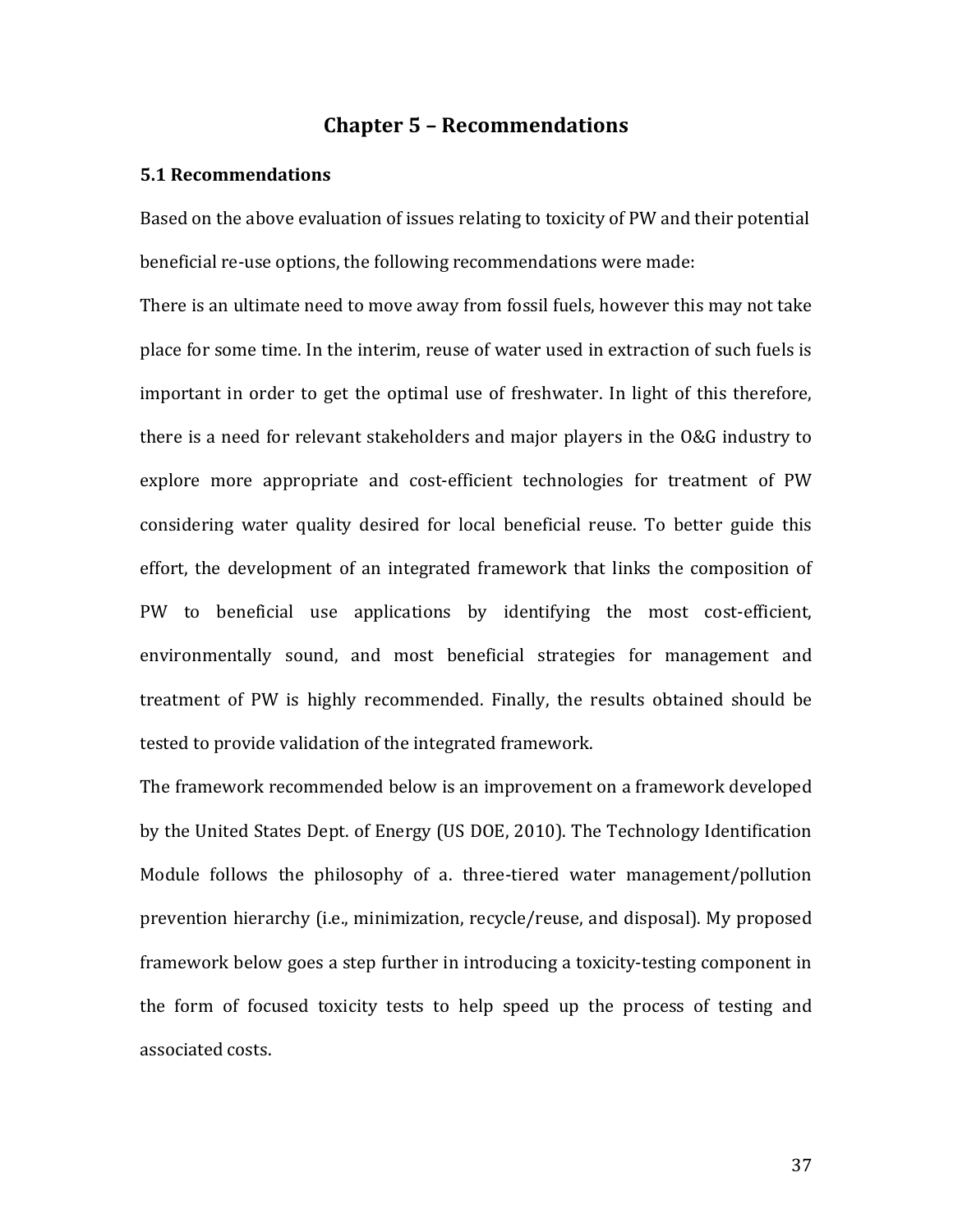# **5.1.1 Proposed Framework**



Figure 3: Recommended framework to guide re-use of Produced Water

**Concept of the Framework** – The main aim of the framework is to promote the use of options with the lowest environmental impacts before those with more significant environmental impacts. Hence, the first strategy proposed is to reduce, to the greatest extent possible, the amount of PW generated during oil and gas extraction. Where minimization is not possible or not entirely successful, and huge volumes of PW are still brought to the surface, the next step proposed is toxicity testing to determine the level and source(s) of contamination. The test results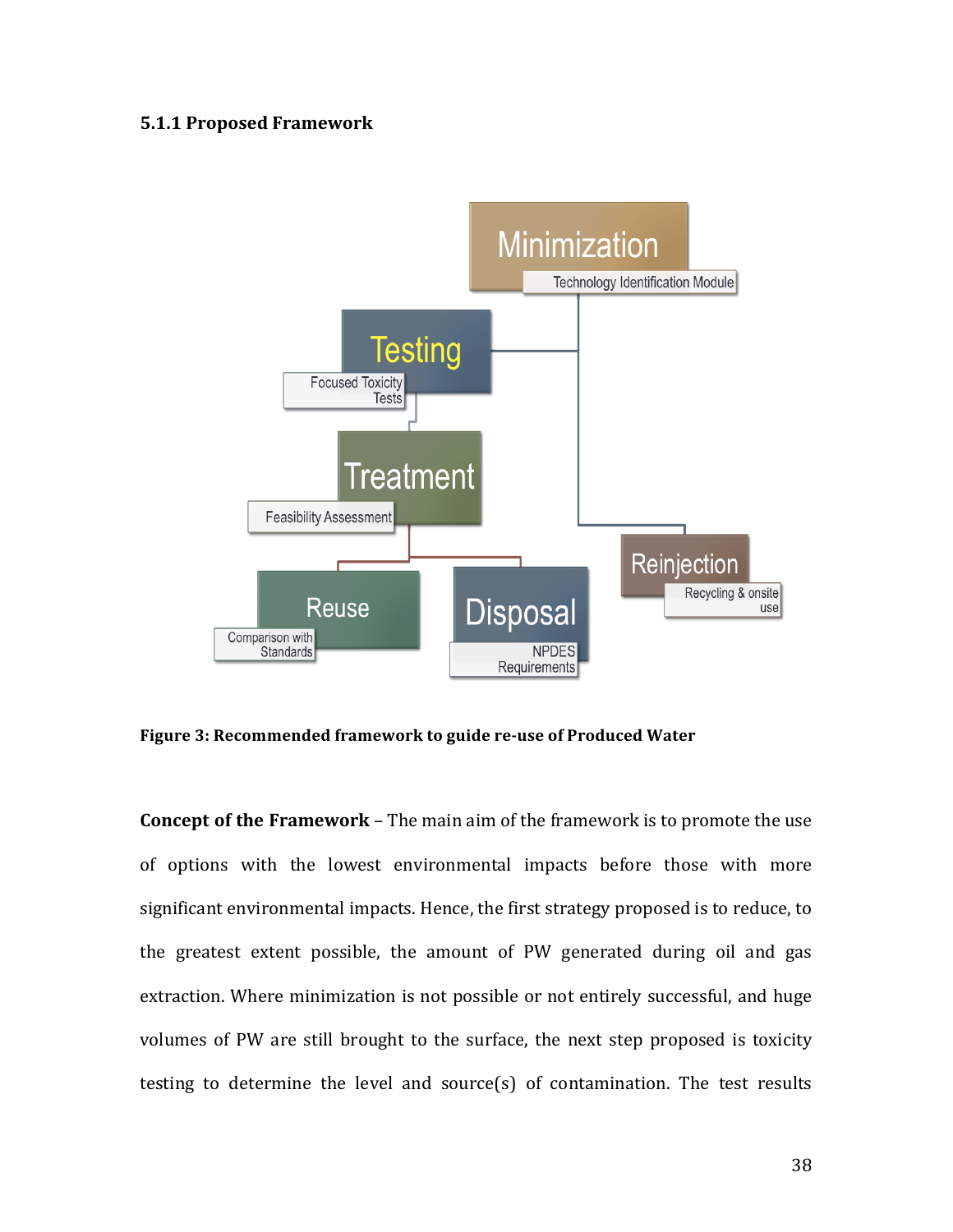should invariably determine the appropriate treatment methods to be selected. It is however necessary, at this point, to conduct economic and feasibility assessments to determine the higher of the cost of treatment and transportation to reuse site/location **versus** cost of recycling in the form of reinjection into reservoirs. Where treatment and transportation costs are low enough, 2 reuse options exist. PW may either be discharged, in accordance with NPDES standards, to augment natural supplies or reused in agriculture, livestock watering or industrially depending on the need and water quality standards. The different steps are further explained below.

## *5.1.1!Minimization*

This involves the adoption of technologies to minimize the production of PW during the extraction process. Some technologies used in this process include options for keeping water from getting into the wells and options for preventing water from getting to the surface. Mechanical blocking devices and water shut-off chemicals are the 2 principal methods used to prevent water from getting into the wells (Veil et al, 2004). Options that exist for preventing PW from reaching the surface include dual completion wells, down-hole oil/water and gas/water separators etc. (Veil et al, 2004).

# *5.1.2!Testing!*

The potential causes of toxicity differ for each PW, however the predominant source of toxicity is consistently expected to be organic compounds. The major contributors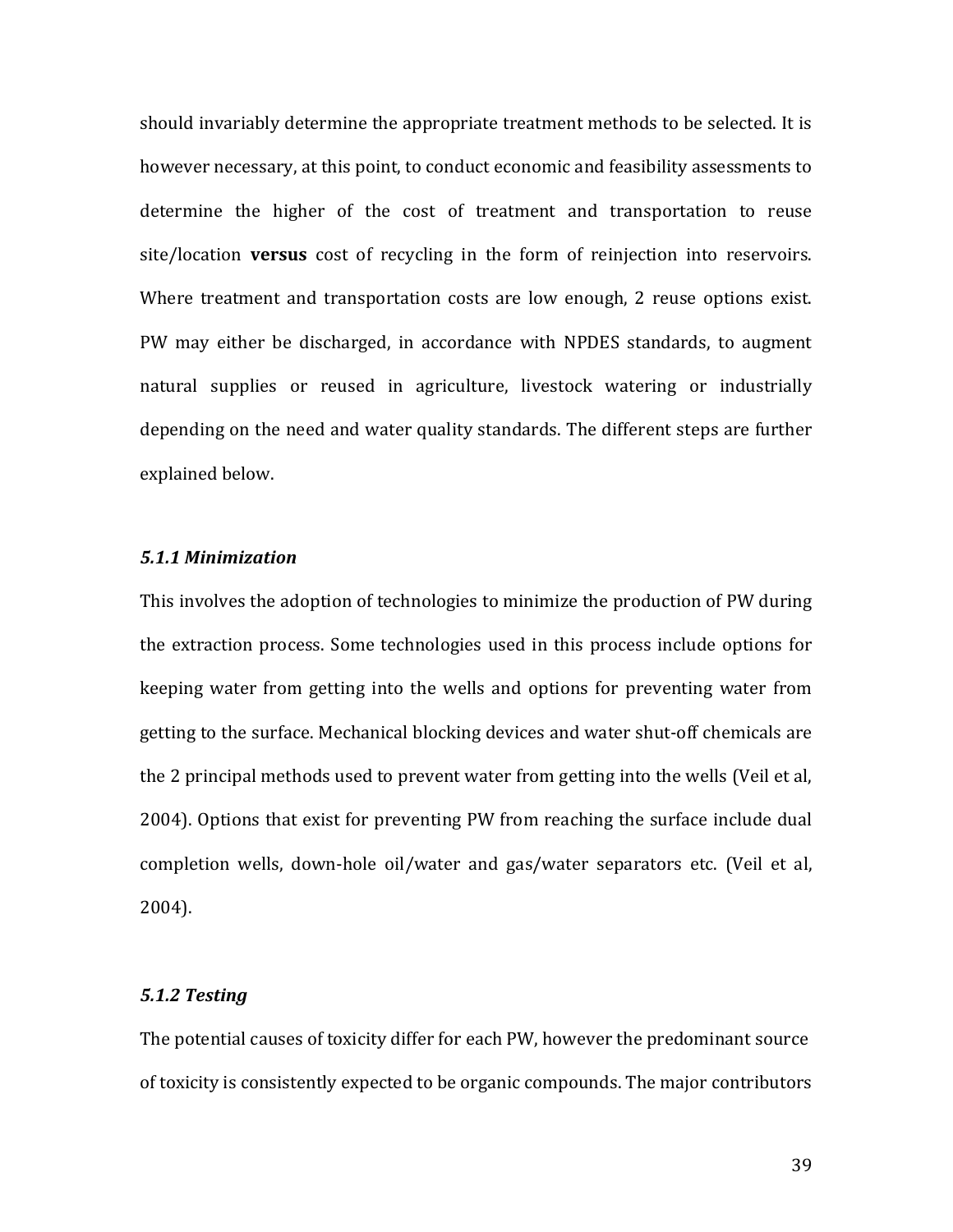to the acute toxicity of PW according to Johnsen et al. (1984) are the aromatic and phenolic fractions. Hence, in the event that total reduction or elimination of PW waste is not possible, there is need to subject samples to toxicity tests to identify potential sources of toxicity before identifying potential beneficial reuse option. Focused toxicity tests may be beneficial in the event that the toxic substances identified in the samples are fairly constant over a period of time. Hence, instead of going through the entire process again from scratch, focused tests can be carried out to immediately identify the presence/absence of a particular compound or group of compounds.

#### *5.1.3!Treatment*

After toxicity testing to identify the constituents of concern or potential risk, different treatment methods or options should be considered based on eventual reuse or disposal option. The treatment methods available for PW have been reviewed in section 3.5 above.

# *5.1.4!Reuse*

For effective and safe reuse, proper treatment methods should have already been identified in the previous step to bring the PW to meet standards specific for the reuse purpose. National and state regulatory authorities have set criteria for water to be used in different kinds of activities and could be used as standards of water required for each specific beneficial reuse option. Also, a feasibility assessment based on proximity to site of reuse, financial justifications or profitability,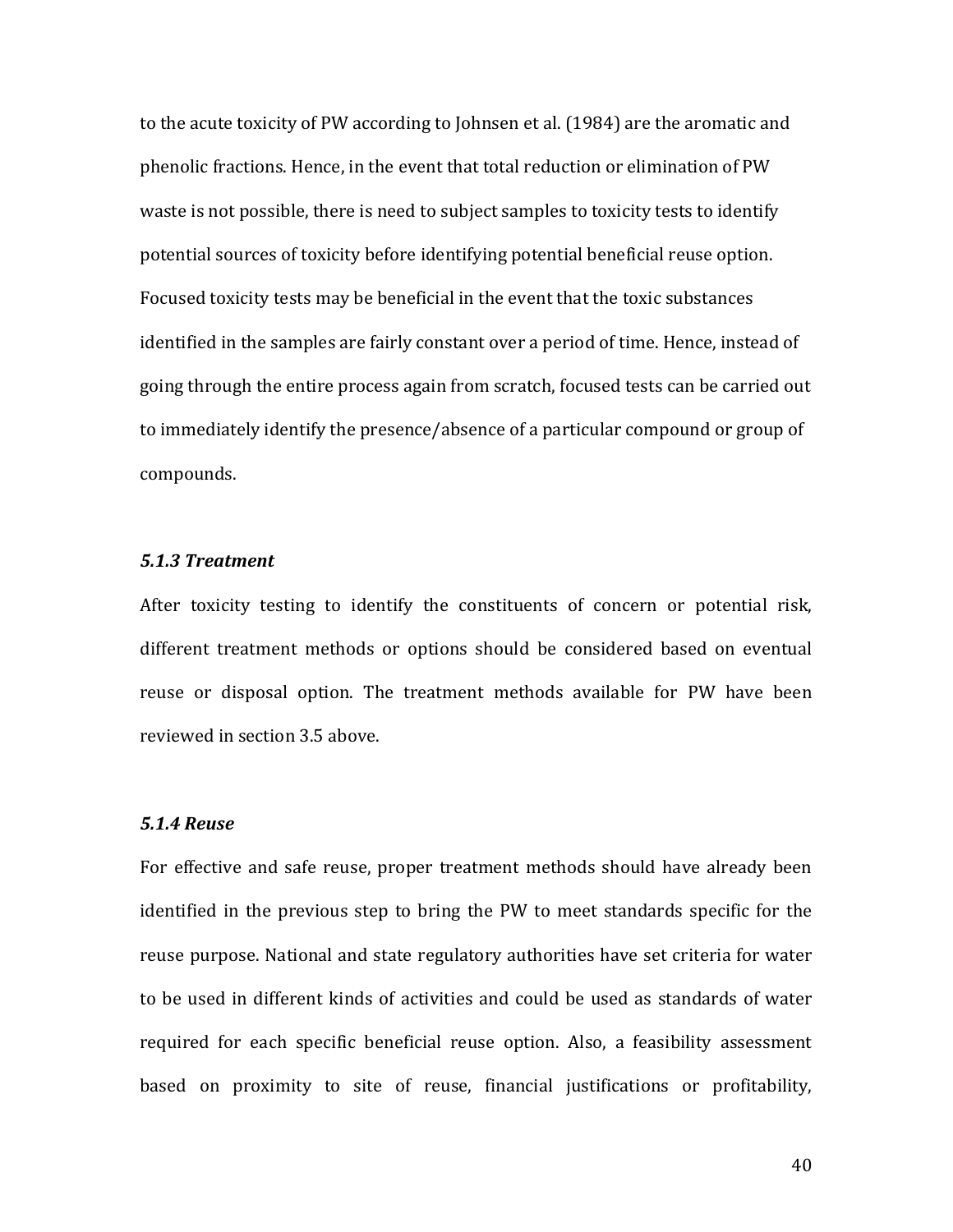transportation etc. need to be considered in order to determine whether PW should be reused or just disposed to augment natural supplies.

#### *5.1.5!Disposal*

Disposal (i.e. discharge into natural waters, with or without treatment) is usually the preferred option for most oil and gas producers due to the fact that it involves minimal transportation and treatment. However, there is need to take more caution than is being done currently because environmental impacts of discharge are more far-reaching because of the large volume of discharge involved and large area potentially impacted. Also, there are specific requirements that must be met before discharge and in the United States; this is controlled by the National Pollutant Discharge Elimination System (NPDES). Strict monitoring should be in place to make sure that the discharge is not harmful to the environment.

#### 5.1.6 Reinjection

Reinjection involves the reuse of PW in the oil and gas extraction process. Most PW is injected to maintain reservoir pressure and hydraulically drive oil toward a producing well. This practice can be referred to as enhanced oil recovery (EOR), water flooding, or, if the water is heated to make steam, as steam flooding. In the context of improving oil recovery, produced water becomes a reusable resource rather than a waste product (US DOE, 2010). In the absence of PW, operators would need to use other surface or groundwater supplies to conduct the water or steam flood, hence recycling PW may help to conserve fresh and better sources of water.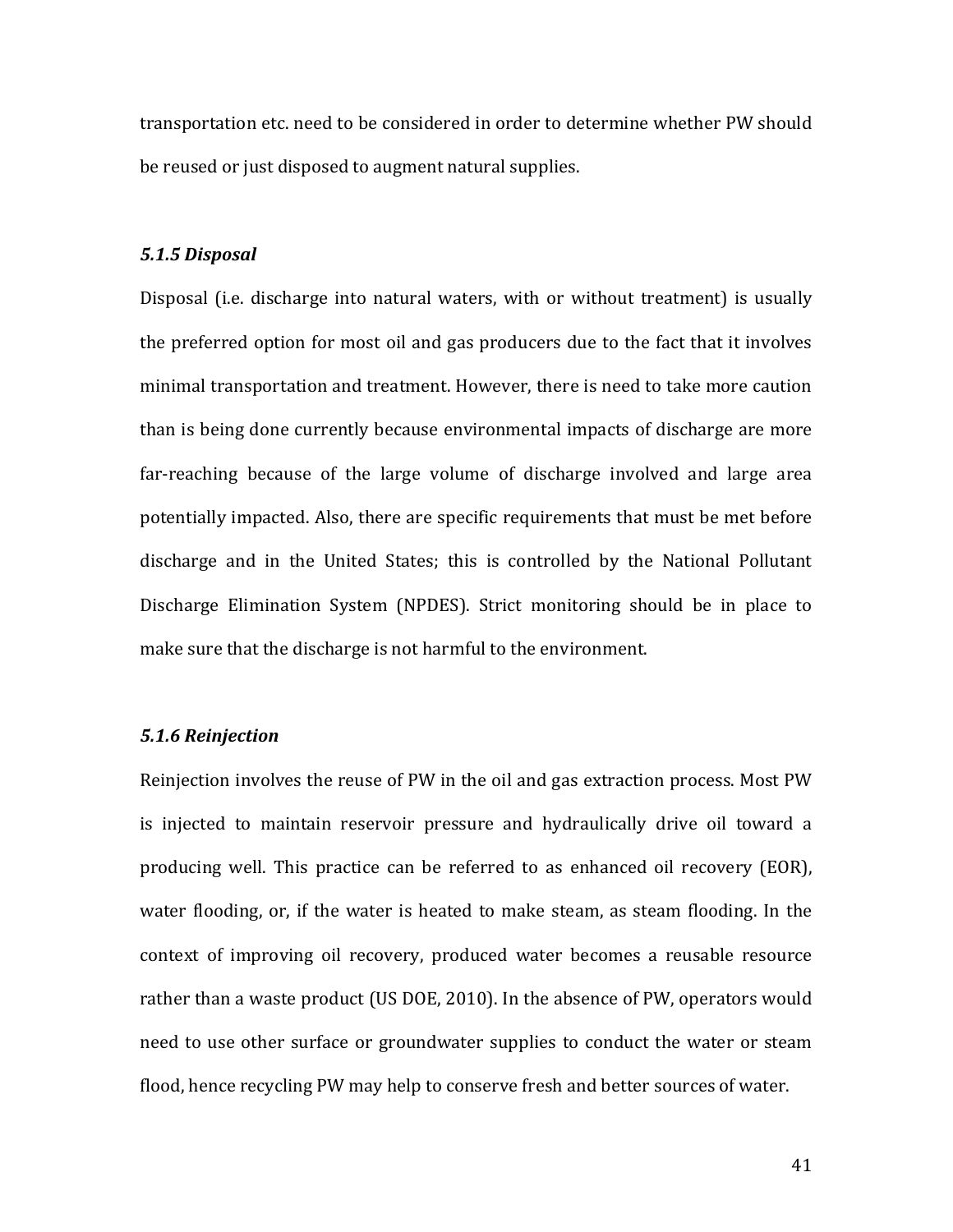### **Conclusion**

This review paper examines produced water sources, its constituents and potential toxicity as well as current beneficial re-use options with the aim of understanding how to best re-use PW while also considering the impact on the environment. Even though oil spills have been the major headline grabbers, there is need for concern over PW due to the great volumes produced daily during land-based oil and gas activities. Most researchers have dismissed the suggestion that PW constituents may pose a contamination problem with the explanation these constituents are present at low concentrations and will be diluted upon discharge. However, if PW production is in billions of barrels worldwide daily, there is a great possibility that these contaminants may accumulate over time or even be additively toxic. Another source for concern is that increasing use of PW in agriculture, livestock and wildlife watering may create potential ecologic risk, if not properly treated. This review shows that current tests and regulation may not necessarily be adequate to accommodate this new dimension of usage. Therefore, it is proposed that a combination of a selection of accurate toxicity testing and treatment methods may help in determining the best PW re-use option while also minimizing risk. Also, there is need to pay more attention to PW reuse and further research is strongly encouraged.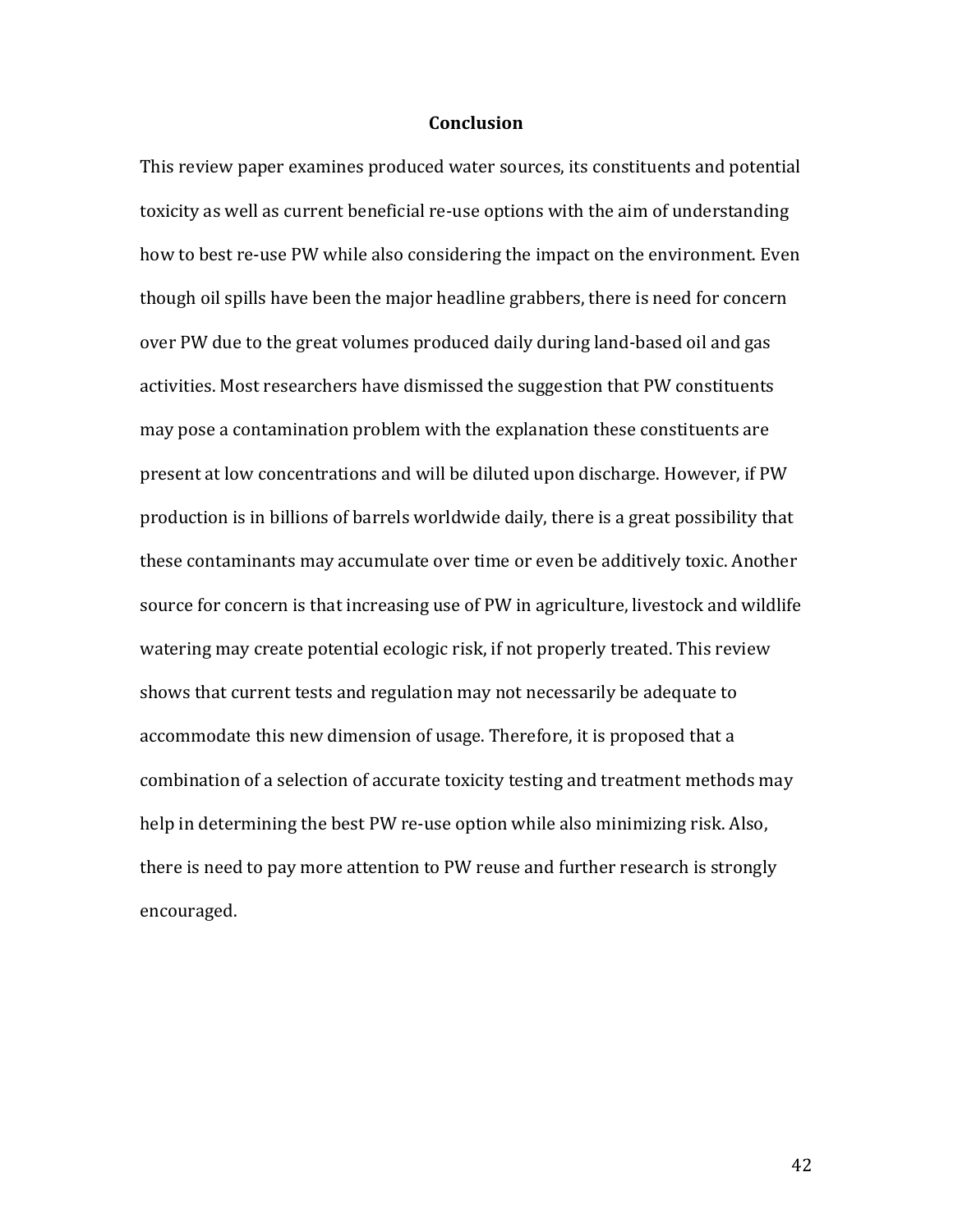# **Acknowledgement**

I am thankful to my advisors – Prof. David Hinton and Kevin Kwok (PhD) for their guidance and immense support throughout the course of my project. I also want to appreciate Prof. John Rodgers and his entire research team at Clemson University for introducing me to this research topic. I am profoundly grateful to my family members and friends for their continuous love and support.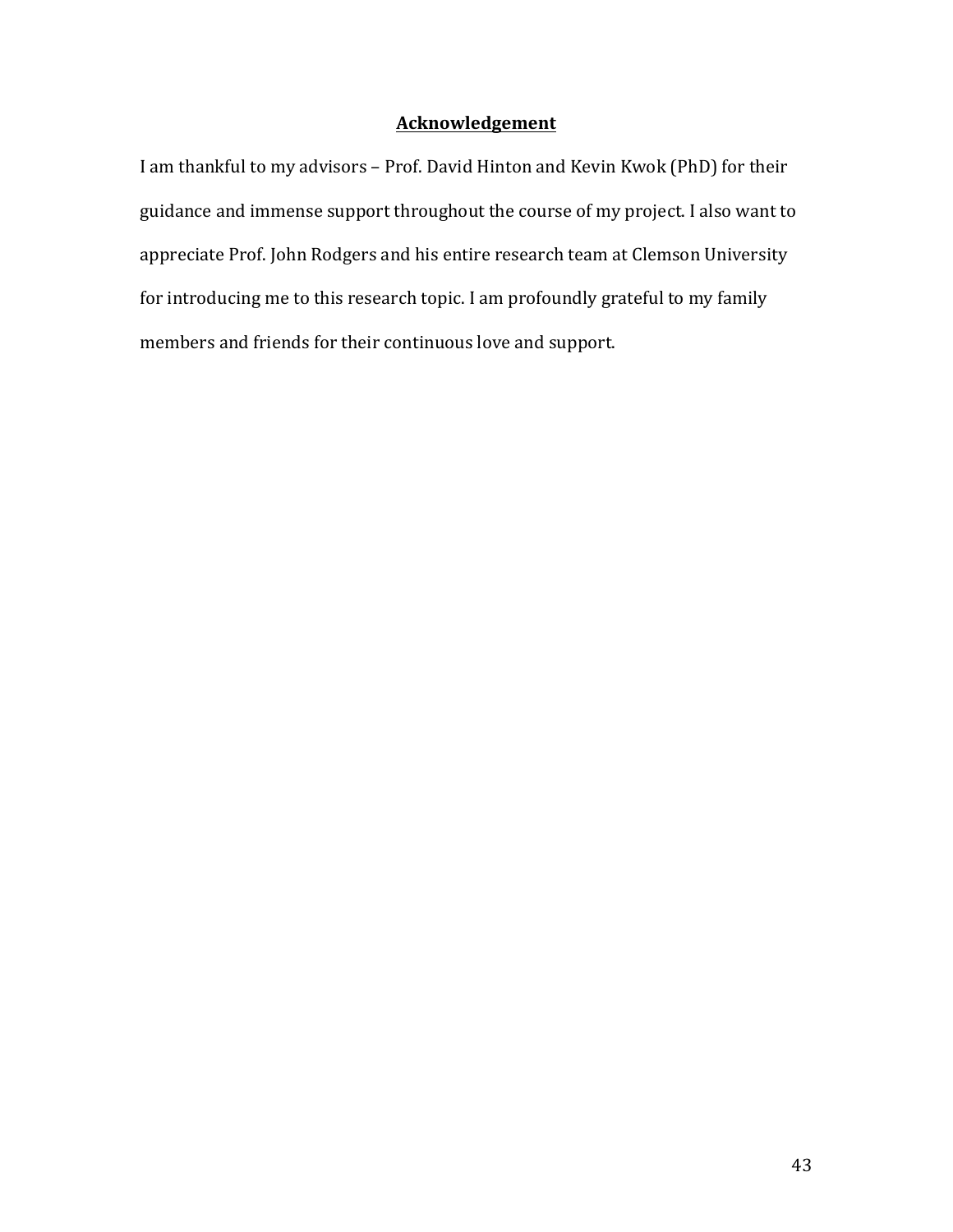# **REFERENCES**

- 1. Ali, SA, Henry LR, Darlington JW, and Occapinti J (1999). "Novel Filtration Process Removes Dissolved Organics from Produced Water and Meets Federal Oil and Grease Guidelines, 9th Produced Water Seminar, Houston, TX, January 21-22.
- 2. ALL (2003). Handbook on Coal Bed Methane Produced Water: Management and Beneficial Use Alternatives prepared by ALL Consulting for the Ground Water Protection Research Foundation, U.S. Department of Energy, and U.S. Bureau of Land Management.
- 3. American Petroleum Institute (1968). Recommended Practice for the Analysis of Oil-Field Waters, 2nd ed. API RP-45. Washington DC.
- 4. Arthur JD, Langhus BG, Patel C (2005). Technical Summary of Oil and Gas Produced Water Treatment Technologies, http://www.rrc.state.tx.us/ commissioners/williams/environment/produced water treatment Tech.pdf.
- 5. Balaam JL, Chan-Man Y, Roberts PH, Thomas KV (2009). Identification of Nonregulated Pollutants in North Sea-Produced Water Discharges. *Environmental Toxicology and Chemistry* **28(6):** 1159 - 1167.
- 6. Boelter AM, Lamming FN, Farag AM and Bergman HL (1992). Environmental effects of saline oil-field discharges on surface waters. *Environ. Toxicol. Chem.* **1**:1187–1195.
- 7. Boysen DB, Boysen JE, Boysen JA (2002). Creative Strategies for Produced Water Disposal in the Rocky Mountain Region, http://www.ipec.utulsa.edu/ Conf2002/boysen 89.pdf.
- 8. Burkhard LP and Ankley GT (1989). Identifying toxicants: NETAC's toxicitybased approach. *Environ. Sci. Technol*. **23**: 1438-1443.
- 9. Charm Implementation Network, CIN (2004) Thatcher M, Robson M, Henriquez LR, Karman CC and Graham Payne. A User guide for the Evaluation of Chemicals Used and Discharged Offshore.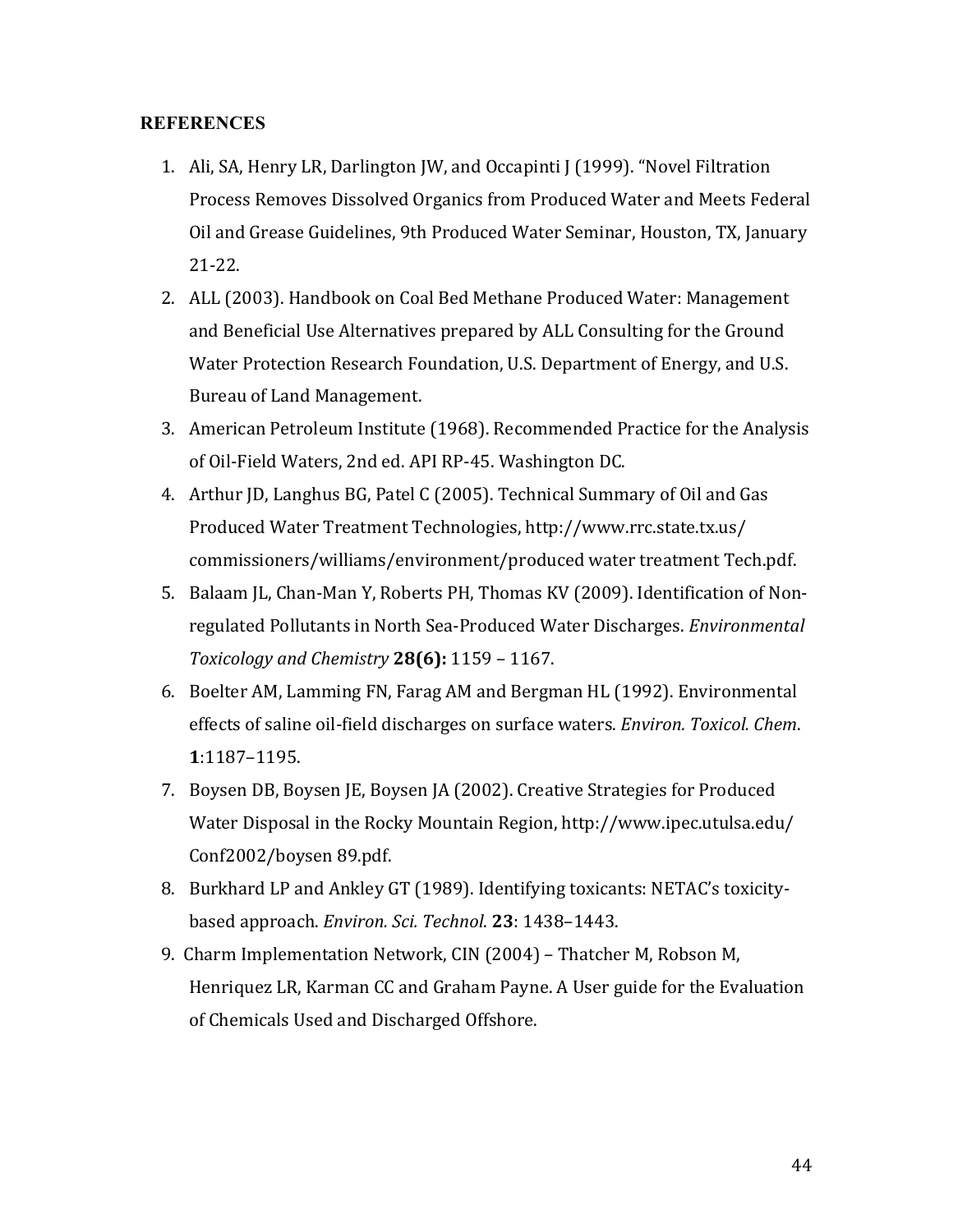- 10. Fakhru'l-Razi A, Alireza P, Luqman CA, Dayang RAB, SM, Zurina ZA (2009). Review of technologies for oil and gas produced water treatment. *Journal of* **Hazardous Materials 170: 530-551**
- 11. Frost T.K., S. Johnsen, and T.I. Utvik, (1998). Environmental Effects of Produced Water Discharges to the Marine Environment. OLF, Norway. Available at

(http://www.olf.no/static/en/rapporter/producedwater/summary.html).

- 12. Gleick, P. H., 1996 Water resources. In Encyclopedia of Climate and Weather, ed. by S. H. Schneider, Oxford University Press, New York, vol. 2, pp.817-823.
- 13. Glickman, AH (1998). "Produced Water Toxicity: Steps You Can Take to Ensure Permit Compliance" presented at the API Produced Water Management Technical Forum and Exhibition, Lafayette, LA, Nov. 17-18.
- 14. Graham Payne (2002). Environmental Regulations and the Continued Use of Chemicals in Offshore Oilfield Applications a report by (Executive Secretary, European Oilfield Speciality Chemicals Association (EOSCA)). Business briefing: Exploration & Production: The Oil and Gas Review – Issue 2.
- 15. Gulley DD, Mount DR, Hockett JR and Bergman HL (1992). A statistical model to predict toxicity of saline produced waters to freshwater organisms. In J.P. Ray and F.R. Engelhardt, eds., Produced Water, Vol. 46—Environmental Science Re- search. Plenum, New York, NY, USA, pp. 89–96.
- 16. Ho Kay, Caudle D (1997). Ion Toxicity and produced Water. *Environmental Toxicology and Chemistry* **16(10):** 1993 - 1995.
- 17. Johnsen S, Smith AT, Brendehaug J, Riksheim H, Gjose AL. (1994). Identification of sources of acute toxicity in produced water. Proceedings, International Society of Petroleum Engineers Conference, Jakarta, Indonesia, May 19–20, pp 136–149.
- 18. Karman CC, Reerink HG (1998). Dynamic assessment of the ecological risk of the discharge of produced water from oil and gas producing platforms. *J. Hazard.!Mater*. **61**,!43–51.
- 19. Miller GE (2006) Integrated Concepts in water reuse: managing global water needs. *Desalination* **187:** 65 – 75.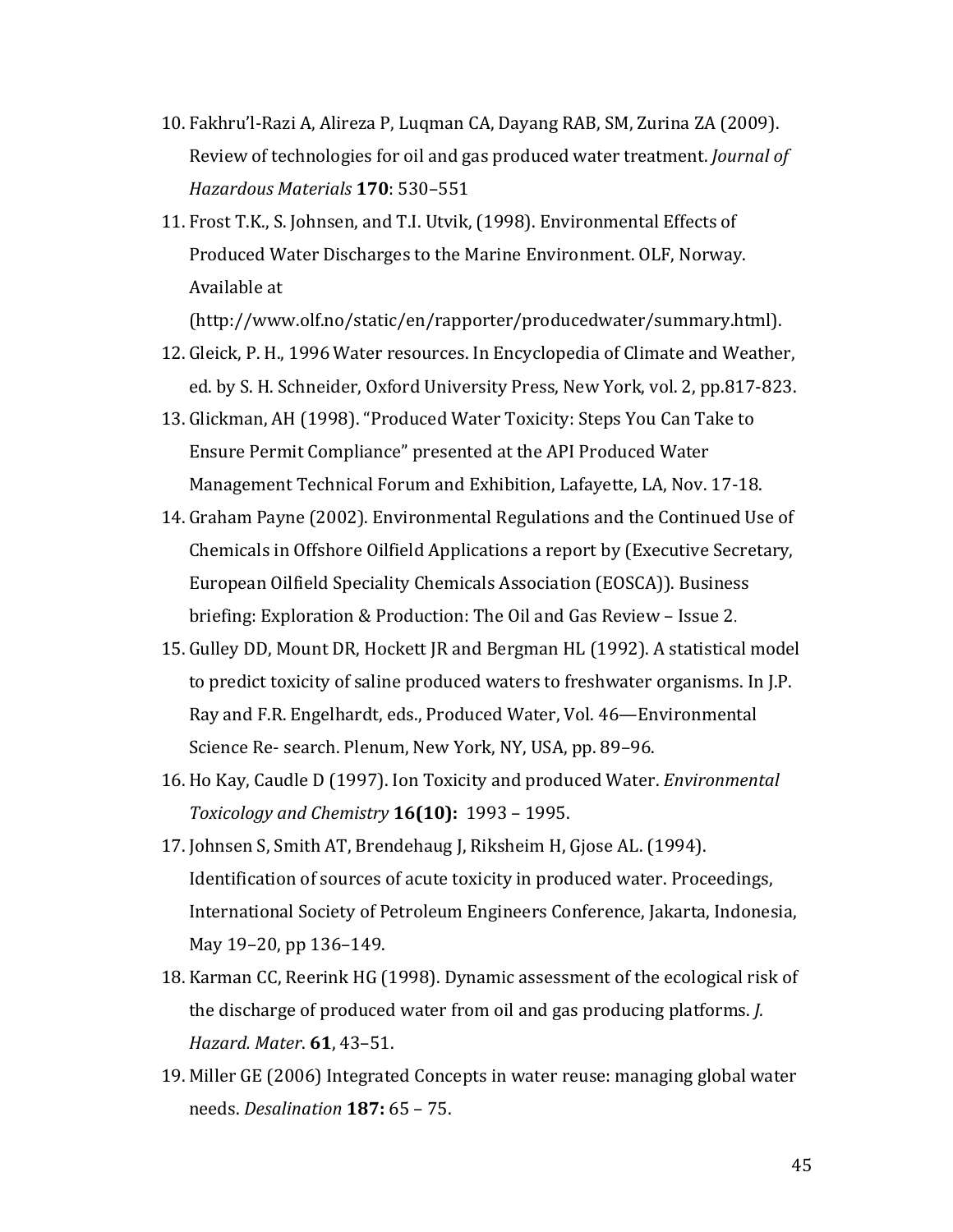- 20. Neff JM (1988). Bioaccumulation and Biomagnification of chemicals from Oil Well Drilling and Production Wastes in Marine Food Webs: A Review. Battelle Ocean Sciences, Duxbury, Massachusetts. Report to American Petroleum Institute.
- 21. Produced Water Technological/ Environmental Issues and Solutions (1992). Ray J.P. & Engelhardt F.R., Eds.; Plenum Press, New York & London.
- 22.Reimer Analytical & Associates Inc (2011). Toxicity Identification Evaluation (TIE); A Short Review. www.reimeranalytical.com/newsletter%205%20tie.pdf. Accessed Feb 2011.
- 23. Riksheim H and Johnsen S. (1994). Determination of produced water constituents in the vicinity of offshore production fields in the North Sea. Proceedings, International Society of Petroleum Engineers Conference, Jakarta, Indonesia, May  $19 - 20$ , pp.150 –159.
- 24. Sauer TC, Costa HJ, Brown JS and Ward TJ (1997). Toxicity Identification Evaluations of Produced Water. *Environmental Toxicology and Chemistry* **16(10):** 2020 – 2028.
- 25. Schiff, KC, Reish DJ, Anderson JW and Bay SM (1992). A comparative evaluation of produced water toxicity. In J.P. Ray and F.R. Engelhardt, eds., Produced Water, Vol. 46—Environ- mental Science Research. Plenum, New York, NY, USA, pp. 199-207.
- 26. Schobben HPM and Scholten MC (1993). Probabilistic methods for marine ecological!risk!assessment.!ICES!*J.!Mar.!Sci*.!**50:!**349–358
- 27. Simetric (2007). Density, Mass and Specific Gravity of Liquids http://www.simetric.co.uk/si\_liquids.htm
- 28. Stephenson MT (1992). Components of Produced Water: A Compilation of Industry Studies. *Society of Petroleum Engineers May* 1992: 548 – 603.
- 29. Tao FT, Hobbs RD, Sides JL, Wieser JD, Dyke CA, Tuohey D, Pliger PF (1993). Conversion of oilfield produced water into an irrigation/drinking quality water, in: SPE/EPA Exploration and Production Environmental Conference, San Antonio, USA, 3-7 October.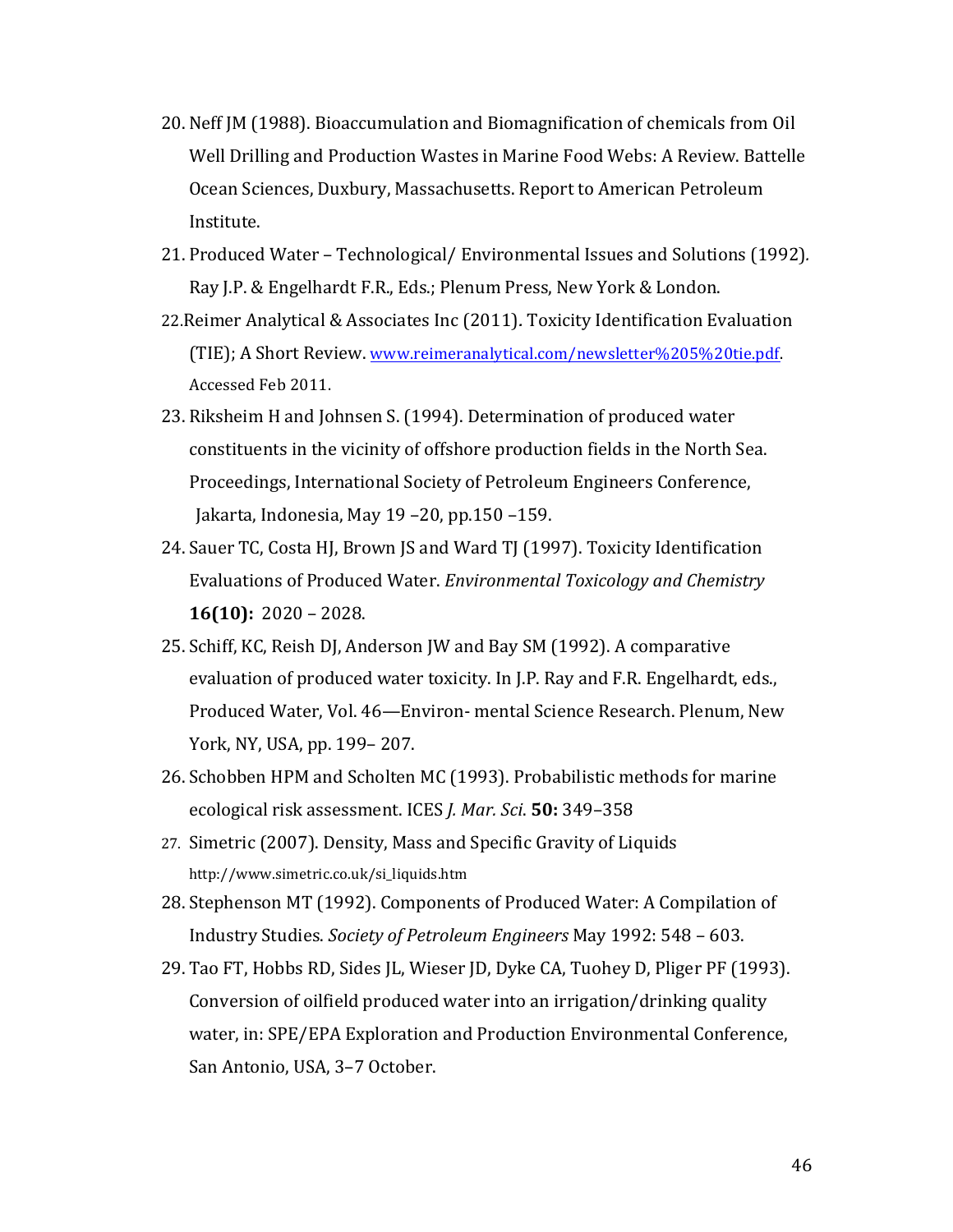- 30. Tibbetts PJC, Buchanon IT, Bawell LJ and Large R (1992). A comprehensive determination of produced water com- position. In J.P. Ray and R. Engelhardt, eds., Produced Water, Vol. 46—Environmental Science Research. Plenum, New York, NY, USA, pp. 97-112.
- 31. United Nations Environmental Program (UNEP) (2002). "Vital Water Graphics" – An Overview Of The State Of The World's Fresh and Marine Waters." http://www.unep.org/vitalwater/index.htm
- 32. United States Department of Energy (2010). Introduction to Produced Water http://www.netl.doe.gov/technologies/pwmis/intropw/index.html
- 33. Utvik T.I.R., (1999). Chemical Characterization of produced water from four offshore oil production platforms in the North Sea. *Chemosphere* **39:** 2593 – 2606.
- 34. United States Department of Energy (2010). Produced Water Management Technology Identification Module. http://www.netl.doe.gov/technologies/PWMIS/tim/index.html
- 35. U.S. Environmental Protection Agency (1992). Toxicity Identification Evaluation: Characterization of Chronically Toxic Effluents, Phase I, EPA/600/6-91/005F. U.S. Environmental Protection Agency, Office of Research and Development, Environmental Research Laboratory, Duluth, MN. http://nepis.epa.gov/pubtitleORD.htm
- 36. U.S. Environmental Protection Agency (1993). Methods for measuring the acute toxicity of effluents and receiving waters to freshwater and marine organisms, 2nd ed. EPA/600/4-85/013. Environmental Monitoring and Support Laboratory, Cincinnati, Ohio.
- 37. U.S. Environmental Protection Agency (1993a). Methods for Aquatic Toxicity Identification Evaluation: Phase II Toxicity Identification Procedures for Acutely and Chronically Toxic Samples. EPA/600/R-92/080. U.S. Environmental Protection Agency, Office of Research and Development, Duluth, MN.
- 38. U.S. Environmental Protection Agency (1993b). Methods for Aquatic Toxicity Identification Evaluation: Phase III Toxicity Identification Procedures for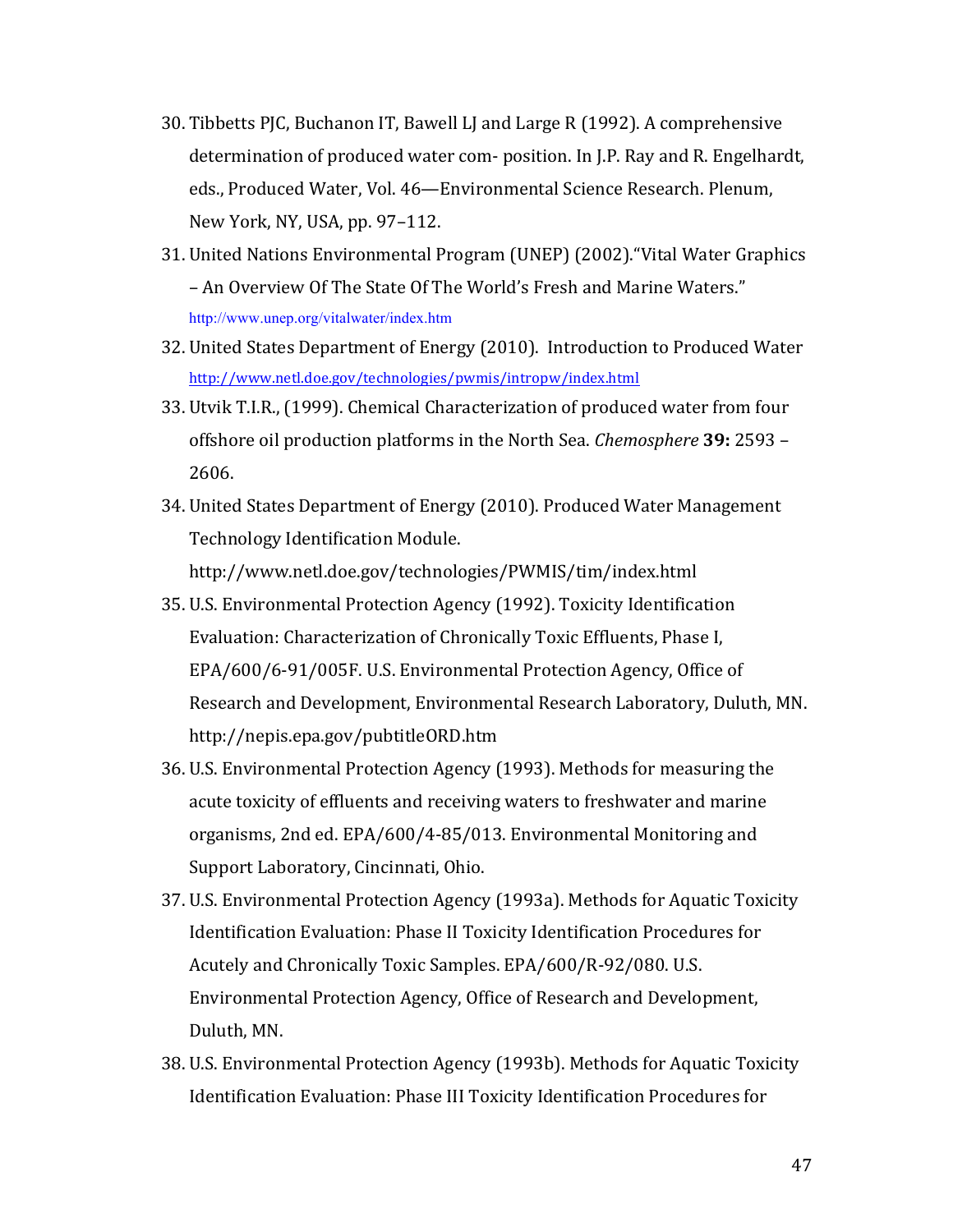Acutely and Chronically Toxic Samples. EPA/600/R-92/081. U.S.

Environmental Protection Agency, Office of Research and Development, Duluth, MN.

- 39. U.S. Environmental Protection Agency (1996). NPDES Permit Writers' Guideline.
- 40. US Environmental Protection Agency (2003). Summary of the History of the UIC Program U.S. Environmental Protection Agency. Available at http://www.epa.gov/safewater/uic/history.html (last accessed October 31, 2003).
- 41. US Environmental Protection Agency (EPA) (2004). Guidelines for Water Reuse. Municipal Support Division Office of Wastewater Management Office of Water Washington, DC
- 42. U.S. Environmental Protection Agency (EPA) (2007). EPA's Technical Support Document for the Preliminary 2008 Effluent Guidelines Program Plan (EPA-821R-07-007).
- 43. United States Geological Survey (USGS) (2005). http://ga.water.usgs.gov/edu/watercyclefreshstorage.html.
- 44. Veil J, Puder MG, Elcock D, Redweik RJJ. (2004). A White Paper Describing Produced Water from Production of Crude Oil, Natural Gas and Coal Bed Methane, http://www.netl.doe.gov/publications/oil pubs/prodwaterpaper.pdf
- 45. Veil JV (2007). Research to Improve Water-use Efficiency and Conservation: Technologies and Practice, http://www.ead.anl.gov/pub/doc/testimony veil final.pdf.
- 46. Veil JA and Clark, CE (2009). Produced Water Volumes and Management Practices in the United States, ANL/EVS/R-09/1, prepared by the Environmental Science Division, Argonne National Laboratory for the U.S. Department of Energy, Office of Fossil Energy, and National Energy Technology Laboratory.
- 47. World Bank (2003). "Water Resources and Environment, Technical Note F.3 Wastewater Reuse."